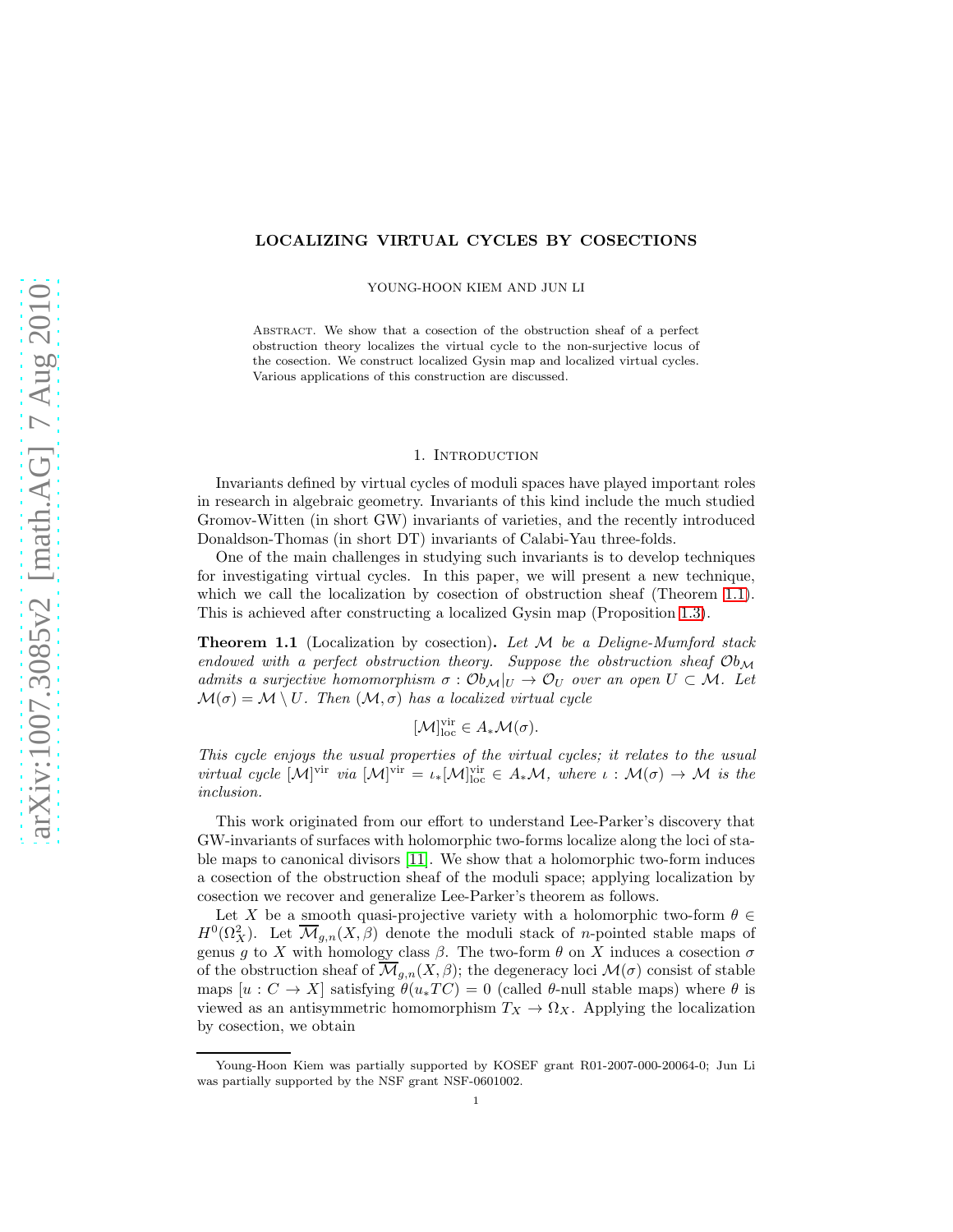**Theorem 1.2.** For a pair  $(X, \theta)$  of a smooth quasi-projective variety and a holo*morphic two-form, the virtual fundamental class of*  $\overline{\mathcal{M}}_{g,n}(X,\beta)$  *vanishes unless*  $\beta$ *is represented by a* θ*-null stable map.*

The localization by cosection has other applications in the study of GW-invariants and of DT-invariants. One is the work on quantum cohomology of Hilbert scheme of points by W.-P. Li and the second named author. Using meromorphic two-forms of algebraic surfaces, they determined the two-point extreme quantum cohomology of the Hilbert scheme of points of any algebraic surface [\[12\]](#page-24-1).

A special but important case is when the cosection is regular and surjective everywhere. In this case, a reduced virtual cycle can be defined using localization by cosection. The notion of reduced virtual fundamental class was first introduced by Okounkov-Pandharipande in [\[18,](#page-24-2) §3.4.3] for GW-invariants of symplectic varieties. In studying curve counting [\[17\]](#page-24-3), Maulik-Pandharipande-Thomas use the localization of virtual cycle by cosection to define the reduced Gromov-Witten and Pandharipande-Thomas invariants of a class of Calabi-Yau three-folds; in the appendix of the same paper, they provide an in-depth discussion on the relationships between reduced class construction and usual deformation-obstruction theories.

Another application of reduced virtual cycle appears in a recent paper [\[7\]](#page-24-4): the authors use the localization by cosection to prove a  $\mathbb{C}^*$ -wall crossing formula of DT-invariants by producing a reduced virtual fundamental class of master space.

The proof of localization by cosection (Theorem [1.1\)](#page-0-0) consists of two parts. In one part, we prove that the intrinsic normal cone of the perfect obstruction theory of  $\mathcal M$ lies in the kernel cone stack of the cosection  $\sigma$ . In particular, if there is a surjective homomorphism  $\sigma : \mathcal{O}_{\mathcal{M}} \to \mathcal{L}$  to a locally free sheaf  $\mathcal{L}$ , the intrinsic normal cone lies in a smaller cone stack and we can define a *reduced virtual fundamental class*.

The other part of the proof is the construction of the following localized Gysin map.

<span id="page-1-0"></span>Proposition 1.3 (Localized Gysin Map). *Let* E *be a rank* r *vector bundle on a Deligne-Mumford stack* M*, and let* σ *be a meromorphic surjective cosection of* E*, meaning that there is an open*  $U \subset \mathcal{M}$  *so that*  $\sigma$  *is a surjective homomorphism*  $\sigma: E|_U \to \mathcal{O}_U$ *. Let*  $\mathcal{M}(\sigma) = \mathcal{M} \setminus U$  *and let*  $E(\sigma) = E|_{\mathcal{M}(\sigma)} \cup \ker{\sigma : E|_U \to \mathcal{O}_U}$ *. The Basic Construction stated in Section 2 defines a homomorphism*

$$
s_{E,\sigma}^!: A_*E(\sigma) \to A_{*-r}\mathcal{M}(\sigma),
$$

*which we call the localized Gysin map. Furthermore, if we denote the inclusions by*  $\iota: \mathcal{M}(\sigma) \to \mathcal{M}, \tilde{\iota}: E(\sigma) \to E$ , and let  $s_E: A_*E \to A_{*-r}\mathcal{M}$  be the usual Gysin *map of intersecting with the zero section of* E*, then we have*

$$
\iota_* \circ s_{E,\sigma}^! = s_E^! \circ \tilde{\iota}_* : A_* E(\sigma) \to A_{*-r} \mathcal{M}.
$$

By applying the localized Gysin map to the intrinsic normal cone in  $E(\sigma)$ , we obtain the localized virtual cycle  $[\mathcal{M}]_{\text{loc}}^{\text{vir}}$  in Theorem [1.1.](#page-0-0)

The paper is organized as follows. In Sections 2 and 3, we construct the localized Gysin map. In Section 4, we show that the intrinsic normal cone lies in the kernel cone stack. In Section 5, we define the localized virtual cycles and prove its deformation invariance. An application of this localization technique to GW-invariants of varieties with holomorphic two-forms is presented in Section 6. In Section 7, we discuss other possible applications. In the Appendix, we give an analytic definition of the localized Gysin map and prove its equivalence with the algebraic definition.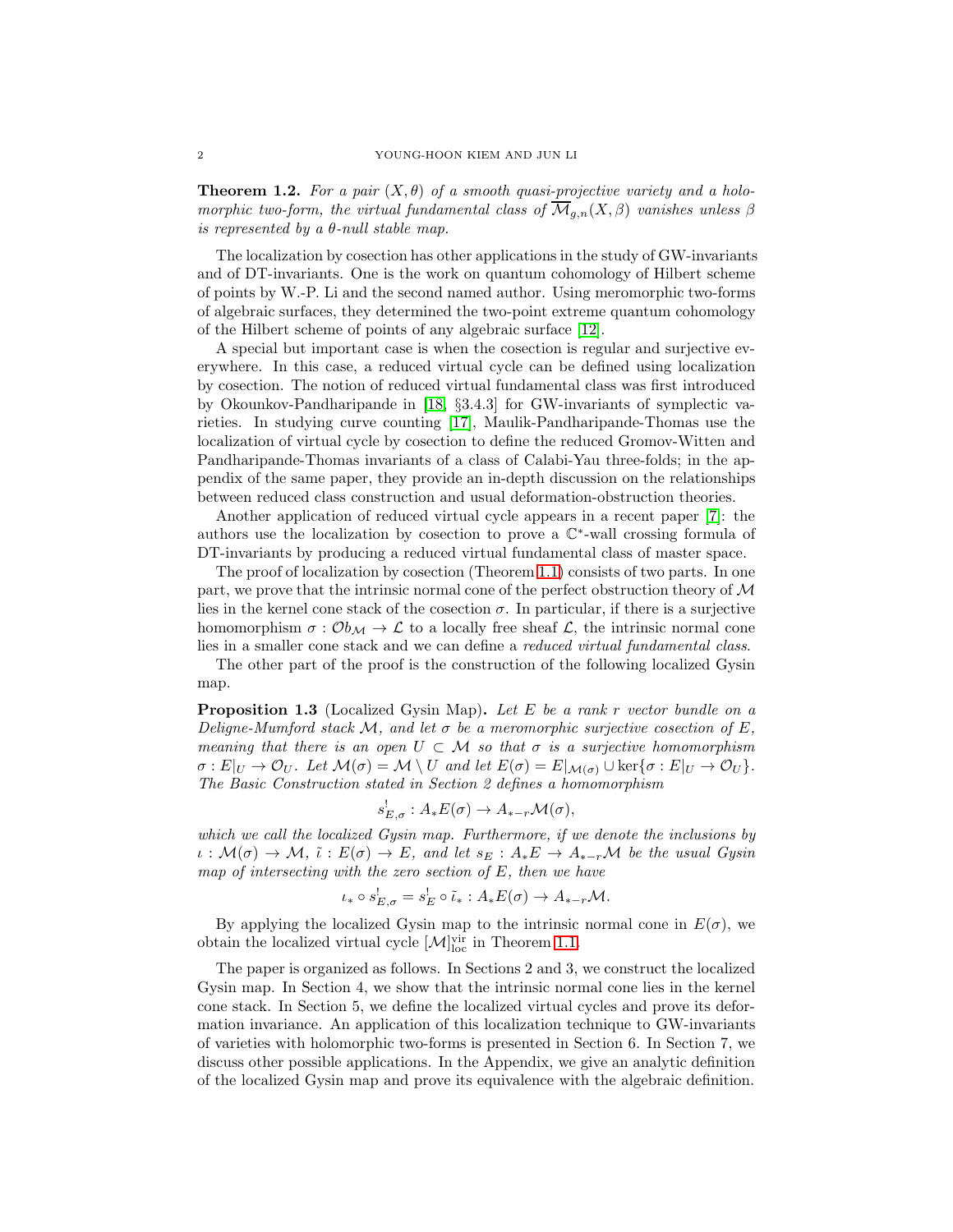Addendum. The current version is the replacement of the first half of [\[6\]](#page-24-5). Our prior treatment of localization by cosection used a topological definition of localized Gysin map [\[6\]](#page-24-5), which limits its application in algebraic geometry. In this paper, we provide an algebraic construction of localized Gysin map, including the Chow groups of the total space of a cone-stack over a Deligne-Mumford stack. This makes it possible to directly apply other developed techniques on virtual cycles to localized virtual cycles.

In the sequel of this paper, we will prove a degeneration formula of localized GW-invariants, and include its application worked out in [\[6\]](#page-24-5) in proving Maulik-Pandharipahnde's conjecture([\[16\]](#page-24-6)) on degree two GW-invariants of surfaces.

Notation: In this paper, all schemes and stacks are defined over the complex number field  $\mathbb C$ . We will use  $Z_*X$  (resp.  $A_*X$ ; resp.  $W_*X$ ) to denote the group of algebraic cycles (resp. group of algebraic cycles modulo rational equivalence; resp. group of rational equivalences) with Q-coefficients.

Since we will be working with locally free sheaves and cycles in the total spaces of the vector bundles associated to the locally free sheaves, to streamline the notation, we will use the same symbol to denote a locally free sheaf as well as its associated vector bundle. Thus, given a vector bundle (locally free sheaf) E, by  $Z_*E$  we mean the group of cycles of the total space of E, and by  $E \to \mathcal{O}b_{\mathcal{M}}$  we mean a sheaf homomorphism  $\mathcal{O}_\mathcal{M}(E) \to \mathcal{O}b_\mathcal{M}$ .

Given a subvariety  $T \subset E$ , we denote by  $[T] \in Z_*E$  its associated cycle, and denote by  $[T] \in A_*E$  its rational equivalence class in  $A_*E$ .

Acknowledgment: The first named author is grateful to the Stanford Mathematics department for support and hospitality while he was visiting during the academic year 2005/2006. We thank J. Lee and T. Parker for stimulating questions and for pointing out several oversights in our previous draft.

### 2. Localized Gysin maps

Let  $\pi : E \to M$  be a rank r vector bundle over a Deligne-Mumford (DM for short) stack M. The usual Gysin map  $s_E^! : A_dE \to A_{d-r}M$  is defined by "intersecting" cycles in E with the zero section  $s_E$  of E.

In this section, we suppose that E has a surjective meromorphic cosection  $\sigma$ .

Definition 2.1. *A surjective meromorphic cosection is a surjective homomorphism*  $\sigma: E|_U \to \mathcal{O}_U$  for an open substack  $U \subset \mathcal{M}$ .

Remark 2.2. *For the purpose of defining localized Gysin map, the degeneracy locus of a meromorphic cosection*  $\sigma : E \to \mathcal{O}_M$  *includes the loci where*  $\sigma$  *is undefined and where*  $\sigma$  *is not surjective. In the definition above, the open* U *is the locus where* σ *is defined and surjective.*

For such a  $\sigma$ , we let  $\mathcal{M}(\sigma) = \mathcal{M} \setminus U$ , let  $G = \text{ker}\{\sigma : E|_U \to \mathcal{O}_U\}$  and let  $E(\sigma) = E|_{\mathcal{M}(\sigma)} \cup G$ , which is closed in E. The goal of this section is to define a localized Gysin map

$$
s_{E,\sigma}^! : A_d E(\sigma) \to A_{d-r} \mathcal{M}(\sigma)
$$

that has the usual properties of the Gysin map and coincides with  $s_E^!$  when composed with the tautological  $A_{d-r}\mathcal{M}(\sigma) \to A_{d-r}\mathcal{M}$ .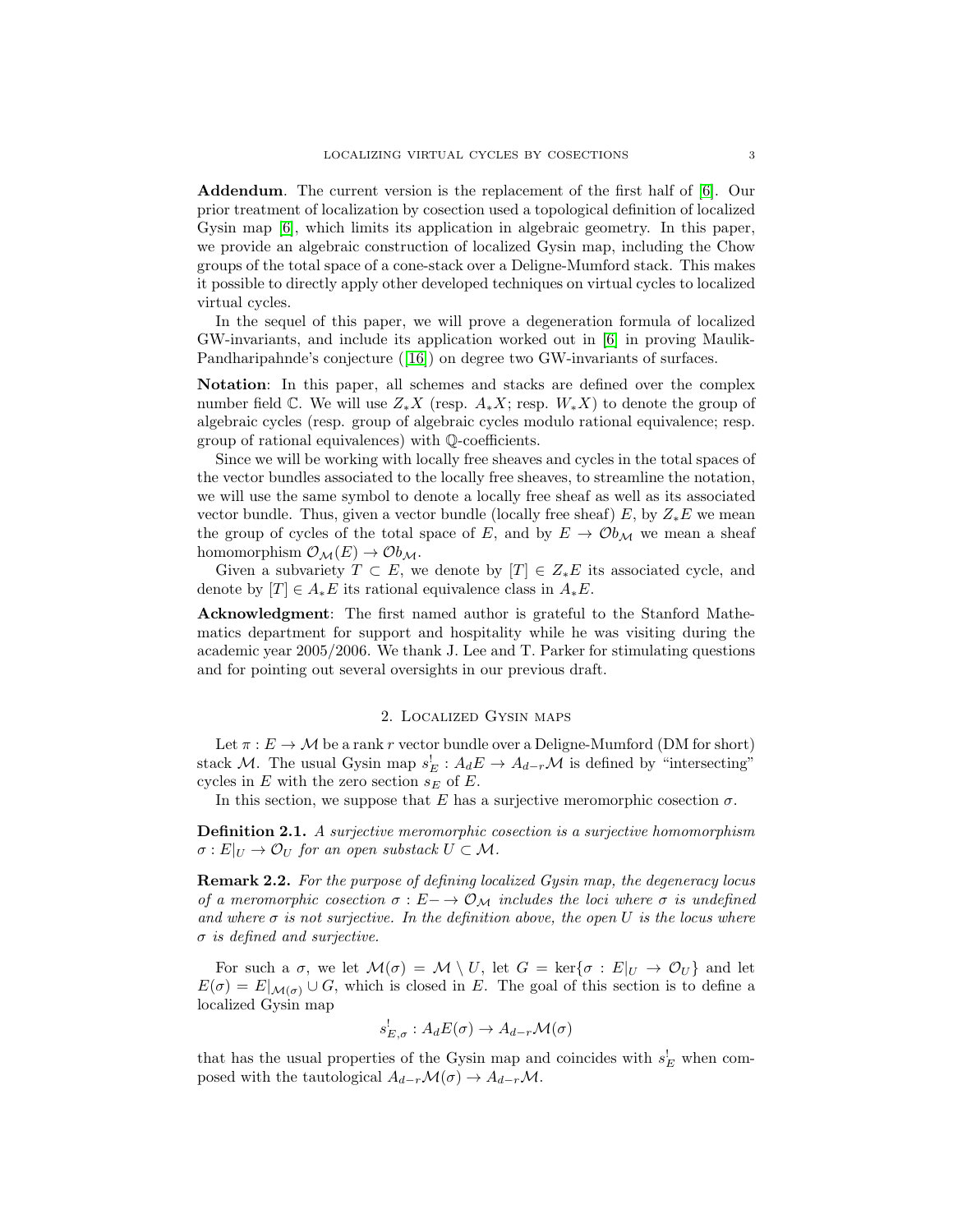<span id="page-3-0"></span>**Definition 2.3.** Let  $\rho: X \to M$  be a morphism from a variety X to M such *that*  $\rho(X) \cap U \neq \emptyset$ . We call  $\rho$  *a*  $\sigma$ -regularizing morphism if  $\rho$  is proper, and  $\rho^*(\sigma)$ *extends to a surjective homomorphism*

$$
\tilde{\sigma} : \tilde{E} := \rho^* E \to \mathcal{O}_X(D)
$$

*for a Cartier divisor*  $D \subset X$ *. We adapt the convention that*  $\tilde{\rho} : \tilde{E} \to E$  *is the projection;*  $G := \text{ker}\{\tilde{\sigma}\} \subset E$ ;  $|D| \subset X$  *is the support of* D, and  $\rho(\sigma) : |D| \to \mathcal{M}(\sigma)$ *is the*  $\rho$  *restricted to*  $|D|$ *.* 

**Basic Construction:** Let  $[B] \in Z_dE(\sigma)$  be a cycle represented by a closed integral substack  $B \subset E(\sigma)$ . In case  $B \subset E|_{\mathcal{M}(\sigma)}$ , we define  $s_{E,\sigma}^{\{b\}}([B]) = s_{E|_{\mathcal{M}(\sigma)}}^{\{b\}}([B]) \in$  $A_{d-r}\mathcal{M}(\sigma)$ . Otherwise, we pick a variety X and a  $\sigma$ -regularizing  $\rho: X \to \mathcal{M}$  such that there is a closed integral  $\tilde{B} \subset \tilde{G}$  so that  $\tilde{\rho}_*(\tilde{B}) = k \cdot [B] \in Z_dE$  for some  $k \in \mathbb{Z}$ . We define

(2.1) 
$$
s'_{E,\sigma}([B])_{\rho,\tilde{B}} = k^{-1} \cdot \rho(\sigma)_*([D] \cdot s_{\tilde{G}}^!([\tilde{B}])) \in A_{d-r} \mathcal{M}(\sigma).
$$

Here  $[D] \cdot : A_*X \to A_{*-1}[D]$  is the intersection with the divisor D.

<span id="page-3-2"></span>Lemma 2.4. *Let the notation be as in the basic construction. Then for each closed integral*  $B \subset E(\sigma)$  *not contained in*  $E|_{\mathcal{M}(\sigma)}$ *, we can find a pair*  $(\rho, \tilde{B})$  *so* that  $s_{E,\sigma}^!(B|)_{\rho,\tilde{B}}$  *is defined. Furthermore the resulting cycle class*  $s_{E,\sigma}^!([B])_{\rho,\tilde{B}} \in$  $A_{d-r}\mathcal{M}(\sigma)$  *is independent of the choice of*  $(\rho, \vec{B})$ *.* 

*Proof.* We let  $B \subset E$  be as in the statement of the Lemma; we let  $B_0 = \pi(B) \subset \mathcal{M}$ , where  $\pi : E \to \mathcal{M}$  is the projection. To pick  $\rho$ , we then pick a normal variety X and a proper and generically finite morphism  $\rho: X \to B_0$ . Since M is a DM-stack, such  $\rho$  exists. Using  $\rho$ , we pull back  $\tilde{E} = \rho^* E$ , and  $\rho^* \sigma : \rho^* E|_{\rho^{-1} U} \to \mathcal{O}_{\rho^{-1} U}$ . Since  $B \times_{\mathcal{M}} U \neq \emptyset$ ,  $\rho^{-1} U \neq \emptyset$ .

Next, possibly after replacing X by a blow-up of X, we can assume that  $\rho^*\sigma$ extends to a surjective homomorphism  $\tilde{\sigma}: E \to \mathcal{O}_X(D)$  for a Cartier divisor  $D \subset X$ . Thus  $\rho$  is a  $\sigma$ -regularizing morphism. We let  $\tilde{\rho}: \tilde{E} \to E$  and  $\tilde{G} \subset \tilde{E}$  be as defined in Definition [2.3.](#page-3-0)

Since  $\rho : X \to B_0$  is generically finite, there is an open  $O \subset B_0$  so that  $\rho|_{\rho^{-1}O} : \rho^{-1}O \to O$  is flat and finite. We let  $\tilde{B}$  be an irreducible component of  $\overline{\rho}^{-1}(B \cap \pi^{-1}(O))$ . Since B is integral and  $\tilde{\rho}$  is proper,  $\tilde{\rho}(\tilde{B}) = B$ , thus  $\tilde{\rho}_*(\tilde{B}) =$  $k[B]$  for an integer k. This shows that  $s_{E,\sigma}^!([B])_{\rho,\tilde{B}}$  is defined according to the Basic Construction.

We next check that  $s_{E,\sigma}^{\dagger}([B])_{\rho,\tilde{B}}$  is independent of the choice of  $(\rho,\tilde{B})$ . Let  $\rho':\tilde X'\to \mathcal{M}, \tilde E':=\rho'^*E \text{ and } \tilde B'\subset \tilde E'$  be another choice that fulfills the requirement of the Basic Construction, thus giving rise to the class  $s_{E,\sigma}^!([B])_{\rho',\tilde{B}'}\in A_{d-r}\mathcal{M}(\sigma)$ . We show that  $s_{E,\sigma}^!([B])_{\rho,\tilde{B}} = s_{E,\sigma}^!([B])_{\rho',\tilde{B}'}$ .

We form  $Y = X \times_{\mathcal{M}} X'$ ; denote by  $q: Y \to X$  and  $q': Y \to X'$  the projections, and by  $p: Y \to M$  the composite  $\rho \circ q = \rho' \circ q'$ . Since  $\rho: X \to M$  is generically finite and  $\tilde{B} \to X$  is dominant,  $\tilde{B} \times_E \tilde{B}'$  contains a pure dimension d irreducible component B that surjects onto B and B' via the tautological projections  $\tilde{q} : E :=$  $p^*E \to \tilde{E}$  and  $\tilde{q}' : \bar{E} \to \tilde{E}'$ , respectively.

<span id="page-3-1"></span>We claim that there is an isomorphism  $\mathcal{O}_Y(q^*D) \cong \mathcal{O}_Y(q'^*D')$  so that

(2.2) 
$$
q^*\tilde{\sigma} = q'^*\tilde{\sigma}' : \bar{E} = q^*\tilde{E} = q'^*\tilde{E}' \longrightarrow \mathcal{O}_Y(q^*D) \cong \mathcal{O}_Y(q'^*D').
$$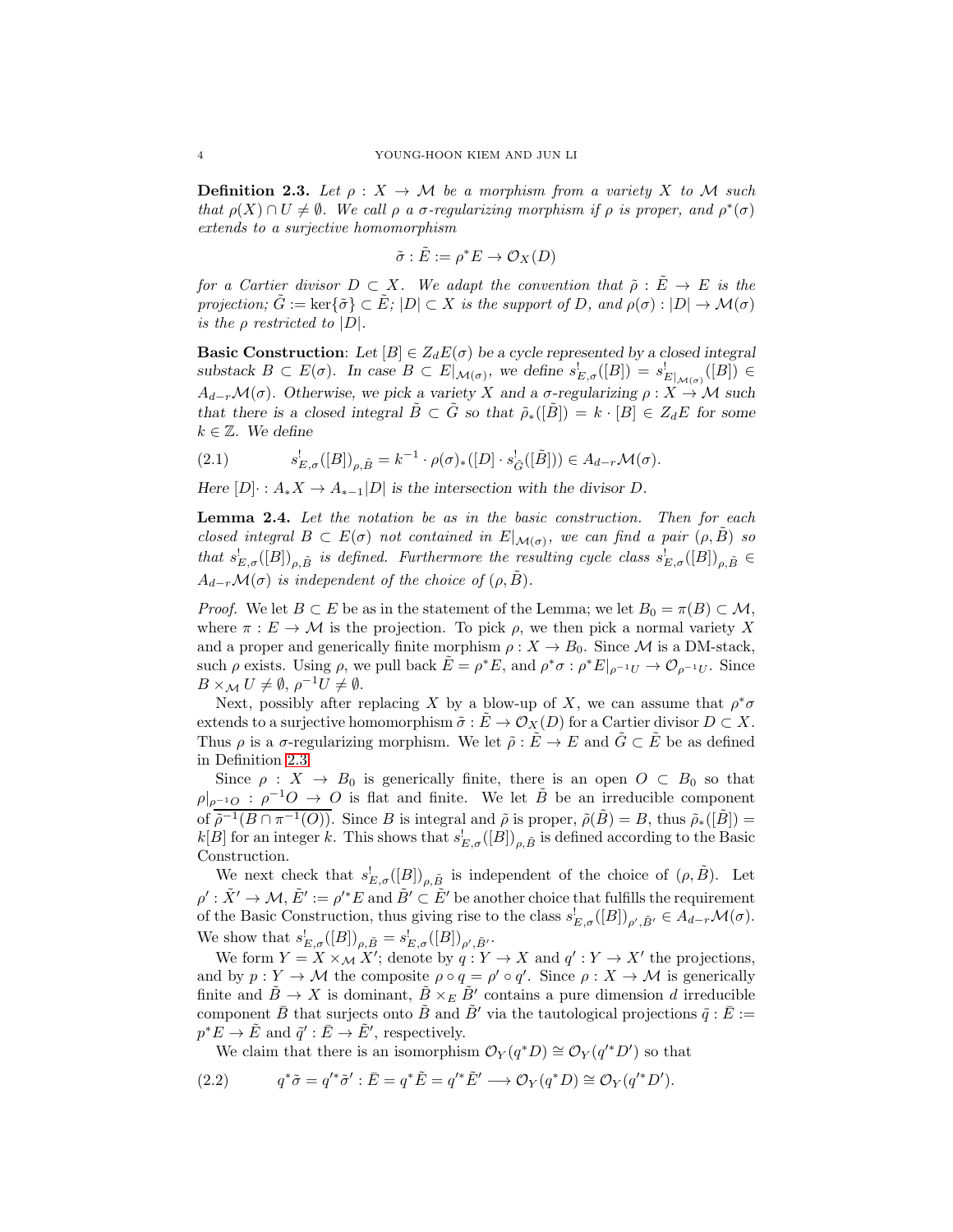Indeed, since  $q^*\tilde{\sigma}|_{p^{-1}U} = q'^*\tilde{\sigma}|_{p^{-1}U} = p^*\sigma|_{p^{-1}U}$ , the kernel sheaves ker $\{q^*\tilde{\sigma}\}|_{p^{-1}U} =$  $\ker\{q'^*\tilde{\sigma}'\}\vert_{p^{-1}U}$ . Since both are subsheaves of the locally free sheaf  $\bar{E}$ , the two kernels are identical. Therefore, since both  $q^*\tilde{\sigma}$  and  $q'^*\tilde{\sigma}'$  are surjective, we obtain [\(2.2\)](#page-3-1). Furthermore, since when restricted to  $p^{-1}U$  the last isomorphism in [\(2.2\)](#page-3-1) is the identity, the arrow in [\(2.2\)](#page-3-1) sends  $1 \in \Gamma(\mathcal{O}_Y(q^*D)|_{p^{-1}U})$  to  $1 \in \Gamma(\mathcal{O}_Y(q'^*D')|_{p^{-1}U})$ . This conclude that  $q^*D = q'^*D'$  as divisors. We denote this divisor by  $\bar{D}$ .

We let  $\bar{\sigma} = q^* \tilde{\sigma} = q'^* \tilde{\sigma}'$ , and let  $\bar{G} = \text{ker}\{\bar{\sigma}\}\$ . By [\(2.2\)](#page-3-1),  $\bar{G}$  is the pull-back of  $\tilde{G}$ via  $q^*$  and of  $\tilde{G}' = \ker{\{\tilde{\sigma}'\}}$  via  $q'^*$ . Back to  $\bar{B}$ , since  $B \not\subset E|_{\mathcal{M}(\sigma)}$ ,  $B \subset E(\sigma)$  and  $\tilde{p}(\bar{B}) = B$ , we have  $\bar{B} \subset \bar{G}$ . We let  $k_i$  be the integers so that

$$
\tilde{q}_{*}([\bar{B}]) = k_{1}[\tilde{B}], \quad \tilde{q}'_{*}([\bar{B}]) = k_{2}[\tilde{B}'], \quad \tilde{\rho}_{*}([\tilde{B}]) = k_{3}[B], \quad \tilde{\rho}'_{*}([\tilde{B}']) = k_{4}[B].
$$

Then since  $\tilde{\rho} \circ \tilde{q} = \tilde{\rho}' \circ \tilde{q}'$ , we have  $k_1 k_3 = k_2 k_4$ .

We let  $p(\sigma) : |\bar{D}| \to \mathcal{M}(\sigma)$ ,  $q(\sigma) : |\bar{D}| \to |D|$  and  $\rho(\sigma) : |D| \to \mathcal{M}(\sigma)$  be the restrictions of p, q and  $\rho$  to  $|\bar{D}|$  and  $|D|$ , respectively. Since the projections  $\tilde{q}$  and  $\tilde{\rho}$  are proper and because  $\tilde{q}^{-1}\tilde{G} = \bar{G}$ , applying the projection formula (and using  $\overline{D} = q^*D$ , we obtain

$$
s_{E,\sigma}^!([B])_{p,\bar{B}} = (k_1k_3)^{-1} \cdot p(\sigma)_*([{\bar{D}}] \cdot s_{\bar{G}}^!([{\bar{B}}])) = (k_1k_3)^{-1} \cdot \rho(\sigma)_*([D] \cdot s_{\tilde{G}}^!([\tilde{q}_*{\bar{B}}]))
$$
  
=  $k_3^{-1} \cdot \rho(\sigma)_*([D] \cdot s_{\tilde{G}}^!([\tilde{B}])) = s_{E,\sigma}^!([B])_{\rho,\tilde{B}}.$ 

Similarly, we have  $s_{E,\sigma}^!([B])_{p,\bar{B}} = s_{E,\sigma}^!([B])_{\rho',\bar{B}'}$ . This proves the Lemma.

The Lemma shows that the Basic Construction defines a homomorphism

(2.3) 
$$
s_{E,\sigma}^!: Z_d E(\sigma) \longrightarrow A_{d-r} \mathcal{M}(\sigma).
$$

We next check that this homomorphism descends to a homomorphism  $A_dE(\sigma) \rightarrow$  $A_{d-r}\mathcal{M}(\sigma)$ . We need a simple Lemma. Let  $0 \to F_1 \to F_2 \to F_3 \to 0$  be an exact sequence of vector bundles (locally free sheaves) on a variety Y. Let  $r_i = \text{rank } F_i$ and  $p_i : F_i \to Y$  be the projections. Let  $\iota : F_1 \to F_2$  be the inclusion.

<span id="page-4-1"></span>**Lemma 2.5.** For any cycle  $\alpha \in A_dF_1$ , we have

$$
s_{F_2}^!(\iota_*\alpha) = c_{r_3}(F_3) \cap s_{F_1}^!(\alpha) = s_{F_1}^!(c_{r_3}(F_3) \cap \alpha)
$$

*Proof.* By [\[4,](#page-24-7) Thm 3.3], there is a cycle  $B \in Z_{d-r_1}Y$  so that  $\alpha = p_1^*B \in A_*F_1$ . Since  $p_1^*B$  is the total space of  $F_1$  restricted to B, its Segre class is  $s(p_1^*B) = c(F_1)^{-1} \cap B$ , where  $c(F_1)$  is the total Chern class of  $F_1$ . By the formula expressing Gysin map in terms of the Segre class [\[4,](#page-24-7) Prop. 6.1],

$$
s_{F_2}^!(\iota_*\alpha) = s_{F_2}^!(p_1^*B) = [c(F_2) \cap (c(F_1)^{-1} \cap B)]_{d-r_2} = [c(F_3) \cap B]_{d-r_2} = c_{r_3}(F_3) \cap B.
$$
  
On the other hand

On the other hand,

$$
s_{F_1}^!(c_{r_3}(F_3) \cap \alpha) = s_{F_1}^!(c_{r_3}(F_3) \cap [p_1^*B]) = s_{F_1}^!(p_1^*(c_{r_3}(F_3) \cap [B])) = c_{r_3}(F_3) \cap [B].
$$
  
This proves the Lemma.

The same method proves the following Lemma that will be useful later. Let  $\rho' : X' \to M$  be a  $\sigma$ -regularizing morphism; let  $\tilde{\sigma}' : \tilde{E}' = \rho'^* E \to \mathcal{O}_{X'}(D'),$  $\tilde{G}' = \text{ker}\{\tilde{\sigma}'\}$ , and  $\rho'(\sigma) : |D'| \to \mathcal{M}(\sigma)$  be the tautological projection, as in the proof of Lemma [2.4.](#page-3-2)

<span id="page-4-0"></span>**Lemma 2.6.** Let the notation be as before. Suppose  $[\tilde{B}'] \in Z_d \tilde{G}'$  such that  $\tilde{\rho}'_*[\tilde{B}'] =$  $0 \in Z_dE$ *. Then*  $\rho'(\sigma)_*([D'] \cdot s_{\tilde{G}'}^!([\tilde{B}']) = 0 \in A_{d-r} \mathcal{M}(\sigma)$ *.*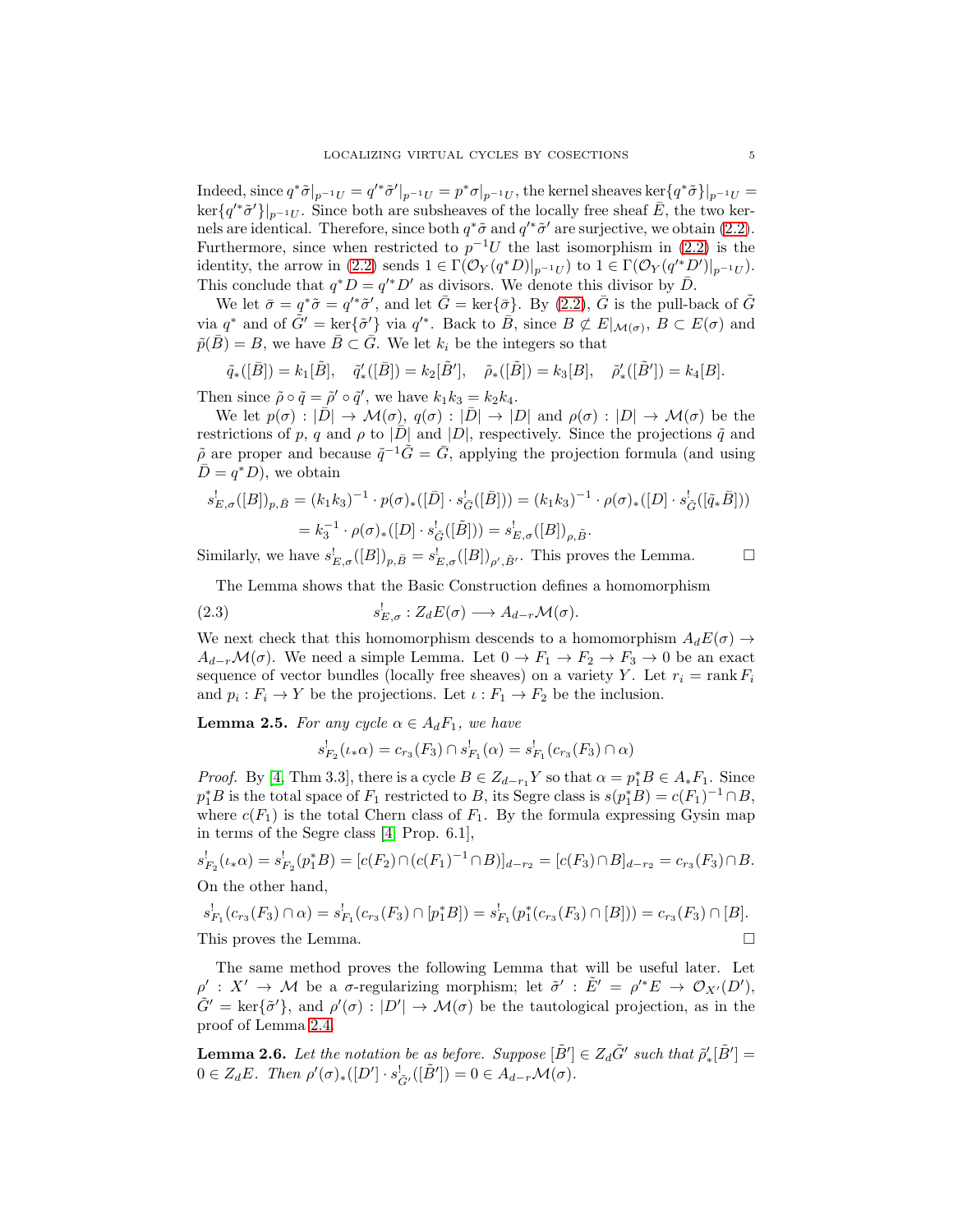*Proof.* We let  $B = \tilde{\rho}'(\tilde{B}')$ . Since  $\tilde{\rho}'$  is proper, B is closed and integral in E; since  $\tilde{\rho}'_*([\tilde{B}'])=0$  in  $Z_dE$ , dim  $B < d$ . We let  $B_0 = \pi(B) \subset \mathcal{M}$ . We then pick  $\rho: X \to \mathcal{M}$ a  $\sigma$ -regularizing morphism so that  $\rho(X) = B_0$  and  $\rho: X \to B_0$  is generically finite.

We form  $Y = X \times_M X'$  and let  $p: Y \to M$  be the induced morphism. As in the proof of Lemma [2.4](#page-3-2) (and using the notations developed in the proof), we have  $\bar{E} = p^*E \to Y$ ,  $\tilde{q}' : \bar{E} \to \tilde{E}'$  and an integral  $\bar{B} \subset \bar{E}$  so that  $\tilde{q}'(\bar{B}) = \tilde{B}'$ . Let  $\tilde{q} : \bar{E} \to \tilde{E}$  and let  $\tilde{B} = \tilde{q}(\bar{B})$ . Since  $\tilde{B}$  is integral, since  $\tilde{\rho}(\tilde{B}) = B$ , since  $B \to B_0$  is dominant, and since  $\rho: X \to B_0$  is dominant and generically finite,  $\dim \tilde{B} = \dim \tilde{\rho}(\tilde{B}) = \dim B_0 < d.$  Thus  $\tilde{q}_*(\overline{B}) = 0 \in Z_d\tilde{E}.$  Therefore,

$$
\rho'(\sigma)_*([D'] \cdot s^!_{\tilde{G}'}([\tilde{B}']) = p(\sigma)_*([\bar{D}] \cdot s^!_{\bar{G}}([\bar{B}])) = \rho(\sigma)_*([D] \cdot s^!_{\tilde{G}}([\tilde{q}_*\bar{B}])) = 0.
$$
  
This proves the Lemma.

We next show that the map  $s_{E,\sigma}^!$  preserves rational equivalence. In this paper, we adopt the the convention that a rational equivalence  $R \in W_dE$  is a sum  $R =$  $\sum_{\alpha \in \Lambda} n_{\alpha} [S_{\alpha}, \phi_{\alpha}]$ , where  $S_{\alpha} \subset E$  are  $(d+1)$ -dimensional closed integral and  $\phi_{\alpha} \in$  $\Bbbk(\overline{S}_{\alpha})^*$ . We also use  $\partial_0[S, \phi] = (\phi = 0) \cdot [S]$  and  $\partial_{\infty}[S, \phi] = (\phi = \infty) \cdot [S]$ .

# <span id="page-5-1"></span>**Lemma 2.7.** *For*  $R \in W_dE(\sigma)$ ,  $s_{E,\sigma}^!(\partial_0 R) = s_{E,\sigma}^!(\partial_{\infty} R)$ .

*Proof.* We only need to prove the Lemma for  $R = [S, \phi] \in W_dE(\sigma)$ , where  $S \subset$  $E(\sigma)$  is closed and integral. In case  $S \subset E|_{\mathcal{M}(\sigma)}$ , then both  $\partial_0 R$  and  $\partial_{\infty} R \in$  $Z_dE|_{\mathcal{M}(\sigma)}$ , and the required identity holds because the usual Gysin map  $s_{E|_{\mathcal{M}(\sigma)}}^{\perp}$ :  $Z_d(E|_{\mathcal{M}(\sigma)}) \to A_{d-r}\mathcal{M}(\sigma)$  preserves the rational equivalence.

We now suppose  $S \not\subset E|_{\mathcal{M}(\sigma)}$ . We let  $S_0 = \pi(S) \subset \mathcal{M}$ . We pick a proper and generically finite  $\sigma$ -regularizing  $\rho : X \to M$  so that  $\rho(X) = S_0$ . We let  $\tilde{\sigma}$ :  $\tilde{E} := \rho^* E \to \mathcal{O}_X(D)$  be the surjective homomorphism extending  $\rho^* \sigma$ . By Lemma [2.4,](#page-3-2) such  $\rho$  exists. Because  $\rho$  is generically finite, we can find a closed integral  $d+1$  dimensional  $\tilde{S} \subset \tilde{E}$  so that with  $\tilde{\rho} : \tilde{E} \to E$  the projection,  $\tilde{\rho}(\tilde{S}) = S$ .

We let  $\tilde{G} = \ker{\{\tilde{\sigma} : \tilde{E} \to \mathcal{O}_X(D)\}}$ . Because  $S \subset E(\sigma)$  and  $S \not\subset E|_{\mathcal{M}(\sigma)}, \tilde{S} \subset \tilde{G}$ . We let  $\tilde{\phi}$  be the pull-back  $\tilde{\rho}^*\phi$ , and let  $\tilde{R} = [\tilde{S}, \tilde{\phi}]$ . Thus,  $\tilde{\rho}_*\tilde{R} \in W_dE(\sigma)$  and  $\tilde{\rho} * \tilde{R} = k \cdot R$ , for an integer k; since  $\tilde{\rho}$  is proper,

<span id="page-5-0"></span>(2.4) 
$$
\tilde{\rho}_*(\partial_0 \tilde{R}) = k \cdot \partial_0 R \text{ and } \tilde{\rho}_*(\partial_\infty \tilde{R}) = k \cdot \partial_\infty R.
$$

We now decompose the cycle  $\partial_0 R = B_1 + B_2$  so that each summand  $[T] \in B_1$ (resp.  $[T] \in B_2$ ) satisfies  $T \subset E|_{\mathcal{M}(\sigma)}$  (resp.  $T \not\subset E|_{\mathcal{M}(\sigma)}$ ). We also decompose  $\partial_{\infty}R = C_1 + C_2$  according to the same rule with  $B_i$  replaced by  $C_i$ .

For  $\partial_0 \tilde{R}$ , we decompose it into the sum of three parts  $\partial_0 \tilde{R} = \tilde{B}_0 + \tilde{B}_1 + \tilde{B}_2$ so that  $[T] \in \tilde{B}_0$  (resp.  $[T] \in \tilde{B}_1$ ; resp.  $[T] \in \tilde{B}_2$ ) satisfying  $\tilde{\rho}_*([T]) = 0$  (resp.  $T \subset \tilde{E}|_{|D|}$ ; resp.  $T \not\subset \tilde{E}|_{|D|}$ ). By moving all summands  $[T]$  with  $\tilde{\rho}_*[T] = 0$  to  $\tilde{B}_0$ , no [T] appears simultaneously in two of the three factors  $\tilde{B}_0$ ,  $\tilde{B}_1$  and  $\tilde{B}_2$ . We decompose  $\partial_{\infty} \tilde{R} = \tilde{C}_0 + \tilde{C}_1 + \tilde{C}_2$  according to the same rule with  $\tilde{B}_i$  replaced by  $\tilde{C}_i$ . By [\(2.4\)](#page-5-0), and using the property of the decompositions, we have  $\tilde{\rho}_*(\tilde{B}_i) = k \cdot \tilde{B}_i$ and  $\tilde{\rho}_{*}(\tilde{C}_1) = k \cdot C_i$  for  $i = 1, 2$ .

Applying the definition of  $s_{E,\sigma}^!$ , to  $\partial_0 R$  (resp.  $\partial_{\infty} R$ ):

$$
s^{!}_{E,\sigma}(\partial_{0}R) = s^{!}_{E|_{\mathcal{M}(\sigma)}}(B_{1}) + k^{-1}\rho(\sigma)_{*}([D] \cdot s^{!}_{\tilde{G}}(\tilde{B}_{2})),
$$

(resp. same formula with  $\partial_0 R$  replaced by  $\partial_\infty R$ ), we obtain identities in  $A_{d-r}\mathcal{M}(\sigma)$ :

$$
s_{E,\sigma}^!(\partial_0 R) - s_{E,\sigma}^!(\partial_{\infty} R) = s_{E|_{\mathcal{M}(\sigma)}}^!(B_1 - C_1) + k^{-1} \cdot \rho(\sigma)_*([D] \cdot s_{\tilde{G}}^!(\tilde{B}_2 - \tilde{C}_2)).
$$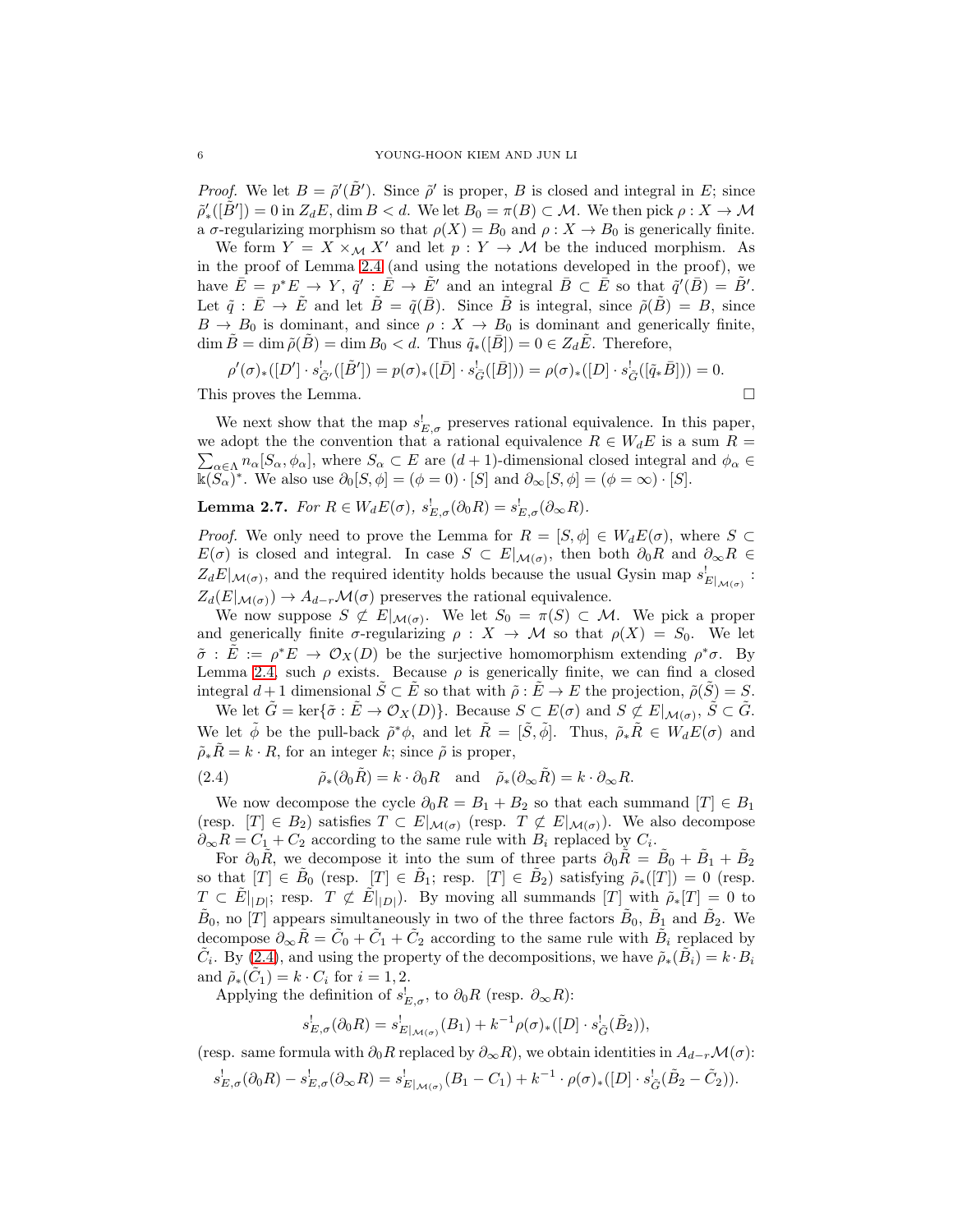<span id="page-6-0"></span>We claim that

(2.5) 
$$
\rho(\sigma)_*([D] \cdot s_{\tilde{G}}^!(\partial_0 \tilde{R} - \partial_\infty \tilde{R})) = 0 \in A_{d-r} \mathcal{M}(\sigma).
$$

This is true because  $s_{\tilde{G}}^!(\partial_0\tilde{R}-\partial_\infty\tilde{R})=0\in A_{d-r+1}X$ , and  $\rho(\sigma)_*$  and  $[D]$ · preserve rational equivalence.

<span id="page-6-1"></span>Applying Lemma [2.6,](#page-4-0) we also have

$$
(2.6) \qquad \rho(\sigma)_*([D] \cdot s_{\tilde{G}}^!(\tilde{B}_0)) = \rho(\sigma)_*([D] \cdot s_{\tilde{G}}^!(\tilde{C}_0)) = 0 \in A_{d-r} \mathcal{M}(\sigma).
$$

Furthermore, because of Lemma [2.5](#page-4-1) and that  $\tilde{B}_1$  and  $\tilde{C}_1$  lie over  $|D|$ ,

$$
\rho(\sigma)_*([D] \cdot s_{\tilde{G}}^! (\tilde{B}_1 - \tilde{C}_1)) = \rho(\sigma)_* s_{\tilde{E}|_{|D|}}^! (\tilde{B}_1 - \tilde{C}_1) = s_{E|_{\mathcal{M}(\sigma)}}^! (\tilde{\rho}_* \tilde{B}_1 - \tilde{\rho}_* \tilde{C}_1).
$$

Therefore, using  $\tilde{B}_2 - \tilde{C}_2 = (\partial_0 \tilde{R} - \partial_{\infty} \tilde{R}) - (\tilde{B}_0 - \tilde{C}_0) - (\tilde{B}_1 - \tilde{C}_1)$ , [\(2.5\)](#page-6-0) and [\(2.6\)](#page-6-1), and  $\tilde{\rho}_{*}(\tilde{B}_1) = k \cdot B_1$  and same for  $C_1$ , we obtain  $s_{E,\sigma}^{!}(\partial_0 R) - s_{E,\sigma}^{!}(\partial_{\infty} R) = 0$ . This proves the Lemma.  $\square$ 

Corollary 2.8. *The Basic Construction defines a homomorphism*

$$
s_{E,\sigma}^! : A_*E(\sigma) \to A_{*-r}\mathcal{M}(\sigma),
$$

*which we call the localized Gysin map. Furthermore, if we let*  $\iota : \mathcal{M}(\sigma) \to \mathcal{M}$  *and*  $\tilde{\iota}: E(\sigma) \to E$  be the inclusions, then  $\iota_* \circ s_{E,\sigma}^! = s_E^! \circ \tilde{\iota}_* : A_* E(\sigma) \to A_{*-r}M$ .

*Proof.* The first part is the combination of Lemma [2.7](#page-5-1) and [2.4.](#page-3-2) The second part is the consequence of Lemma [2.5.](#page-4-1)

Example 2.9. *Let* M *be an* n*-dimensional smooth scheme,* E *a vector bundle on* M and  $\sigma : E \to \mathcal{O}_M$  a cosection so that  $\sigma^{-1}(0) = p$  is a simple point in M. Let [M] *be the cycle of the zero section of* E *in*  $Z_nE(\sigma)$ *. Then*  $s_{E,\sigma}^{\dagger}([M]) = (-1)^n[p]$ *.* 

The proof is straightforward. We blow up M at p to get  $\rho : \tilde{M} \to M$  with  $D \subset \tilde{M}$  the exceptional divisor. We let  $F = \ker\{\rho^* E \to \mathcal{O}_{\tilde{M}}(-D)\}\$ , and compute  $s_F^!([\tilde{M}]) = c_{n-1}(F)[\tilde{M}] = [D]^{n-1}$ . Thus,

$$
s_{E,\sigma}^!([M]) = \rho_*([ -D] \cdot s_F^!([M])) = \rho_*(-[D]^n) = (-1)^n [p].
$$

3. Localized Gysin maps for bundle stacks

To construct localized virtual cycles, we need to generalize the localized Gysin map to bundle stacks over a DM stack M.

Let  $E^{\bullet} \in D(\mathcal{M})$  be a derived (category) object that is locally quasi-isomorphic to a two-term complex of locally free sheaves concentrated at [0, 1]. We let  $\mathbf{E} =$  $h^1/h^0(E^{\bullet})$ , which is a bundle stack isomorphic to  $E^1/E^0$  in case  $E^{\bullet} \cong_{qis} [E^0 \to E^1]$  $(cf. [2]).$  $(cf. [2]).$  $(cf. [2]).$ 

In case there is a vector bundle V that surjects onto **E**, one defines  $s_{\mathbf{E}}^{\perp} : A_{*} \mathbf{E} \to$  $A_*\mathcal{M}$  as the composite of the flat pull-back  $A_*\mathbf{E} \to A_*V$  and the Gysin map  $s_V^!: A_*V \to A_*\mathcal{M}.$ 

Without such a vector bundle, one can either use the intersection theory devel-oped by Kresch [\[8\]](#page-24-9) to define  $s_{\mathbf{E}}^!$ , or follow the recipe developed in [\[14\]](#page-24-10) by the second named author. We will follow the latter approach in this paper.

We suppose there is a surjective homomorphism of sheaves on an open substack  $U \subset \mathcal{M}$ 

(3.1) 
$$
\sigma : h^1(E^{\bullet})|_U \longrightarrow \mathcal{O}_U.
$$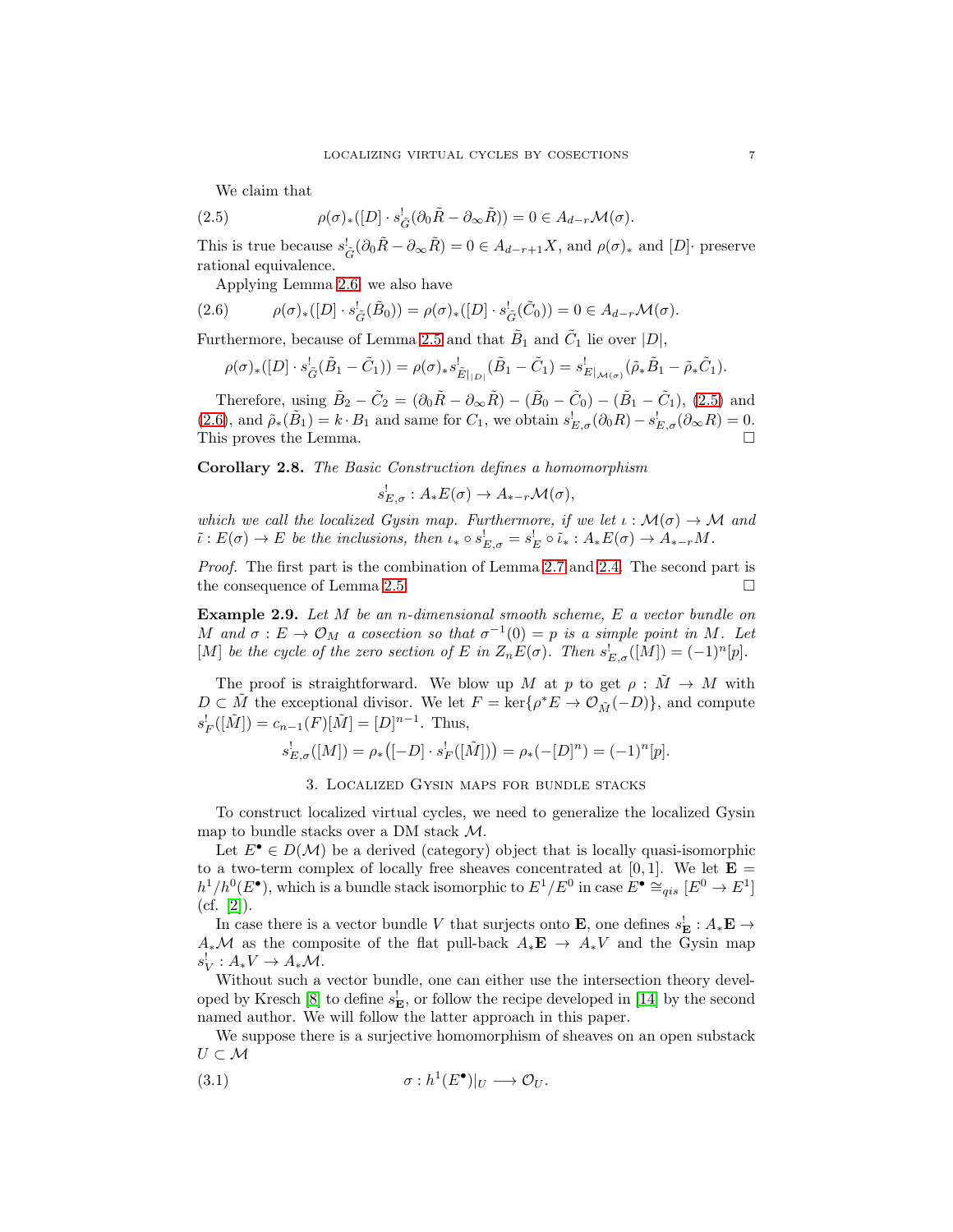It induces a morphism from the bundle stack  $\mathbf{E}|_U$  to the line bundle  $\mathbb{C}_U$ . As before, we let  $\mathcal{M}(\sigma) = \mathcal{M} \setminus U$ . We let  $\mathbf{E}(\sigma)$  be the kernel cone stack in **E**,

(3.2) 
$$
\mathbf{E}(\sigma) = \mathbf{E}|_{\mathcal{M}(\sigma)} \cup \ker{\mathbf{E}|_{U} \to \mathbb{C}_{U}} \subset \mathbf{E}
$$

endowed with the reduced structure. (Since  $\sigma$  is surjective on U,  $\mathbf{E}|_U \to \mathbb{C}_U$  is surjective; thus the kernel is well-defined and is a closed substack of  $\mathbf{E}|_{U}$ .)

Our goal is to construct a localized Gysin map

(3.3) 
$$
s_{\mathbf{E},\sigma}^{\prime} : A_{*}\mathbf{E}(\sigma) \longrightarrow A_{*}\mathcal{M}(\sigma).
$$

It is constructed by finding for each irreducible cycle  $[c] \in Z_*\mathbf{E}(\sigma)$  a proper representative  $m_X^{-1}[C] \in Z_*F$  of [c] in a vector bundle F over a variety X with a surjective meromorphic cosection  $(F, \sigma_X)$  and a proper  $\rho : X \to M$ , and then defining

$$
s_{\mathbf{E},\sigma}^!([\mathbf{c}]) = m_X^{-1} \rho(\sigma)_* (s_{F,\sigma_X}^!([C])) \in A_* \mathcal{M}(\sigma).
$$

We remark here that any homomorphism  $V \to h^1(E^{\bullet})$  from a locally free sheaf V to  $h^1(E^{\bullet})$  induces canonically a bundle-stack morphism  $V \to \mathbf{E}$ . Indeed, let  $\eta: M \to \mathcal{M}$  be an étale open so that  $\eta^* E^{\bullet} \cong_{qis} [F^0 \to F^1]$  with both  $F^i$  locally free on M. We lift the pull-back  $\eta^* V \to \eta^* h^1(E^{\bullet})$  to a homomorphism  $\eta^* V \to F^1$ , which defines a homomorphism of complexes  $\eta^*V[-1] \to [F^0 \to F^1]$ . By the functorial construction of  $h^1/h^0$ , we obtain a morphism

<span id="page-7-0"></span>
$$
\eta^* V = h^1/h^0(\eta^* V[-1]) \to h^1/h^0(\eta^* E^{\bullet}) = \mathbf{E} \times_{\mathcal{M}} M.
$$

One checks that any two liftings  $\eta^* V \to F^1$  define homotopic  $\eta^* V[-1] \to [F^0 \to$  $F^1$ , and thus induce identical (canonical)  $\eta^* V \to \mathbf{E} \times_M M$ . Since the so constructed morphism is canonical, it descends to a morphism

$$
(3.4) \t\t\t V \longrightarrow E.
$$

We now construct representatives of irreducible  $[c] \in Z_*\mathbf{E}$ . For this, we need the notion of étale representatives. We pick an étale morphism  $\eta : M \to M$  so that M is a scheme,  $\eta(M) \cap \pi(c) \neq \emptyset$  and that there is a vector bundle  $\pi_V : V \to M$  and a surjective homomorphism  $\gamma_M : V \to \eta^* h^1(E^{\bullet})$ . By shrinking M if necessary, we know  $E^{\bullet}|_M \cong_{qis} [E^0 \to E^1]$  for a complex  $[E^0 \to E^1]$  of locally free sheaves. Letting  $V = E<sup>1</sup>$ , the pair  $(\eta, V)$  is as desired. Notice that  $\gamma_M$  induces a homomorphism [\(3.4\)](#page-7-0).

<span id="page-7-1"></span>**Definition 3.1.** An étale representative of an irreducible  $[c] \subset Z_*E$  consists of  $(\eta, V)$  *as before and an irreducible cycle*  $m_M^{-1}[C_M] \in Z_*V$  *such that*  $C_M$  *is an irreducible component of*  $V \times_E \mathbf{c}$ , and  $m_M$  *is the degree of the étale morphism*  $\eta|_{\pi_V(C_M)} : \pi_V(C_M) \to \pi(\mathbf{c}).$ 

We next introduce the notion of proper representatives. We let  $\rho: X \to \mathcal{M}$  be a proper morphism with X a quasi-projective scheme such that  $\rho(X) \supset \pi(c)$ . Since X is quasi-projective, we can pick a vector bundle  $\pi_F : F \to X$  together with a surjective homomorphism  $\gamma_X : F \to \rho^* h^1(E^{\bullet}).$ 

We then form  $Y = X \times_M M$ , and let  $q_1 : Y \to X$  and  $q_2 : Y \to M$  be the projections. We pick a vector bundle  $\tilde{F}$  on Y and projections  $\eta : \tilde{F} \to q_1^*F$  and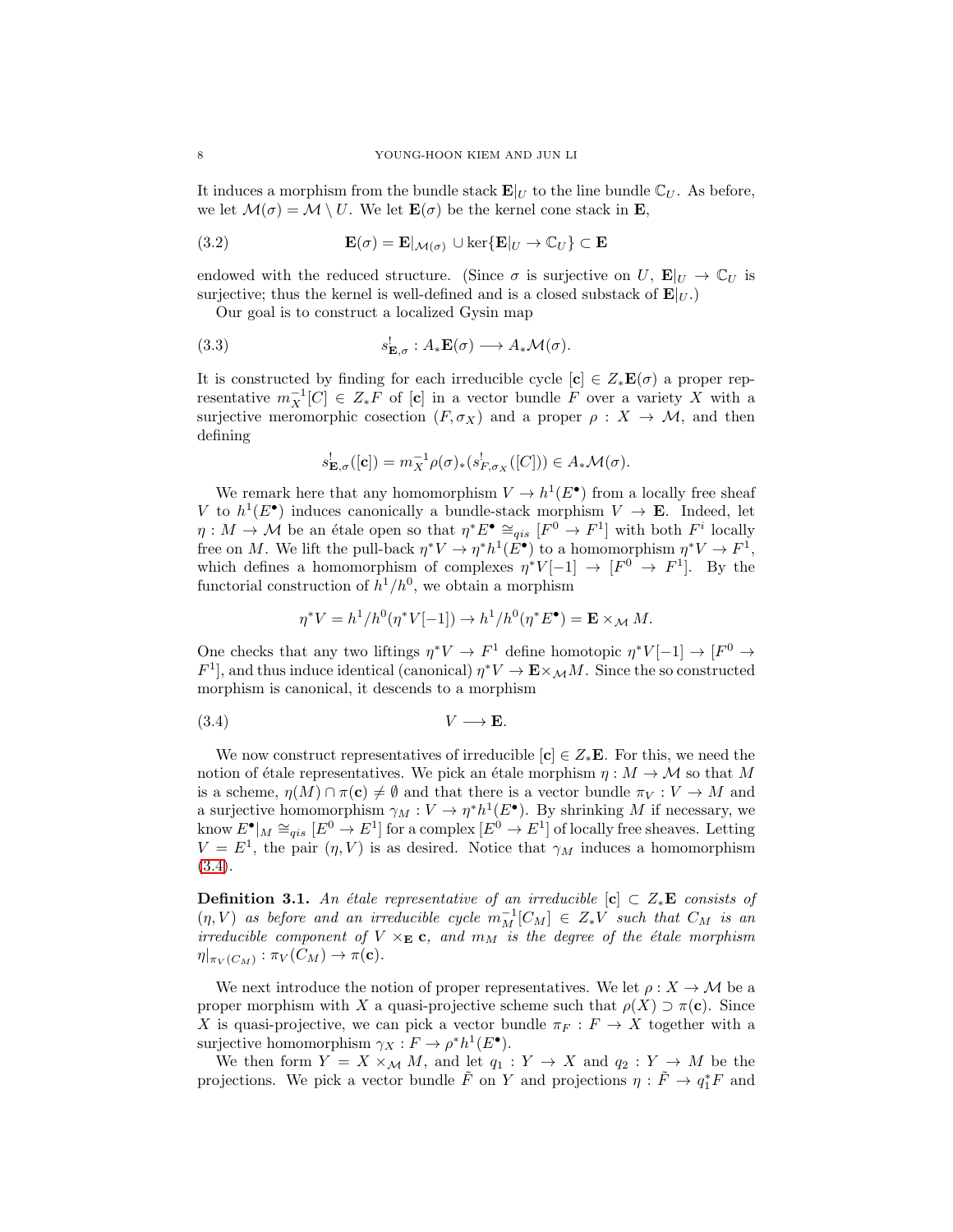$\eta_2 : \tilde{F} \to q_2^*V$  that make the following square commutative:

$$
\tilde{F} \xrightarrow{\zeta_1} \qquad q_1^* F
$$
\n
$$
\downarrow \zeta_2 \qquad \qquad \downarrow q_1^* \gamma_X
$$
\n
$$
q_2^* V \xrightarrow{q_2^* \gamma_M} q_1^* \rho^* h^1(E^{\bullet}) = q_2^* \eta^* h^1(E^{\bullet}).
$$

We let  $\tilde{q}_1 : q_1^* F \to F$  and  $\tilde{q}_2 : q_2^* V \to V$  be the projections. Notice that  $\tilde{q}_2$  is proper while  $\tilde{q}_1$  is étale. In the following, for an étale morphism, say  $\tilde{q}_1$  and an irreducible cycle  $[T] \in Z_*q_1^*F$ , we define  $\tilde{q}_{1*}([T]) = d^{-1}[\overline{\tilde{q}_1(T)}]$ , where  $d = \deg{\{\tilde{q}_1 | T : T \to T\}}$  $\tilde{q}_1(T)\}.$ 

**Definition 3.2.** *Let*  $(\rho, X, F)$  *be as before. We say an irreducible cycle*  $m_X^{-1}[C_X] \in$  $Z_*F$  *is a proper representative of*  $[c] \in Z_*E$  *if for an*  $(\eta, V)$  *in Definition* [3.1](#page-7-1) *and*  $(\tilde{F}, \zeta_i)$  as constructed, we can find irreducible  $\tilde{m}_X^{-1}[\tilde{C}_X] \in Z_* q_1^* F$  and  $\tilde{m}_M^{-1}[\tilde{C}_M] \in$  $Z_*q_2^*V$  such that  $\zeta_1^*(\tilde{m}_X^{-1}[\tilde{C}_X]) = \zeta_2^*(\tilde{m}_M^{-1}[\tilde{C}_M])$ ,  $\tilde{q}_{2*}(\tilde{m}_M^{-1}[\tilde{C}_M]) = m_M^{-1}[C_M]$  and  $\tilde{q}_{1*}(\tilde{m}_X^{-1}[\tilde{C}_X]) = m_X^{-1}[C_X].$ 

We remark that the need to introduce étale representatives of  $[c]$  is to make sense of the "degree"  $m_X$  of the morphism  $C_X \to \mathbf{c}$ . Since "degree" is a birational property, we use étale representatives to define it.

Using proper representatives of  $[c] \in Z_*\mathbf{E}$ , we can define  $s_{\mathbf{E},\sigma}^!$  at the cycle level. Let  $[\mathbf{c}] \in Z_*\mathbf{E}(\sigma)$  be an irreducible cycle. Let  $(\rho, X, F)$  with  $m_X^{-1}[C_X] \in Z_*F$ be a proper representative of [c]. Let  $\sigma_X : F|_{\rho^{-1}U} \to \mathcal{O}_{\rho^{-1}U}$  be the composite of  $F|_{\rho^{-1}U} \to \rho^* \mathcal{O}b_{\mathcal{M}/\mathcal{S}}|_{\rho^{-1}U}$  with  $\rho^* \sigma$ . Automatically  $[C_X] \in Z_*F(\sigma_X)$ . We let  $\rho(\sigma) : X(\sigma_X) \to \mathcal{M}(\sigma)$  be the restricton of  $\rho$  to  $X(\sigma_X) = X \setminus \rho^{-1} U$ .

<span id="page-8-0"></span>**Definition 3.3.** We define  $s_{\mathbf{E},\sigma}^{\dagger}([\mathbf{c}]) = m_X^{-1} \rho(\sigma)_*(s_{F,\sigma_X}^{\dagger}([C_X]))$ . We extend it to  $s_{\mathbf{E},\sigma}^! : Z_*\mathbf{E} \to A_*\mathcal{M}(\sigma)$  by linearity.

<span id="page-8-1"></span>**Proposition 3.4.** The map  $s_{\mathbf{E},\sigma}^!$  in Definition [3.3](#page-8-0) is well-defined. The map  $s_{\mathbf{E},\sigma}^!$ *preserves the rational equivalence.*

*Proof.* We first show that each irreducible  $[c] \in Z_*\mathbf{E}(\sigma)$  admits a proper representative. Since  $M$  is a DM stack, we can find a quasi-projective variety  $X$  and a proper  $\rho: X \to \mathcal{M}$  so that  $\rho: X \to \rho(X)$  is generically finite and  $\pi(c) \subset \rho(X)$ is dense. Since X is quasi-projective, there are a vector bundle  $\pi_F : F \to X$  on X and a surjective sheaf homomorphism  $\gamma : F \to \rho^* h^1(E^{\bullet})$ . This homomorphism induces a bundle stack morphism  $\tilde{\gamma}: F \to \mathbf{E} \times_{\mathcal{M}} X$ .

Since  $\gamma$  is generically finite, there is an open  $O \subset \pi(c)$  so that  $\rho|_{\rho^{-1}O} : \rho^{-1}O \to O$ is flat and étale. We pick an irreducible component of  $F \times_{\mathbf{E}} (c \times_M O)$ , and let  $C_X$ be its closure in F. We then let  $m_X$  be the degree of  $\rho|_{\pi_F(C_X)} : \pi_F(C_X) \to \pi(\mathbf{c}).$ It is routine to check that  $m_X^{-1}[C_X]$  is a proper representative of [**c**].

Let  $\sigma_X : F|_{\rho^{-1}U} \to \mathcal{O}_{\rho^{-1}U}$  be the composite of  $\gamma : F \to \rho^* h^1(E^{\bullet})$  with  $\rho^* \sigma$ . It is direct to check that  $[C_X] \in Z_*F(\sigma_X)$ . Thus  $s_{\mathbf{E},\sigma}^!([\mathbf{c}]) = m_X^{-1}\rho(\sigma)_*(s_{F,\sigma_X}^!([C_X]))$ is defined.

To check that it is well-defined, we need to show that if  $m_{X'}^{-1}[C_{X'}]$  with  $(\rho', X', F')$ its associated data is another proper representative of [c], then

$$
m_X^{-1} \rho(\sigma)_*(s_{F,\sigma_X}^!([C_X])) = m_{X'}^{-1} \rho'(\sigma)_*(s_{F',\sigma_{X'}}^!([C_{X'}])).
$$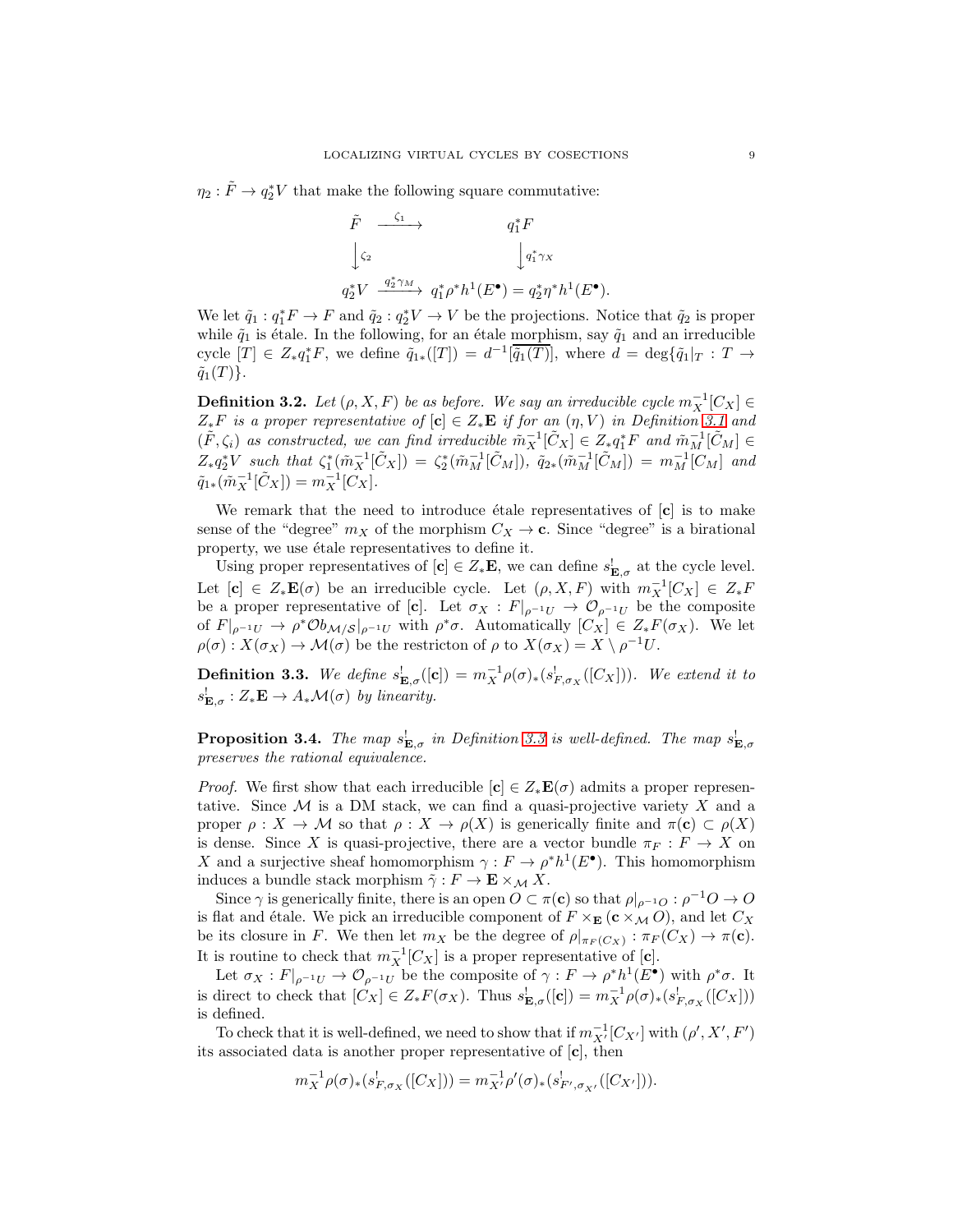This can be proved by choosing a third proper representative using  $Y \subset X \times_{\mathcal{M}} X' \to$ M an irreducible component, choosing appropriate  $\overline{F}$  that surjects onto the pullbacks of  $F$  and  $F'$  and whose projections commute with the projections to the pull-backs of  $h^1(E^{\bullet})$ , and choosing a representative  $m_Y^{-1}[C_Y]$  that can be directly compared with  $m_X^{-1}[C_X]$  and  $m_{X'}^{-1}[C_{X'}]$ . The detail is parallel to the proof of Lemma [2.4,](#page-3-2) and will be omitted. This defines the homomorphism  $s_{\mathbf{E},\sigma}^{\dagger}:Z_*\mathbf{E}(\sigma) \longrightarrow$  $A_*\mathcal{M}(\sigma)$ .

Finally, we check that it preserves the rational equivalence. This time the proof is a line by line repetition of the proof of Lemma [2.7,](#page-5-1) incorporating the need to use ´etale representatives to make sense of degrees of maps. Since the modification is routine, we will omit the details here.

This proves that the constructions of Definition [3.3](#page-8-0) define a homomorphism

(3.5) 
$$
s_{\mathbf{E},\sigma}^{\mathbf{I}} : A_* \mathbf{E}(\sigma) \longrightarrow A_* \mathcal{M}(\sigma).
$$

## 4. Reducing intrinsic normal cones by cosections

In this section, we show that a Deligne-Mumford stack equipped with a perfect obstruction theory and a meromorphic cosection of its obstruction sheaf has "restricted" intrinsic normal cones. Applying the localized Gysin maps, we obtain the localized virtual cycles.

We let  $\pi : \mathcal{M} \to \mathcal{S}$  be a DM stack M over a smooth Artin stack  $\mathcal{S}$ ; we assume  $\pi$  is representable. We assume  $\mathcal{M}/\mathcal{S}$  admits a relative perfect obstruction theory  $E^{\bullet} \to L^{\bullet}_{\mathcal{M}/\mathcal{S}}$  formulated in [\[2\]](#page-24-8) using cotangent complexes.<sup>[1](#page-9-0)</sup> As part of the definition, locally  $E^{\bullet}$  is quasi-isomorphic to two-term complexes of locally free sheaves concentrated at  $[-1, 0]$ .

We introduce the obstruction sheaf of a relative perfect obstruction theory. We recall that  $Ob_{\mathcal{M}/\mathcal{S}} = h^1((E^{\bullet})^{\vee})$  is the relative obstruction sheaf of  $E^{\bullet} \to L^{\bullet}_{\mathcal{M}/\mathcal{S}}$ . To introduce its (absolute) obstruction sheaf, we pick a smooth chart  $M/S$  of  $\mathcal{M}/\mathcal{S}$ by affine schemes M and S such that  $S \to S$  is smooth,  $M \subset M \times_S S$  is open and  $M \to \mathcal{M}$  is étale. (This is possible since  $\mathcal{M} \to \mathcal{S}$  is representatble.) We pick an S-embedding  $M \to V$  into an affine V, smooth over S. Since M is affine, we pick a presentation  $E^{\bullet}|_M = [E^{-1} \to E^0]$  as a complex of locally free sheaves so that the perfect obstruction theory of  $M/S$  lifted to  $M/S$  is given by a homomorphism of complexes of sheaves

<span id="page-9-1"></span>(4.1) 
$$
(\phi^{-1}, \phi^0) : [E^{-1} \to E^0] \to \tau^{\geq -1} L_{M/S}^{\bullet} = [I_M/I_M^2 \to \Omega_{V/S}|_M],
$$

where  $I_M$  is the ideal sheaf of  $M\subset V.$  We let  $\pi_S:M\rightarrow S$  be the projection. We denote

$$
\mathcal{O}b_{M/S}:=\mathcal{O}b_{\mathcal{M}/\mathcal{S}}\otimes_{\mathcal{O}_{\mathcal{M}}}\mathcal{O}_M=h^1((E^{\bullet}|_M)^{\vee}).
$$

<span id="page-9-0"></span><sup>&</sup>lt;sup>1</sup>We recall that there are two versions of perfect obstruction theories. One formulated by Behrend-Fantechi [\[2\]](#page-24-8) using an arrow from a derived object to the relative cotangent complex  $E^{\bullet} \to L^{\bullet}_{\mathcal{M}/\mathcal{S}}$ ; the other by Li-Tian using obstruction to deformation assignment in the cohomology of a derived object. By [\[2,](#page-24-8) Theorem 4.5], the BF's version of perfect obstruction theories induces LT's version of perfect obstruction theories.

Conversely, it will be shown in [\[3\]](#page-24-11) that LT's version of perfect obstruction theory is affine locally equivalent to BF's version. Furthermore, all available technical tools concerning cycles constructed from BF's version of perfect obstruction theory work for LT's version as well.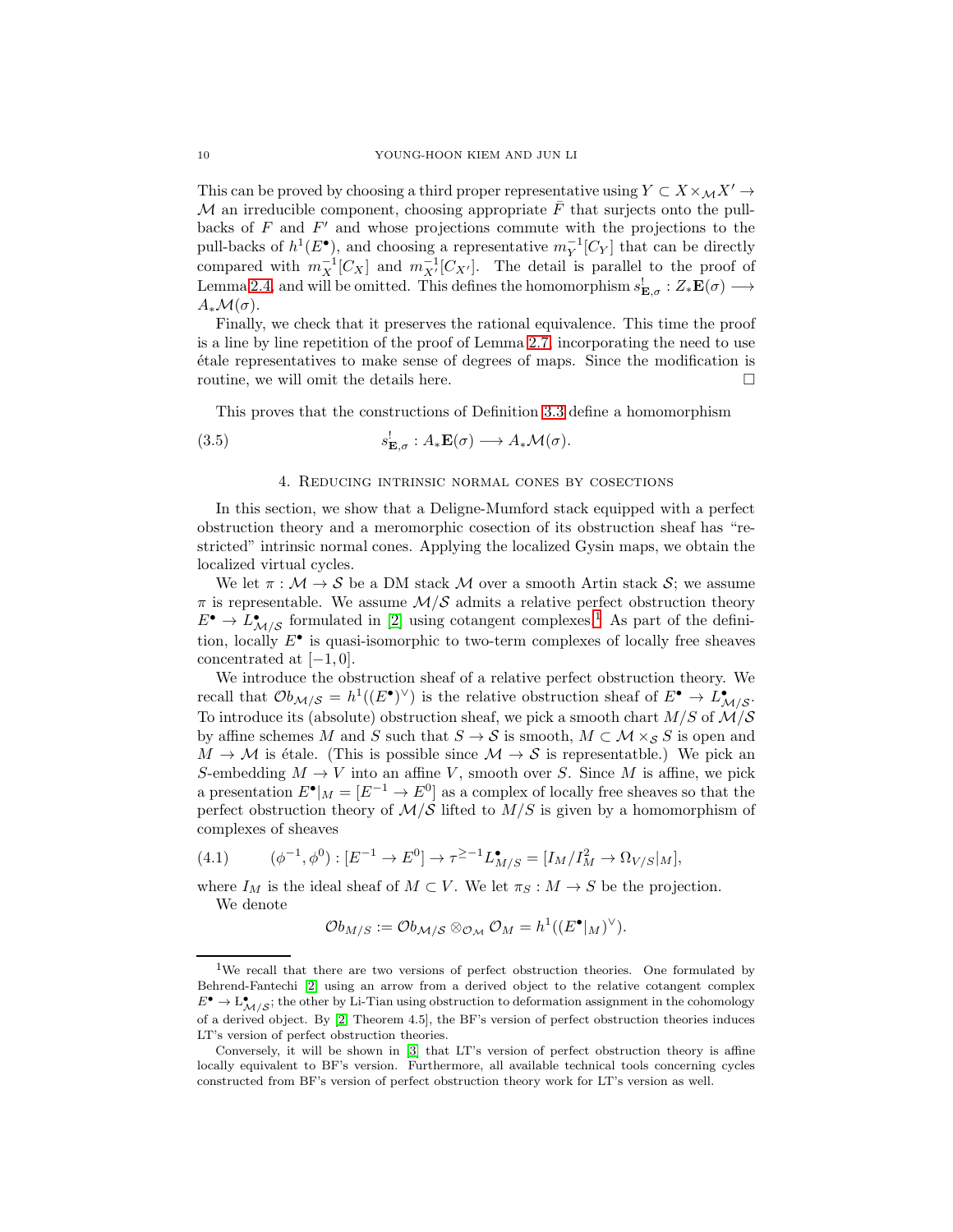From the distinguished triangle

$$
\pi_S^* L_S^{\bullet} \longrightarrow L_M^{\bullet} \longrightarrow L_{M/S}^{\bullet} \longrightarrow \pi_S^* L_S^{\bullet}[1] = [\pi_S^* \Omega_S \to 0],
$$

we have the composition

$$
E^{\bullet} \longrightarrow \tau^{\geq -1} L_{M/S}^{\bullet} \longrightarrow \pi_S^* \Omega_S[1]
$$

and a distinguished triangle

<span id="page-10-0"></span>
$$
\hat{E}^{\bullet} \longrightarrow E^{\bullet} \longrightarrow \pi_S^* \Omega_S[1],
$$

which fits into a commutative diagram of distinguished triangles

(4.2) 
$$
\hat{E}^{\bullet} \longrightarrow E^{\bullet} \longrightarrow \pi_{S}^{*}\Omega_{S}[1] \xrightarrow{+1} \longrightarrow
$$
  
\n $\downarrow \qquad \qquad \downarrow \qquad \qquad \parallel$   
\n $L_{M}^{\bullet} \longrightarrow L_{M/S}^{\bullet} \longrightarrow \pi_{S}^{*}\Omega_{S}[1] \xrightarrow{+1}.$ 

By the standard 5-lemma, we find that  $\hat{E}^{\bullet} \to L_M^{\bullet}$  is a perfect obstruction theory of M and that the obstruction sheaf  $\mathcal{O}_{M}$  is the quotient

<span id="page-10-1"></span>(4.3) 
$$
\mathcal{O}b_{M/S} \longrightarrow \mathcal{O}b_M = \text{coker}\{\pi_S^*\Omega_S^{\vee} \longrightarrow \mathcal{O}b_{M/S}\}
$$

of  $Ob_{M/S}$ .

Since this construction is canonical, the object  $\hat{E}^{\bullet}$  is unique up to quasi-isomorphism; the arrow  $\pi_S^*\Omega_S \to \hat{E}^{\bullet}$  (in [\(4.2\)](#page-10-0)) is unique up to homotopy. Thus  $\mathcal{O}b_M =$  $h^1((\hat{E}^{\bullet})^{\vee})$  in [\(4.3\)](#page-10-1) is canonically defined, and the first arrow in (4.3) is unique. This proves that  $(4.3)$  descends to a quotient homomorphism of sheaves on  $\mathcal M$ 

(4.4) Ob<sup>M</sup>/<sup>S</sup> −→ ObM.

**Definition 4.1.** We call  $Ob_{\mathcal{M}}$  the (absolute) obstruction sheaf of the obstruction *theory*  $E^{\bullet} \to L^{\bullet}_{\mathcal{M}/\mathcal{S}}$ *.* 

We denote

$$
\mathbf{E} := h^1/h^0((E^{\bullet})^{\vee})
$$

and let  $c_M \subset E$  be the intrinsic normal cone introduced in [\[2\]](#page-24-8). A meromorphic cosection of  $\mathcal{O}_{b_{\mathcal{M}}}$  will reduce the intrinsic normal cone  $[c_{\mathcal{M}}]$  to a subcone-stack of E. Let  $U \subset \mathcal{M}$  be an open substack and let

$$
\sigma: \mathcal{O}b_{\mathcal{M}}|_U \longrightarrow \mathcal{O}_U
$$

be a surjective homomorphism. As before, we call  $\sigma$  a meromorphic cosection surjective on U; we call  $\mathcal{M}(\sigma) = \mathcal{M} - U$  the degeneracy locus of  $\sigma$ .

The homomorphism  $\sigma$  induces a homomorphism  $(E^{\bullet})^{\vee}|_U \to [0 \to \mathcal{O}_U]$ , and thus a surjective cone-stack morphism  $\bar{\sigma}: \mathbf{E}|_U \longrightarrow h^1/h^0([0 \to \mathcal{O}_U]) = \mathbb{C}_U$ . (Here we use  $\mathbb{C}_{\mathcal{M}}$  to denote the trivial line bundle  $\mathbb{A}^1 \times \mathcal{M} \to \mathcal{M}$ .)

**Definition 4.2.** *We define*  $\mathbf{E}(\sigma)$  *to be the union of*  $\mathbf{E} \times_M \mathcal{M}(\sigma)$  *with* ker{ $\bar{\sigma} : \mathbf{E}|_U \rightarrow$  $\mathbb{C}_U$ *}, endowed with the reduced structure. The closed substack*  $\mathbf{E}(\sigma) \subset \mathbf{E}$  *is called the kernel cone-stack of*  $\sigma$ *.* 

<span id="page-10-2"></span>**Proposition 4.3.** Let the notation be as stated, and let  $\sigma : \mathcal{O}_{b_{\mathcal{M}}}|_{U} \to \mathcal{O}_{U}$  be *surjective.* Then the cycle  $[\mathbf{c}_{\mathcal{M}}] \in Z_*\mathbf{E}$  *lies in*  $Z_*\mathbf{E}(\sigma)$ *.*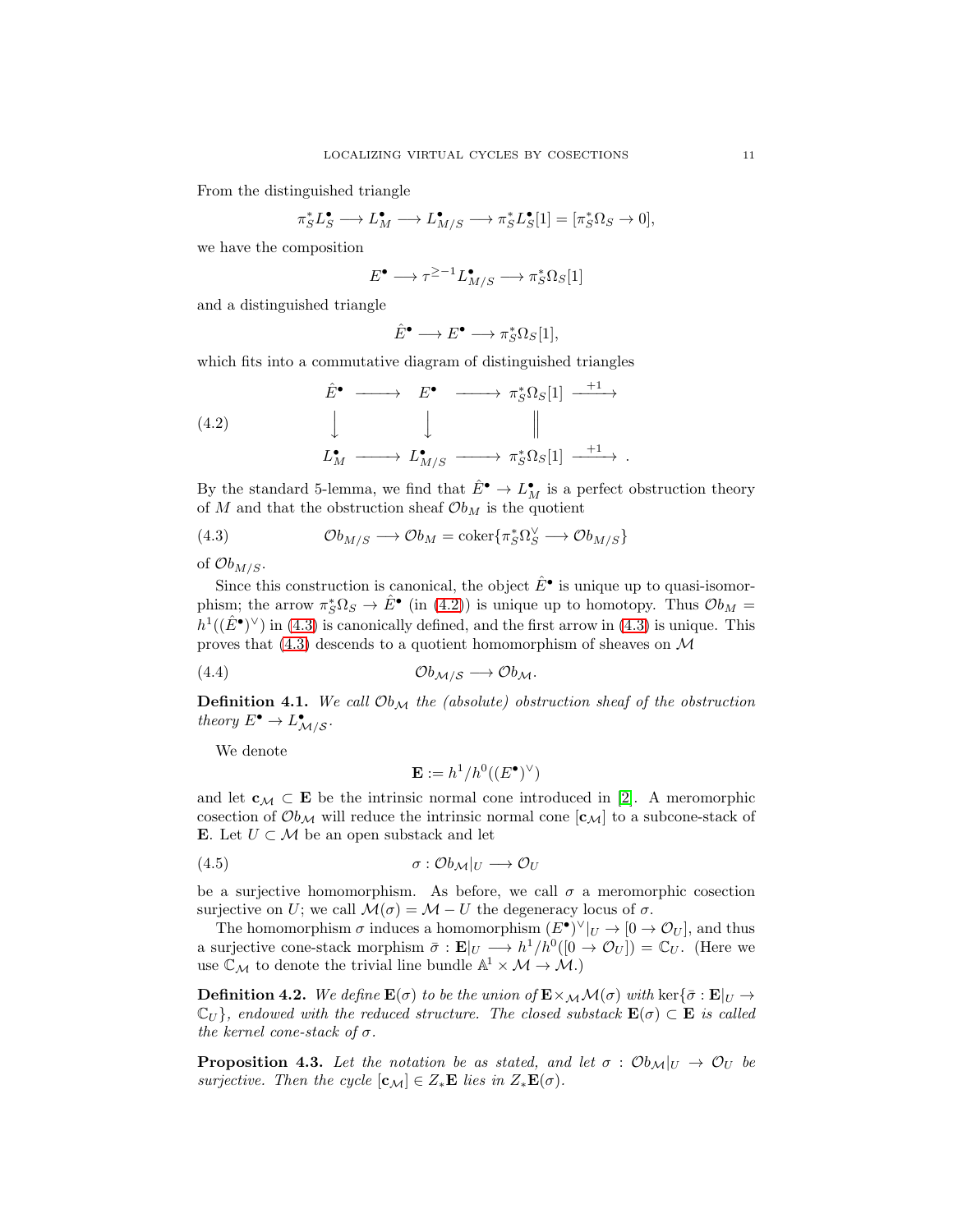We consider a simple case. Let  $M \subset V$  be a closed subscheme of a smooth scheme V defined by the vanishing  $s = 0$  of a section s of a vector bundle E on V; let  $C_{M/V}$  be the normal cone to M in V, embedded in  $E|_M$  via the section s. We suppose  $\bar{\sigma}: E \to \mathcal{O}_V$  is a surjective homomorphism. Let  $I_M$  be the ideal sheaf of  $M \subset V$ . The following Lemma was essentially proved in [\[18\]](#page-24-2).

<span id="page-11-0"></span>Lemma 4.4 (Cone reduction criterion). *Suppose the defining equation* s *satisfies the following criterion: for any germ*  $\varphi$ : Spec k[ $\xi$ ]  $\to V$ *,*  $\varphi(0) \in X$ *, the section*  $\bar{\sigma} \circ s \circ \varphi \in \mathbb{k}[\![\xi]\!]$  satisfies  $\bar{\sigma} \circ s \circ \varphi \in \xi \cdot \varphi^* I_M$ . Then the support of the cone  $C_{M/V}$ *lies entirely in the kernel*  $F = \ker{\bar{\sigma} : E \to \mathcal{O}_V} \subset E$ *.* 

*Proof.* The cone  $C_{M/V} \subset E$  is the specialization of the section  $t^{-1}s \subset E$  as  $t \to 0$ . More precisely, we consider the subscheme

$$
\Gamma = \{ (t^{-1}s(w), t) \in E \times (\mathbb{A}^1 \setminus 0) \mid w \in V, t \in \mathbb{A}^1 \setminus 0 \}.
$$

For  $t \in \mathbb{A}^1 \setminus 0$ , the fiber  $\Gamma_t$  of  $\Gamma$  over  $t \in \mathbb{A}^1$  is the section  $t^{-1}s$  of E. We let  $\overline{\Gamma}$  be the closure of  $\Gamma$  in  $E \times \mathbb{A}^1$ . The central fiber  $\overline{\Gamma} \times_{\mathbb{A}^1} 0 \subset E$  is the normal cone  $C_{M/V}$ embedded in  $E|_M$ . Clearly,  $C_{M/V}$  is of pure dimension dim V.

Now let  $N \subset C_{M/V}$  be any irreducible component. Let  $v \in N$  be a general closed point of N. Then we can find a smooth affine curve  $0 \in S$  and a morphism  $\rho: (0, S) \to (v, \overline{\Gamma})$  such that  $\rho(S \setminus 0) \subset \Gamma$ . We let  $\rho_V : S \to V$  and  $\rho_{\mathbb{A}^1} : S \to \mathbb{A}^1$ be the composites of  $\rho$  with the projections from  $E \times \mathbb{A}^1$  to V and to  $\mathbb{A}^1$ . Since  $\rho(S \setminus 0) \subset \Gamma$ ,  $\rho_{\mathbb{A}^1}$  dominates  $\mathbb{A}^1$ .

We then choose a uniformizing parameter  $\xi$  of S at 0 so that  $(\rho_{\mathbb{A}^1})^*(t) = \xi^n$  for some *n*. Because  $\rho(0) = v$ ,  $\xi^{-n} \cdot s \circ \rho_V : S \setminus 0 \to E$  specializes to *v*; hence  $s \circ \rho_V$ has the expression

$$
s \circ \rho_V = v\xi^n + O(\xi^{n+1}).
$$

Applying  $\bar{\sigma}$ , we obtain  $\bar{\sigma} \circ s \circ \rho_V = \bar{\sigma}(v)\xi^n + O(\xi^{n+1}).$ 

Now suppose  $N \not\subset E(\sigma)$ ; in particular v does not lie in the zero section of E. Then  $\rho_V^* I_M = (\xi^n)$ . By assumption,  $\bar{\sigma} \circ s \circ \rho_V \in (\xi^{n+1}) = \xi \cdot \rho_V^* I_M$ , we must have  $\bar{\sigma}(v) = 0$ . This proves that  $v \in F = \text{ker}\{\bar{\sigma}\}\$ . Since v is general in  $C_{M/V}$ ,  $v \in F$ implies that the support of  $C_{M/V}$  lies in F. This proves the Lemma.

Let  $\mathcal{O}b_M = \text{coker}\{ds : T_V |_M \to E|_M\};$  let  $pr : E \to \mathcal{O}b_M$  be the projection.

<span id="page-11-2"></span>Corollary 4.5. *Let the notation be as in Lemma [4.4.](#page-11-0) Suppose we have a surjective homomorphism*  $\sigma: \mathcal{O}_{M} \to \mathcal{O}_{M}$ *. Then the support of the cone*  $C_{M/V}$  *lies entirely in the kernel*  $F = \ker{\sigma \circ pr} : E \to \mathcal{O}_M$   $\subset E$ *.* 

*Proof.* We verify the cone reduction criterion. Let  $\varphi$  : Spec k[ $\xi$ ]  $\to V$ ,  $\varphi(0) \in M$ , be any morphism. Suppose  $\varphi^* I_M = (\xi^n)$ . Pulling back the exact sequence

<span id="page-11-1"></span>
$$
\mathcal{O}_M(T_V) \stackrel{ds}{\longrightarrow} \mathcal{O}_M(E) \longrightarrow \mathcal{O}b_M \longrightarrow 0
$$

via the induced morphism  $\bar{\varphi} = \varphi|_{\varphi^{-1}(M)} : \varphi^{-1}(M) = (\xi^n = 0) \to M$ , we obtain (4.6)  $\overline{\varphi}^*(T_V) \stackrel{\overline{\varphi}^*(ds)}{\longrightarrow} \overline{\varphi}^*(E) \stackrel{\overline{\varphi}^*(pr)}{\longrightarrow} \overline{\varphi}^*(Ob_M) \longrightarrow 0,$ 

where  $\bar{\varphi}^*(\text{pr})$  is the pullback of the projection  $\text{pr}: E|_M \to \mathcal{O}b_M$ .

Let  $v \in E|_{\varphi(0)}$  be the element so that  $s \circ \varphi = v\xi^{n} + O(\xi^{n+1})$ . Thus  $\bar{\varphi}^{*}(ds) =$  $d(v\xi^n) = nv\xi^{n-1}d\xi.$ 

Let  $\bar{\sigma} = \text{pr} \circ \sigma$ . Because [\(4.6\)](#page-11-1) is exact, we have the vanishing  $\bar{\varphi}^*(\bar{\sigma})(\bar{\varphi}^*(ds)) = 0$ , which proves that  $\bar{\sigma}(v) = 0$ ; hence  $\bar{\sigma} \circ s \circ \varphi = O(\xi^{n+1})$ . Thus the section s satisfies the cone reduction criterion (Lemma [4.4\)](#page-11-0). This proves the lemma.  $\square$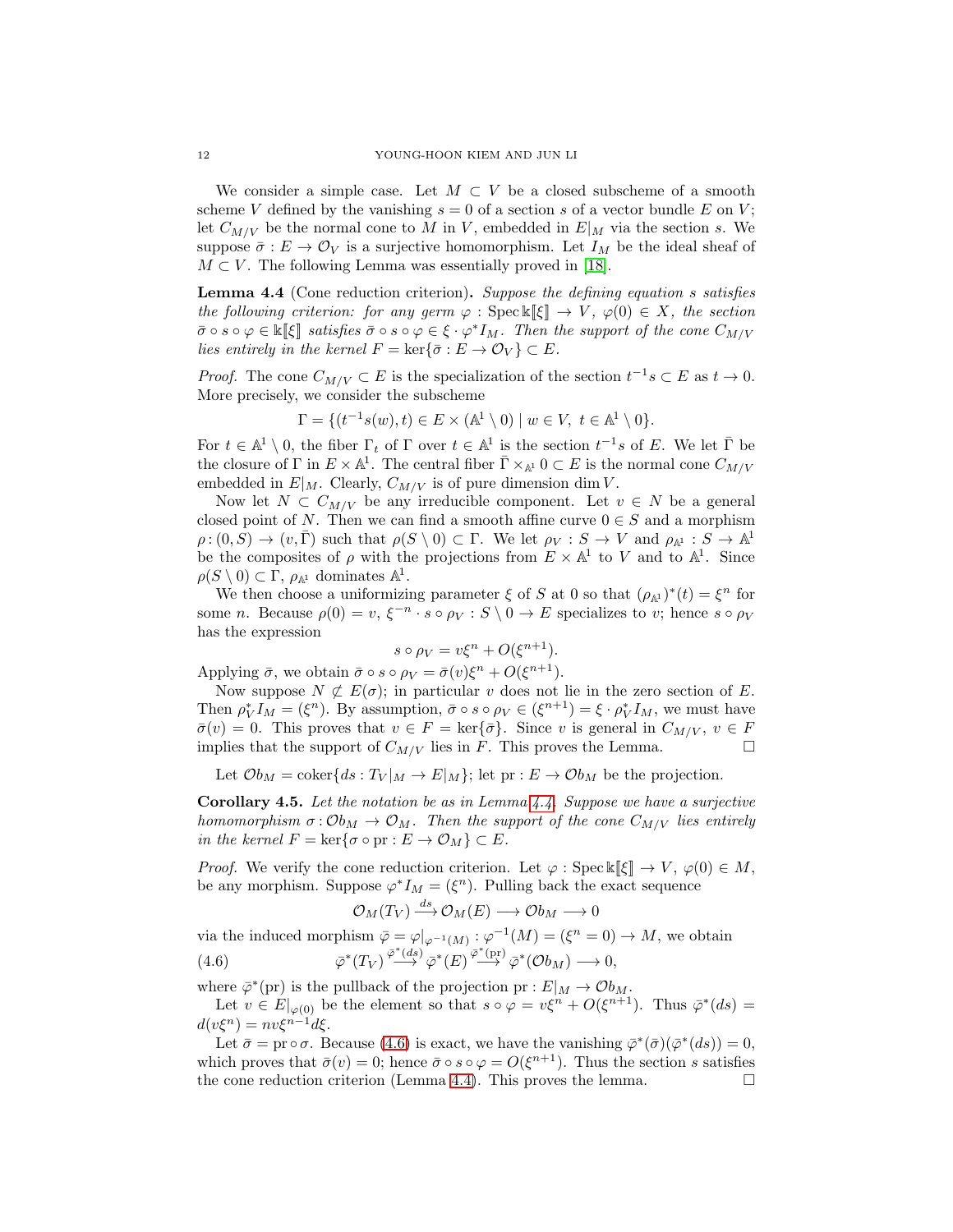Assume there is a vector bundle (locally free sheaf of  $\mathcal{O}_{\mathcal{M}}$ -modules) F that surjects onto  $\mathcal{O}b_{\mathcal{M}/\mathcal{S}}$ . This homomorphism induces a flat morphism  $F \to h^1/h^0((E^{\bullet})^{\vee})$ (cf. [\(3.4\)](#page-7-0)), which pulls back  $[c_{\mathcal{M}}]$  to a cycle  $[C_{\mathcal{M}}] \in Z_*F$ . We let  $\tilde{\sigma}$  be the composition

<span id="page-12-2"></span>(4.7) 
$$
\tilde{\sigma}: F|_U \longrightarrow \mathcal{O}b_{\mathcal{M}/\mathcal{S}}|_U \longrightarrow \mathcal{O}b_{\mathcal{M}}|_U \longrightarrow \mathcal{O}_U,
$$

which is surjective. Let  $F(\tilde{\sigma}) \subset F$  be  $F|_{\mathcal{M}(\sigma)} \cup \text{ker}\{\tilde{\sigma}\}\)$ , endowed with the reduced structure.

<span id="page-12-1"></span>Corollary 4.6. Let the notation be as stated and let  $\sigma$  be a surjective homomor*phism*  $\sigma$  :  $Ob_{\mathcal{M}}|_U \to O_U$  *over an open* U. Then the cycle  $[C_{\mathcal{M}}] \in Z_*F$  lies in  $Z_*F(\tilde{\sigma})$ .

*Proof.* Because of the way  $F(\tilde{\sigma})$  is defined, we only need to show that  $[C_{\mathcal{M}} \times_{\mathcal{M}} U] \in$  $Z_*(F(\tilde{\sigma}) \times_{\mathcal{M}} U)$ . By replacing M with the open substack U, we can assume that  $\sigma$  is regular and surjective on  $\mathcal{M}$ .

Since the statement is local, we only need to consider the case where  $M/S \rightarrow$  $\mathcal{M}/\mathcal{S}$  is as introduced before [\(4.1\)](#page-9-1). Since M is affine, we can pick  $E^{\bullet}|_M = [E^{-1} \rightarrow$  $E^0$  so that  $E^{\bullet}|_M \to \tau^{\geq -1} L^{\bullet}_{M/S}$  is given by [\(4.1\)](#page-9-1) and that in addition satisfies  $\phi^0: E^0 \to \Omega_{V/S}|_M$  is an isomorphism. Because of the exact sequence  $(E^0)^{\vee} \to$  $(E^{-1})^{\vee} \to \mathcal{O}b_{M/S} \to 0$ , possibly by replacing  $E^{-1} \to E^0$  with a quasi-isomorphic complex we can assume  $F|_M \to \mathcal{O}b_{M/S}$  lifts to a surjective  $F|_M \to (E^{-1})^{\vee}$ , thus defining a homomorphism of complexes

<span id="page-12-0"></span>
$$
\gamma : [0 \to F] \to [(E^0)^{\vee} \to (E^{-1})^{\vee}].
$$

Two  $\gamma$ 's coming from two liftings  $F \to (E^{-1})^{\vee}$  are homotopy equivalent, and hence the induced morphism of bundle stacks

(4.8) 
$$
\tilde{\gamma}: F \longrightarrow \mathbf{E} = h^1/h^0((E^{\bullet})^{\vee})
$$

is canonically defined.

Let  $\tilde{E}^{-1}$  be a locally free sheaf on V such that  $\tilde{E}^{-1}|_M \cong E^{-1}$ . This is possible since V is affine. By the same reason, we can lift  $\phi^{-1} \in I_M/I_M^2 \otimes_{\mathcal{O}_M} (E^{-1})^{\vee}$  to an  $f \in I_M \otimes_{\mathcal{O}_V} (\tilde{E}^{-1})^{\vee}$ . Then since  $\phi^{-1} : E^{-1} \to I_M/I_M^2$  is surjective [\[2,](#page-24-8) Thm. 4.5],  $M = (f = 0) \subset V$ . We let  $C_{M/V}$  be the normal cone to  $M = (f = 0)$  in V. The cone  $C_{M/V}$  canonically embeds in  $(E^{-1})^{\vee} = (\tilde{E}^{-1})^{\vee}|_M$  via the defining equation f.

On the other hand, because the arrow in  $[I_M/I_M^2 \to \Omega_{V/S}|_M]$  is via sending  $u \in I_M/I_M^2$  to its relative differential  $d_{/S}u \in \Omega_{V/S}|_M$ , and because  $\phi^0$  is an isomorphism, after identifying  $E^0$  with  $\Omega_{V/S}|_M$  using  $\phi^0$ , the arrow in  $[E^{-1} \to E^0]$  is the relative differential  $d_{/S} f \in \Omega_{V/S}|_M \otimes_{\mathcal{O}_M} (\tilde{E}^{-1})^{\vee}$ . Thus  $\mathcal{O}b_{M/S} = \text{coker}\{d_{/S} f :$  $T_{V/S}|_M \to (E^{-1})^{\vee}$ . Following the definition of the obstruction sheaf  $\mathcal{O}_{M}$ ,

$$
\mathcal{O}b_M = \text{coker}\{df : T_V|_M \longrightarrow (E^{-1})^{\vee}\}.
$$

Finally, we apply Corollary [4.5](#page-11-2) to conclude that the support of the cone  $C_{M/V}$ lies in the kernel of the composite  $(E^{-1})^{\vee} \to \mathcal{O}b_M \to \mathcal{O}_M$ . Since the pull-back of  $\mathbf{c}_{\mathcal{M}}$  to F under [\(4.8\)](#page-12-0) is the pull-back of  $C_{M/V}$  under the surjective  $F|_M \to (E^{-1})^{\vee}$ , and since the support of  $C_{M/V}$  lies in the kernel of  $(E^{-1})^{\vee} \to \mathcal{O}_M$ , the support of  $C_{\mathcal{M}}|_M$  lies in the kernel  $F(\tilde{\sigma})$ . This proves the Corollary.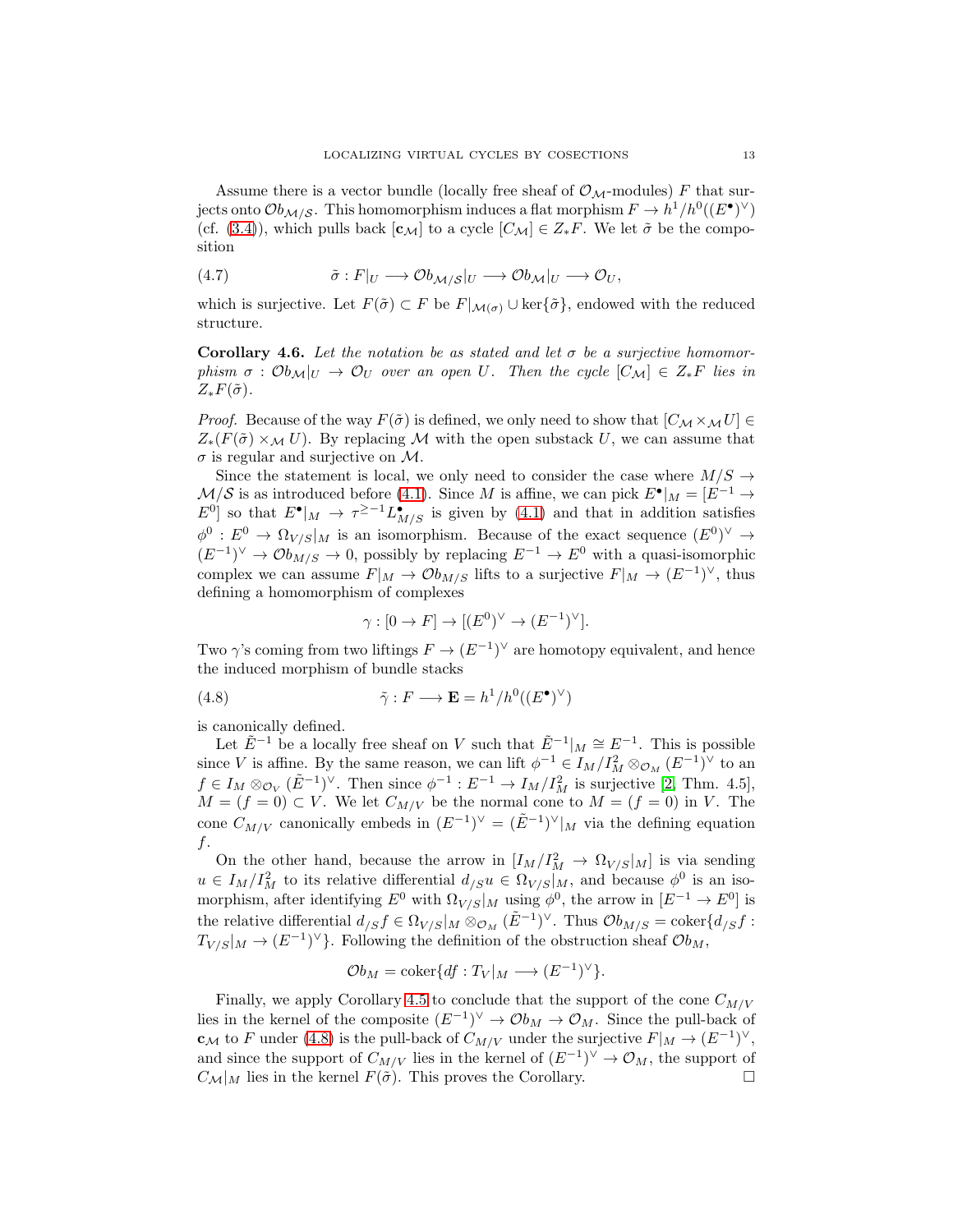*Proof of Proposition [4.3.](#page-10-2)* The proof is a direct application of Corollary [4.6.](#page-12-1) We pick an  $M/S \to \mathcal{M}/\mathcal{S}$  as in the proof of Corollary [4.6;](#page-12-1) we only need to consider the case where  $M \to \mathcal{M}$  factors through  $U \subset \mathcal{M}$ . We pick a vector bundle (locally free sheaf) F on M so that F surjects onto  $\mathcal{O}_{M/S}$ . This is possible since M is affine. Following the proof of Corollary [4.6,](#page-12-1)  $\gamma : F \to \mathcal{O}b_{M/S}$  induces a bundle stack homomorphism  $\tilde{\gamma}: F \to \mathbf{E} \times_M M$ . Let  $\tilde{\sigma}$  be as in [\(4.7\)](#page-12-2). (Note that  $M \to M$ factors through  $U \subset \mathcal{M}$ .) Since  $\tilde{\gamma}^{-1}(\mathbf{E}(\sigma)) = F(\tilde{\sigma})$ , the statement of the Corollary is equivalent to  $\tilde{\gamma}^*[\mathbf{c}_M] \in Z^*F(\tilde{\sigma})$ . But this is what is proved in Corollary [4.6.](#page-12-1) This proves the Proposition.

We have an equivariant version of the Corollary. We suppose  $\mathcal{M}/\mathcal{S}$  as before has a  $\mathbb{C}^*$ -structure; we suppose its relative obstruction theory is  $\mathbb{C}^*$ -equivariant. Let  $\mathcal{M}^c$ be the  $\mathbb{C}^*$ -fixed part of M. We suppose there is a surjective sheaf homomorphism

(4.9) 
$$
\sigma_c: (\mathcal{O}b_{\mathcal{M}}|_{\mathcal{M}^c})^{\mathbb{C}^*} \longrightarrow \mathcal{O}_{\mathcal{M}^c},
$$

from the  $\mathbb{C}^*$ -fixed part to  $\mathcal{O}_{\mathcal{M}^c}$ , and let F be a  $\mathbb{C}^*$ -locally free sheaf of  $\mathcal{O}_{\mathcal{M}}$ -modules and  $F \to \mathcal{O}b_{\mathcal{M}}$  be a  $\mathbb{C}^*$ -equivariant surjective homomorphism. We let  $\sigma$  be the composite

$$
\sigma: F|_{\mathcal{M}^c}\longrightarrow \mathcal{O}b_{\mathcal{M}}|_{\mathcal{M}^c}\longrightarrow (\mathcal{O}b_{\mathcal{M}}|_{\mathcal{M}^c})^{\mathbb{C}^*}\stackrel{\sigma_c}{\longrightarrow} \mathcal{O}_{\mathcal{M}^c},
$$

where the second arrow is the projection onto the invariant part.

**Lemma 4.7.** Let the notation be as before and let  $C_M \subset F$  be the cone-cycle *that is the pull-back of the intrinsic normal cone*  $c_M$  *(cf. Corollary [4.6\)](#page-12-1). Then the support of the restriction*  $C_M|_{\mathcal{M}^c} \subset F|_{\mathcal{M}^c}$  *lies in the kernel vector bundle*  $F|_{\mathcal{M}^c}(\sigma) = \ker\{F|_{\mathcal{M}^c} \to \mathcal{O}_{\mathcal{M}^c}\}.$ 

*Proof.* We let  $M/S \to M/S$  be as in the proof of Corollary [4.6.](#page-12-1) Without loss of generality, we can assume both S and M are  $\mathbb{C}^*$ -schemes and  $M/S \to \mathcal{M}/S$  is a  $\mathbb{C}^*$ morphism. (We can avoid this assumption by working with the formal completion of M at a closed  $p \in M \times_M \mathcal{M}^c$ ; the remainding arguments go through.) We take a  $\mathbb{C}^*$ -equivariant *S*-embedding  $M \to V$  as before.

We repeat the proof of Corollary [4.6.](#page-12-1) Since the obstruction theory is  $\mathbb{C}^*$ equivariant, we can choose a  $\mathbb{C}^*$ -complex  $E^{\bullet}|_M = [E^{-1} \to E^0]$  so that the obstruction theory  $E^{\bullet}|_M \to \tau^{\geq -1} L^{\bullet}_{M/S}$  is given by a  $\mathbb{C}^*$ -equivariant [\(4.1\)](#page-9-1). We extend  $E^{-1}$  to a  $\mathbb{C}^*$ -equivariant  $\tilde{E}^{-1}$  on V. Since [\(4.1\)](#page-9-1) is  $\mathbb{C}^*$ -equivariant, we can choose a  $\mathbb{C}^*$ -equivariant lift  $f \in I_M \otimes_{\mathcal{O}_V} (\tilde{E}^{-1})^{\vee}$  of  $\phi^{-1}$ .

We let  $V^c$  (resp.  $M^c$ ; resp  $E_c^i$ ) be the  $\mathbb{C}^*$  fixed part of V (resp.  $M$ ; resp.  $E^i$ ); let  $I_{M^c}$  be the ideal sheaf of  $M^c \subset V^c$ . Then the  $\mathbb{C}^*$ -fixed part  $f^c := (f)^{\mathbb{C}^*} \in$  $I_{M^c} \otimes_{\mathcal{O}_{V^c}} (\tilde{E}_c^{-1})^{\vee}$  defines  $M^c = (f^c = 0) \subset V^c$ .

On the other hand, since the  $\mathbb{C}^*$ -invariant part of  $(4.1)$  is a perfect obstruction theory of  $M^c$ , the cokernel of  $df^c$ , which is a quotient of  $(E_c^{-1})^{\vee}$ , is the obstruction sheaf  $\mathcal{O}b_{M^c}$  of  $M^c$ . One checks that it is identical to the invariant part  $(\mathcal{O}b_M|_{M^c})^{\mathbb{C}^*}$  $(cf. [5])$  $(cf. [5])$  $(cf. [5])$ .

We now look at the normal cone  $C_{M^c/V^c}$  (resp.  $C_{M/V}$ ) to  $M^c$  (resp. M) in  $V^c$ (resp. V); it is a subcone of  $(E_c^{-1})^{\vee}$  (resp.  $(E^{-1})^{\vee}$ ). By the previous Corollary, the cycle  $[C_{M^c/V^c}]$  is a cycle in ker $\{(E_c^{-1})^{\vee} \to \mathcal{O}_{M^c}\}$ , where the arrow is the composite  $(E_c^{-1})^{\vee} \to \mathcal{O}b_{M^c} \xrightarrow{\sigma_c} \mathcal{O}_{M^c}$  (as in the statement of the Lemma).

We claim that

(4.10) 
$$
(C_{M/V})^{\mathbb{C}^*} = C_{M^c/V^c} \subset (E_c^{-1})^{\vee}.
$$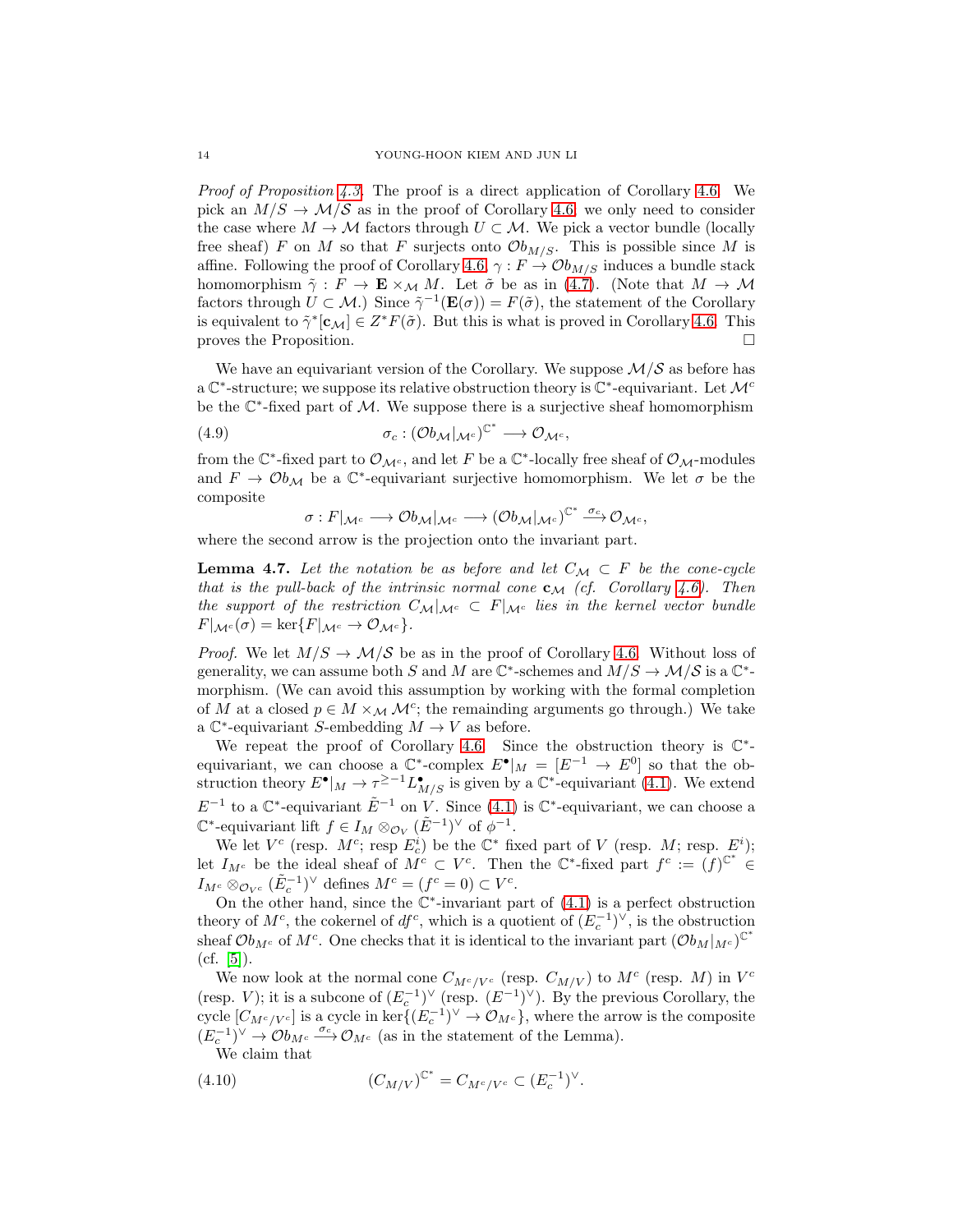To prove this, we consider the graph  $\Gamma$  of  $t^{-1}f$   $(t \in \mathbb{A}^1)$ , considered as a subscheme in  $(\mathbb{A}^1 \setminus 0) \times (\tilde{E}^{-1})^{\vee}$ . By viewing it as a family over  $\mathbb{A}^1 \setminus 0$ , we can take its  $\mathbb{A}^1$ flat closure  $\overline{\Gamma} \subset \mathbb{A}^1 \times (\tilde{E}^{-1})^{\vee}$ . By the definition of normal cone, the central fiber  $\overline{\Gamma}_0 := \overline{\Gamma}|_{t=0}$  is the cone  $C_{M/V}$  canonically embedded in  $(E^{-1})^{\vee}$ . Thus  $\overline{\Gamma}_0 = C_{M/V}$ and  $(\overline{\Gamma}_0)^{\mathbb{C}^*} = (C_{M/V})^{\mathbb{C}^*}.$ 

On the other hand, notice that  $\Gamma$  is  $\mathbb{C}^*$ -invariant with  $\mathbb{C}^*$  acting on  $\mathbb{A}^1$  trivially; the fixed part  $\Gamma^c := \Gamma^{\mathbb{C}^*}$  of  $\Gamma$  is

(4.11) 
$$
\Gamma^c = \{ \text{the graph of } t^{-1} f^c \} \subset (\mathbb{A}^1 \setminus 0) \times (\tilde{E}_c^{-1})^{\vee}.
$$

We let  $\overline{\Gamma^c}$  be the flat closure of  $\Gamma^c$  (over  $\mathbb{A}^1$ ). Thus,  $(\overline{\Gamma^c})|_{t=0} = C_{M^c/V^c} \subset (E_c^{-1})^{\vee}$ .

Therefore, to conclude the Lemma we only need to check that  $(\overline{\Gamma^c})|_{t=0} = (\overline{\Gamma}_0)^c$ . Because  $\mathbb{C}^*$  is reductive, the flatness of  $\overline{\Gamma}$  over  $\mathbb{A}^1$  implies that the fixed part  $(\overline{\Gamma})^{\mathbb{C}^*}$ is also flat over  $\mathbb{A}^1$ . Then since  $(\overline{\Gamma})^{\mathbb{C}^*} \times_{\mathbb{A}^1} (\mathbb{A}^1 \setminus 0) = \Gamma^c$ , and  $\overline{\Gamma^c}$  is  $\mathbb{A}^1$ -flat, we obtain  $\overline{\Gamma^c} = (\overline{\Gamma})^{\mathbb{C}^*}$ . This proves  $\overline{\Gamma^c}|_{t=0} = (\overline{\Gamma}_0)^{\mathbb{C}^*}$ .  $\overline{\Gamma^c} = (\overline{\Gamma})^{\mathbb{C}^*}$ . This proves  $\overline{\Gamma^c}|_{t=0} = (\overline{\Gamma}_0)^{\mathbb{C}}$ 

Finally, like in the proof of Corollary [4.6,](#page-12-1) possibly after replacing  $[E^{-1} \to E^0]$  by a quasi-isomorphic complex, we can assume that  $F|_M \to \mathcal{O}b_{\mathcal{M}}|_M$  factors through a  $\mathbb{C}^*$ -equivariant  $F|_M \to (E^{-1})^{\vee} \to \mathcal{O}b_M$ . This proves the Lemma.

# 5. Localized virtual cycles

We state and prove the main theorem of this paper.

<span id="page-14-0"></span>Theorem 5.1. *Let* M/S *be a Deligne-Mumford stack as before endowed with a relative perfect obstruction theory. Suppose there is a surjective homomorphism*  $\sigma : \mathcal{O}_{M}|_{U} \to \mathcal{O}_{U}$  *on an open*  $U \subset \mathcal{M}$ . Let  $\mathcal{M}(\sigma) = \mathcal{M} \setminus U$  be the degeneracy locus *of* σ*. Then* M *admits a localized virtual cycle*

$$
[\mathcal{M}]_{\text{loc}}^{\text{vir}} \in A_* \mathcal{M}(\sigma).
$$

*It relates to its ordinary virtual cycle by*  $\iota_*[\mathcal{M}]_{loc}^{vir} = [\mathcal{M}]^{vir}$ , where  $\iota : \mathcal{M}(\sigma) \to \mathcal{M}$ *is the inclusion.*

*Proof.* Let  $E^{\bullet} \to L^{\bullet}_{\mathcal{M}/\mathcal{S}}$  be the obstruction theory of  $\mathcal{M}/\mathcal{S}$ . Let  $\mathbf{E} = h^1/h^0((E^{\bullet})^{\vee})$ and let  $[c_M] \in Z_*\mathbf{E}$  be the corresponding intrinsic virtual cycle [\[2\]](#page-24-8). The cosection σ defines a surjective bundle stack morphism  $\tilde{\sigma}$ : **E**|<sub>U</sub>  $\to \mathbb{C}_U$ . As before, we let  $\mathbf{E}(\sigma) = \mathbf{E} |_{\mathcal{M}(\sigma)} \cup \text{ker}\{\tilde{\sigma}\},$  endowed with the reduced structure;  $\mathbf{E}(\sigma)$  is a closed substack of E.

By Proposition [4.3,](#page-10-2)  $[c_{\mathcal{M}}]$  is a cycle in  $Z_*\mathbf{E}(\sigma)$ . We apply the localized Gysin map constructed in Proposition [3.4](#page-8-1) to define

$$
[\mathcal{M}]_{\text{loc}}^{\text{vir}} = s_{\mathbf{E},\sigma}^{\text{!}}([\mathbf{c}_{\mathcal{M}}]) \in A_* \mathcal{M}(\sigma).
$$

By the property of localized Gysin map, we have  $\iota_*[{\mathcal M}]_{{\rm loc}}^{\rm vir}=[{\mathcal M}]^{\rm vir}$ . This proves the Proposition.

Like the ordinary virtual cycle, the localized virtual cycle is expected to remain constant in some naturally arisen situations. We let  $\mathcal{M}/\mathcal{S}$  as before be a DM stack over a smooth Artin stack  $S, M \rightarrow S$  representable, with a relative perfect obstruction theory  $E^{\bullet} \to L^{\bullet}_{\mathcal{M}/\mathcal{S}}$ . We let  $0 \in T$  be a pointed smooth affine curve. We suppose  $\mathcal{N}/\mathcal{S}$  is a DM stack over  $\mathcal{S}, \mathcal{N} \to \mathcal{S}$  representable, together with a morphism  $\pi : \mathcal{N} \to T$  such that

$$
\mathcal{M} \cong \mathcal{N} \times_T 0.
$$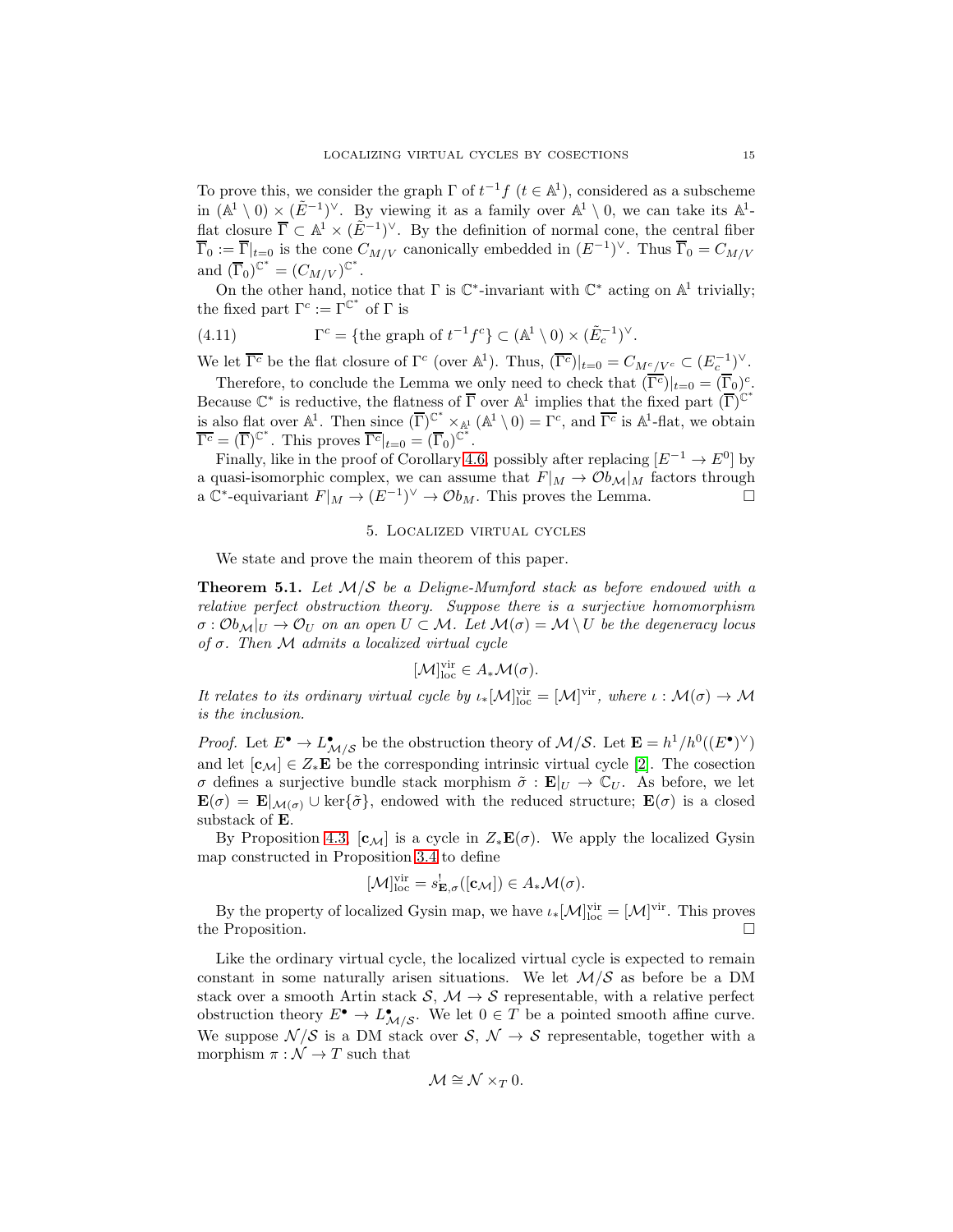We assume there is a perfect relative obstruction theory  $F^{\bullet} \to L^{\bullet}_{N/S}$  that is compatible to that of  $M/S$  in that we have a homomorphism of distinguished triangles in the derived category  $D(\mathcal{M})$ :

<span id="page-15-0"></span>(5.1) 
$$
F^{\bullet} |_{\mathcal{M}} \xrightarrow{\qquad g} E^{\bullet} \longrightarrow \mathcal{O}_{\mathcal{M}}[1] \xrightarrow{+1} \longrightarrow
$$

$$
\downarrow \qquad \qquad \downarrow \qquad \qquad \downarrow
$$

$$
L^{\bullet}_{\mathcal{N}/\mathcal{S}} |_{\mathcal{M}} \xrightarrow{h} L^{\bullet}_{\mathcal{M}/\mathcal{S}} \xrightarrow{h} L^{\bullet}_{\mathcal{M}/\mathcal{N}} \xrightarrow{+1} .
$$

This way, the (relative) obstruction sheaf  $\mathcal{O}_{\mathcal{N}/\mathcal{S}} = h^1((F^{\bullet})^{\vee})$  fits into the exact sequence  $\mathcal{O}_\mathcal{M} \to \mathcal{O}_{\mathcal{M}/\mathcal{S}} \to \mathcal{O}_{\mathcal{N}/\mathcal{S}}|_{\mathcal{M}} \to 0$ . Applying the construction of the (absolute) obstruction sheaves, we obtain the exact sequence

$$
(5.2) \t\t \t\t \mathcal{O}_{\mathcal{M}} \longrightarrow \mathcal{O}_{\mathcal{M}} \longrightarrow \mathcal{O}_{\mathcal{N}}|_{\mathcal{M}} \longrightarrow 0.
$$

We suppose there is an open  $\mathcal{U} \subset \mathcal{N}$  and a surjective homomorphism

$$
\sigma_{\mathcal{U}}: \mathcal{O}b_{\mathcal{N}}|_{\mathcal{U}} \longrightarrow \mathcal{O}_{\mathcal{U}}.
$$

We let  $U = \mathcal{U} \times_{\mathcal{N}} \mathcal{M}$ ; let  $\sigma : \mathcal{O}_{\mathcal{U}}|_U \to \mathcal{O}_U$  be the composition of  $\mathcal{O}_{\mathcal{U}} \to \mathcal{O}_{\mathcal{U}}|_{\mathcal{M}}$ with  $\sigma_{\mathcal{U}}|_U$ . As before, we let  $\mathcal{N}(\sigma_{\mathcal{U}}) = \mathcal{N} \setminus \mathcal{U}$  and  $\mathcal{M}(\sigma) = \mathcal{M} \setminus U$  be the degeneracy loci of  $\sigma_{\mathcal{U}}$ . Note that  $\mathcal{M}(\sigma) = \mathcal{N}(\sigma_{\mathcal{U}}) \times_T 0$ .

We let  $\tau: 0 \to T$  be the inclusion and let  $\tau': A_*\mathcal{N}(\sigma_{\mathcal{U}}) \to A_*\mathcal{M}(\sigma)$  be the Gysin map that is "intersecting" with  $0 \in T$ .

<span id="page-15-2"></span>**Theorem 5.2.** Let the notation be as stated; let  $[N]_{\text{loc}}^{\text{vir}} \in A_*\mathcal{N}(\sigma_{\mathcal{U}})$  and  $[M]_{\text{loc}}^{\text{vir}} \in$  $A_*\mathcal{M}(\sigma)$  *be the localized virtual cycles. Then*  $[\mathcal{M}]_{\text{loc}}^{\text{vir}} = \tau^!([\mathcal{N}]_{\text{loc}}^{\text{vir}})$ .

We will prove the Theorem by applying the rational equivalence inside the deformations of ambient cone-stacks constructed by Kim-Kresch-Pantev [\[9\]](#page-24-13).

We begin with recalling the convention used in [\[9\]](#page-24-13). For an object  $G^{\bullet}$  in the derived category  $D(\mathcal{M})$  of coherent sheaves on  $\mathcal{M}$ , we denote  $p^*_{\mathcal{M}}G^{\bullet} \otimes p^*_{\mathbb{P}^1}\mathcal{O}(-1)$ by  $G^{\bullet}(-1)$ , where  $p_{\mathcal{M}}, p_{\mathbb{P}^1}$  are the two projections of  $\mathcal{M}\times\mathbb{P}^1$ . Accordingly, whenever we see a  $G^{\bullet} \in D(\mathcal{M})$  appearing in a sequence involving elements in  $D(\mathcal{M} \times \mathbb{P}^1)$ , we understand it as  $p_{\mathcal{M}}^* G^{\bullet}$ .

For the top line in [\(5.1\)](#page-15-0), we mimick the construction of [\[9\]](#page-24-13). Let  $[x, y]$  be the homogeneous coordinates of  $\mathbb{P}^1$ , let  $\tilde{g}: F^{\bullet}|_{\mathcal{M}}(-1) \to F^{\bullet}|_{\mathcal{M}} \oplus E^{\bullet}$  be defined by  $(x \cdot 1, y \cdot q)$ . The mapping cone  $c(\tilde{q})$  of  $\tilde{q}$  is locally quasi-isomorphic to a two-term complex of locally free sheaves, and fits into the distinguished triangle

<span id="page-15-1"></span>(5.3) 
$$
F^{\bullet}|\mathcal{M}(-1) \stackrel{\tilde{g}}{\longrightarrow} F^{\bullet}|\mathcal{M} \oplus E^{\bullet} \longrightarrow c(\tilde{g}) \stackrel{+1}{\longrightarrow}.
$$

Following [\[9\]](#page-24-13),  $h^1/h^0(c(\tilde{g})^{\vee})$  is a vector bundle stack over  $\mathcal{M} \times \mathbb{P}^1$ , thus flat over  $\mathbb{P}^1$ ; its fibers over  $a = [1, 0]$  and  $b = [0, 1] \in \mathbb{P}^1$  are

$$
h^1/h^0(c(\tilde{g})^{\vee}) \times_{\mathbb{P}^1} a = h^1/h^0((E^{\bullet})^{\vee}), \ h^1/h^0(c(\tilde{g})^{\vee}) \times_{\mathbb{P}^1} b = h^1/h^0((F^{\bullet}|\mathcal{M})^{\vee}) \times \mathbb{A}^1.
$$

Here the  $\mathbb{A}^1$  in the product is the fiber of the vector bundle  $h^1/h^0([0 \to \mathcal{O}_\mathcal{M}]) \cong \mathbb{C}_\mathcal{M}$ .

We let  $\mathbf{M}_{\mathcal{N}/\mathcal{S}}^{0}$  be the deformation of  $\mathcal N$  to its normal cone  $\mathbf{c}_{\mathcal{N}/\mathcal{S}}$ ; let  $\mathbf{c}_{\mathcal{M}\times\mathbb{P}^{1}/\mathbf{M}_{\mathcal{N}/\mathcal{S}}^{0}}$ be the normal cone to  $\mathcal{M}\times\mathbb{P}^1$  in  $\mathbf{M}_{\mathcal{N}/\mathcal{S}}^0$ . We let  $\mathbf{e}=h^1/h^0(c(\tilde{g})^{\vee})$ , which is a bundle stack over  $\mathcal{M} \times \mathbb{P}^1$ . According to [\[9\]](#page-24-13), we have a canonical closed immersions

(5.4) 
$$
\mathbf{c}_{\mathcal{N}/\mathcal{S}} \subset h^1/h^0((F^{\bullet})^{\vee}) \quad \text{and} \quad \mathcal{D} := \mathbf{c}_{\mathcal{M} \times \mathbb{P}^1/\mathbf{M}_{\mathcal{N}/\mathcal{S}}^0} \subset \mathbf{e} = h^1/h^0(c(\tilde{g})^{\vee}).
$$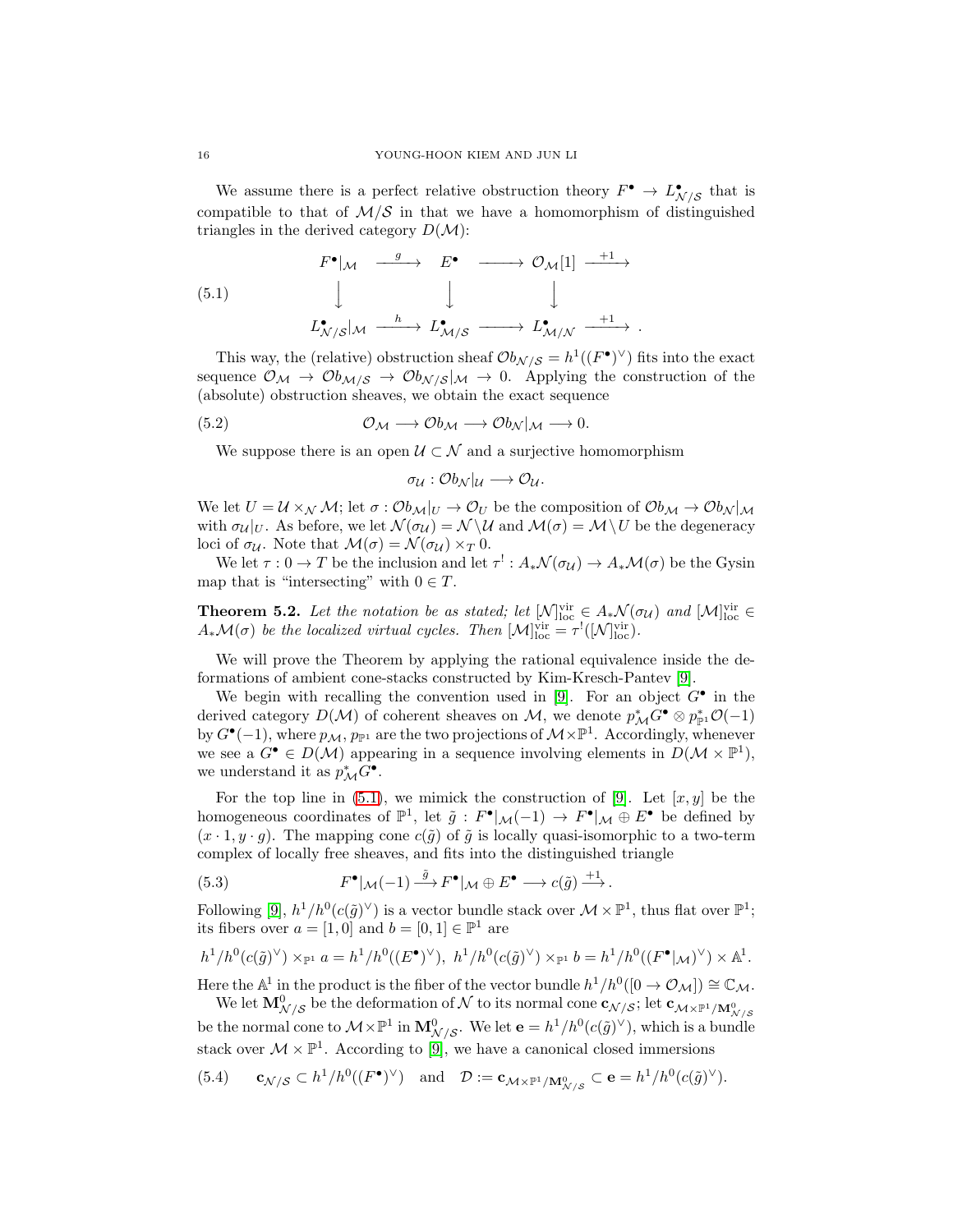We will see that  $\mathcal D$  is flat over  $\mathbb P^1 - b$ ; for  $\mathbf E := h^1/h^0((E^{\bullet})^{\vee})$ ,  $\mathbf e \times_{\mathbb P^1} a \cong \mathbf E$ , and

<span id="page-16-2"></span>(5.5) 
$$
a^![\mathcal{D}] = [\mathcal{D} \times_{\mathbb{P}^1} a] = [\mathbf{c}_{\mathcal{M}/\mathcal{S}}] \in Z_*\mathbf{E}.
$$

(Following [\[4\]](#page-24-7), for  $c \in \mathbb{P}^1$  we define  $c^![\mathcal{D}] = [\mathcal{D}^{\text{fl}} \times_{\mathbb{A}^1} c]$ , where  $\mathcal{D}^{\text{fl}}$  is the  $\mathbb{P}^1$ -flat part of  $(D)$ .) Consequently, (the flat part of)  $D$  provides a rational equivalence between  $[\mathbf{c}_{\mathcal{M}/\mathcal{S}}]$  and  $b^![\mathcal{D}].$ 

We let  $\mathcal{D}_b = \mathcal{D} \times_{\mathbb{P}^1} b$ . In [\[19\]](#page-24-14) and [\[9\]](#page-24-13), a canonical rational equivalence  $[\mathcal{R}] \in$  $W_*(\mathcal{D}_b)$  is constructed such that

(5.6) 
$$
\partial_0[\mathcal{R}] = [b^!\mathcal{D}] \text{ and } \partial_1[\mathcal{R}] = [\mathbf{c}_{\mathcal{M}/\mathbf{c}_{\mathcal{N}/\mathcal{S}}}] \in Z_*(\mathbf{e} \times_{\mathbb{P}^1} b).
$$

Combining, we obtain a pair of rational equivalences giving the equivalence of

$$
[\mathbf{c}_{\mathcal{M}/\mathcal{S}}] \sim [\mathbf{c}_{\mathcal{M}/\mathbf{c}_{\mathcal{N}/\mathcal{S}}}]
$$
 via  $([\mathcal{D}], [\mathcal{R}]).$ 

This rational equivalence implies  $\tau^![\mathcal{N}]^{vir} = [\mathcal{M}]^{vir}$ .

To prove the constancy of the localized virtual cycles, we need to show that both [D] and [R] lie in the appropriate kernel bundle stack. First,  $\sigma_{\mathcal{U}} : \mathcal{O}_{\mathcal{U}}|_{\mathcal{U}} \to \mathcal{O}_{\mathcal{U}}$ induces  $(F^{\bullet})^{\vee}|_{\mathcal{U}} \to \mathcal{O}_{\mathcal{U}}[-1]$ , which together with the  $(E^{\bullet})^{\vee}|_{U} \to \mathcal{O}_{U}[-1]$  induced by  $\sigma$ , defines the two right vertical arrows  $\beta_1$  and  $\beta_2$  shown below, and making the right square a commutative square of homomorphisms of complexes. Using  $\beta_1$  and  $\beta_2$ , we construct a homomorphism of complexes  $\sigma'$  (shown), which together with  $\beta_i$  defines an arrow between distinguished triangles (after restricting to  $U \times \mathbb{P}^1$ ): (5.7)

<span id="page-16-1"></span>
$$
c(\tilde{g})^{\vee}|_{U\times\mathbb{P}^1} \longrightarrow (F^{\bullet})^{\vee}|_{U} \oplus (E^{\bullet})^{\vee}|_{U} \longrightarrow (F^{\bullet})^{\vee}|_{U}(1) \longrightarrow^{+1} \longrightarrow
$$
  
\n
$$
\downarrow \sigma' \qquad \qquad \downarrow \beta_1 \qquad \qquad \downarrow \beta_2
$$
  
\n
$$
c(\mathbf{x})[-1] \xrightarrow{(x,y)} \qquad \mathcal{O}_{\mathcal{M}}^{\oplus 2}[-1] \qquad \xrightarrow{\mathbf{x}=(x,y)[-1]} p_{\mathbb{P}^1}^* \mathcal{O}_{\mathbb{P}^1}(1)[-1] \longrightarrow^{+1} \longrightarrow
$$

Let L be the line bundle  $\mathcal{O}_{\mathbb{P}^1}(-1)$ . Then,  $c(\mathbf{x}) \cong_{qis.} p_{\mathbb{P}^1}^* L$ ; thus

<span id="page-16-0"></span>
$$
h^1/h^0(c(\mathbf{x})[-1]) \cong p_{\mathbb{P}^1}^*L,
$$

which is a line bundle on  $\mathcal{M} \times \mathbb{P}^1$ . On the other hand, since both  $\beta_1$  and  $\beta_2$  are defined and surjective on  $U \times \mathbb{P}^1$ ,  $\bar{\sigma}$  is surjective on  $U \times \mathbb{P}^1$ . Thus  $\bar{\sigma}$  induces a surjective bundle-stack homomorphism (which we still denote by  $\bar{\sigma}$ )

(5.8) 
$$
\bar{\sigma} : \mathbf{e}|_{U \times \mathbb{P}^1} \longrightarrow p_{\mathbb{P}^1}^* L|_{U \times \mathbb{P}^1}.
$$

We let  $\mathbf{e}(\bar{\sigma})$  be the union of  $\mathbf{e}|_{\mathcal{M}(\sigma)\times\mathbb{P}^1}$  with the kernel ker $\{\bar{\sigma}\}\$ , endowed with the reduced structure;  $e(\bar{\sigma}) \subset e$  is closed. As mentioned, we let  $W_*e_b$  be the group of rational equivalences of  $\mathbf{e}_b = \mathbf{e} \times_{\mathbb{P}^1} b$ .

**Lemma 5.3.** *The cycles*  $[\mathcal{D}] \in Z_*$ **e** and the rational equivalence  $[\mathcal{R}] \in W_*$ **e**<sub>b</sub> lie in  $Z_*\mathbf{e}(\bar{\sigma})$  *and*  $W_*\mathbf{e}(\bar{\sigma})_b$ *, respectively.* 

*Proof.* Since  $\mathcal{R} \subset \mathcal{D} \times_{\mathbb{P}^1} b$ , the support of  $\mathcal{R}$  lies in  $\mathcal{D}$ . Thus we only need to show that the support of D lies in  $e(\bar{\sigma})$ . Furthermore, since  $e|_{\mathcal{M}(\sigma)\times\mathbb{P}^1} = e(\bar{\sigma})|_{\mathcal{M}(\sigma)\times\mathbb{P}^1}$ , to prove the Lemma we only need to show that the support of  $\mathcal{D} \times_{\mathcal{M} \times \mathbb{P}^1} (U \times \mathbb{P}^1)$ lies in  $\mathbf{e}(\bar{\sigma})|_{U\times\mathbb{P}^1}$ . Thus, it suffices to prove the Lemma in case  $\mathcal{N} = \mathcal{U}$ ; namely,  $\sigma_{\mathcal{U}}$ is regular and surjective everywhere.

In the following, we assume  $\sigma_{\mathcal{N}} : \mathcal{O}_{\mathcal{N}} \to \mathcal{O}_{\mathcal{N}}$  is regular and surjective on N. Since the statement of the Lemma is local, it suffices to investigate the situation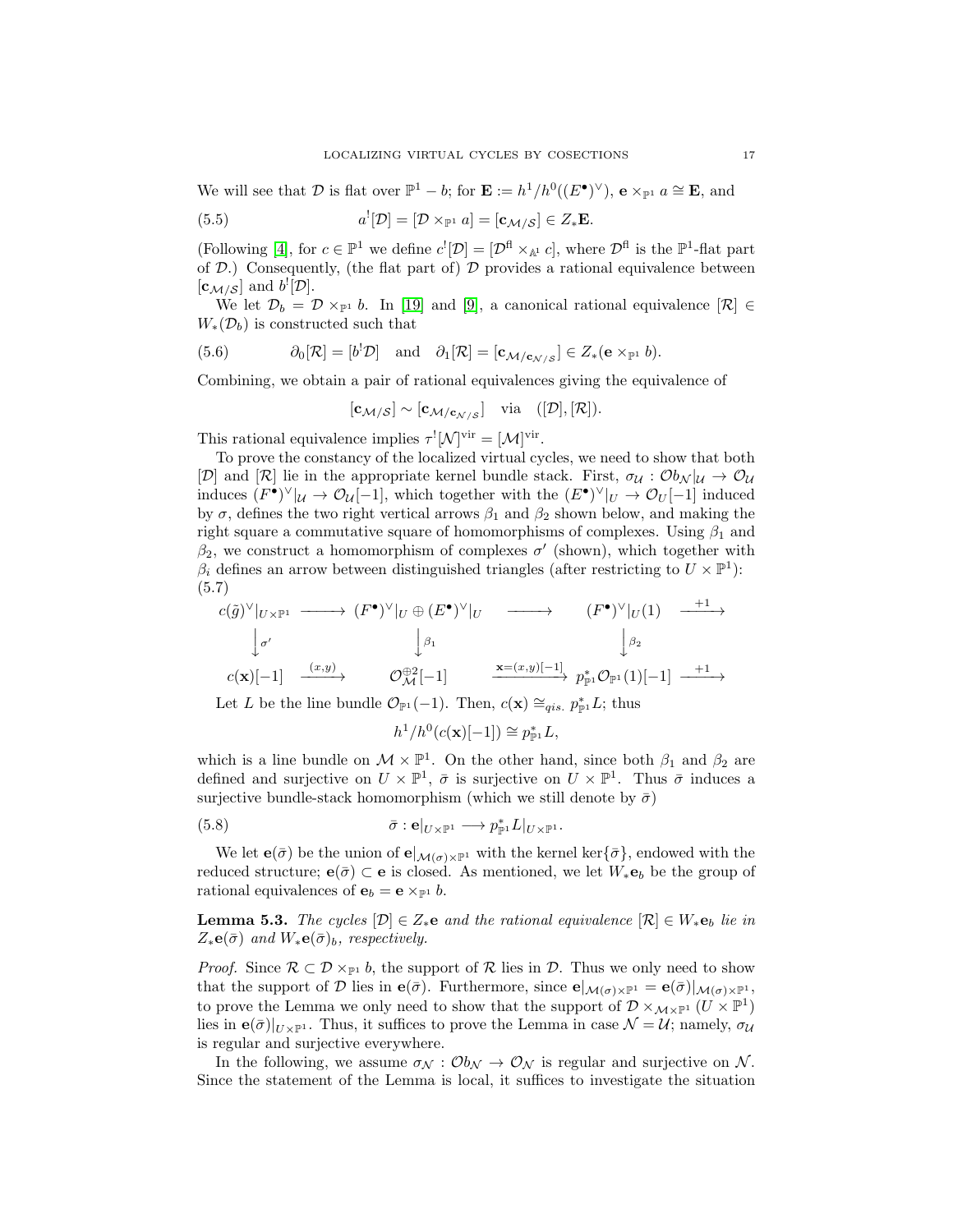over  $N/S \to \mathcal{N}/\mathcal{S}$  for S smooth over S,  $N \to \mathcal{N}$  étale, and  $N \subset \mathcal{N} \times_{\mathcal{S}} S$  is an affine open subscheme.

We then pick a smooth affine scheme V over S and T, an embedding  $N \to V$ that is both S and T-embeddings. Using  $N \to V$ , we have a representative

<span id="page-17-0"></span>
$$
(5.9) \ \ \tau^{\geq -1} L_{N/S}^{\bullet} = [I_N/I_N^2 \to \Omega_{V/S}|_N] \quad \text{and} \quad \tau^{\geq -1} L_{M/S}^{\bullet} = [I_M/I_M^2 \to \Omega_{V/S}|_M],
$$

where  $M = N \times_T 0$  be the corresponding chart of M,  $I_N$  and  $I_M$  are the ideal sheaves of  $N \subset V$  and  $M \subset V$ , respectively.

Since  $N$  and  $V$  are affine, we can assume that there is a vector bundle (locally free sheaf) F on N (resp. E on M) so that

<span id="page-17-2"></span>(5.10) 
$$
F^{\bullet}|_{N} = [F^{\vee} \to \Omega_{V/S}|_{N}] \text{ and } E^{\bullet}|_{M} = [E^{\vee} \to \Omega_{V/S}|_{M}],
$$

and the diagram  $(5.1)$  restricted to M is represented by the following commuting homomorphisms of complexes of sheaves

$$
\begin{array}{ccc}\n[F^{\vee} \to \Omega_{V/S}|_N]|_M & \xrightarrow{g_N} & [E^{\vee} \to \Omega_{V/S}|_M] & \longrightarrow & [\mathcal{O}_M \to 0] \\
& \downarrow^{[\phi^{-1}, \phi^0]|_M} & \downarrow^{[\psi^{-1}, \psi^0]} & \downarrow \\
& \tau^{\geq -1} L^{\bullet}_{N/S}|_M & \longrightarrow & \tau^{\geq -1} L^{\bullet}_{M/S} & \longrightarrow & [I_{M\subset N}/I^2_{M\subset N} \to 0]\n\end{array}
$$

which in addition satisfy  $\phi^0 = id : \Omega_{V/S}|_N \to \Omega_{V/S}|_N$  and  $\psi^0 = id$ , and the part of the top line at place  $[-1]$  is an exact sequence

<span id="page-17-1"></span>
$$
0\longrightarrow F^\vee|_M\longrightarrow E^\vee\longrightarrow \mathcal{O}_M\longrightarrow 0.
$$

Here for the terms in the second line we use representatives [\(5.9\)](#page-17-0).

Since V is affine, we can split this exact sequence to get  $E^{\vee} \cong F^{\vee}|_M \oplus \mathcal{O}_M$ . We then extend F to a vector bundle (locally free sheaf)  $\tilde{F}$  on V; because of the isomorphism  $E^{\vee} \cong F^{\vee}|_M \oplus \mathcal{O}_M$ ,  $\tilde{F} \oplus \mathcal{O}_V$  is an extension of E.

We now give an explicit description of  $e|_{M\times\mathbb{P}^1}$  ( $:= e \times_{M\times\mathbb{P}^1} (M \times \mathbb{P}^1)$ ). By the canonical construction of  $c(\tilde{g})$ , we have a canonical isomorphism

(5.12) 
$$
\mathbf{e}|_{M\times\mathbb{P}^1}\cong h^1/h^0((c(\tilde{g}_N)^{\vee}),
$$

where  $\tilde{g}_N = (x \cdot 1, y \cdot g_N)$  is

$$
\tilde{g}_N: [F^\vee \to \Omega_{V/S}|_N]|_M(-1) \longrightarrow [F^\vee \to \Omega_{V/S}|_N]|_M \oplus [E^\vee \to \Omega_{V/S}|_M]
$$

(cf.  $\tilde{g}$  in [\(5.3\)](#page-15-1)). Using the isomorphism  $E \cong F|_M \oplus \mathcal{O}_M$  and that the arrow  $F^{\vee}|_M \to E^{\vee}$  is the inclusion under the splitting, we see that the mapping cone

(5.13) 
$$
c(\tilde{g}_N) \cong_{qis.} [F^{\vee}|_M \to \Omega_{V/S}|_M][1] \oplus [\mathcal{O}_M \to 0].
$$

Thus, following the convention that  $F|_M(-1) = p_M^* F|_M \otimes p_{\mathbb{P}^1}^* L$  is a vector bundle on  $M\times\mathbb{P}^1$ , where  $L\cong\mathcal{O}_{\mathbb{P}^1}(-1)$ , we obtain a tautological flat bundle stack morphism

$$
\Phi: F_M(-1) \times \mathbb{A}^1 \longrightarrow \mathbf{e}_N = h^1/h^0(c(\tilde{g}_N)^{\vee}).
$$

We let  $\mathcal{D}|_{M\times\mathbb{P}^1} \subset \mathbf{e}|_{M\times\mathbb{P}^1}$  be the pull-back of  $\mathcal{D} \subset \mathbf{e}$  using the isomorphism [\(5.12\)](#page-17-1), and let

<span id="page-17-3"></span>
$$
D = \Phi^*(\mathcal{D}|_{M \times \mathbb{P}^1}) \subset F|_M(-1) \times \mathbb{A}^1.
$$

We next describe the pull-back  $\Phi^*(\mathbf{e}(\bar{\sigma}))$ . ( $\bar{\sigma}$  is defined in [\(5.8\)](#page-16-0).) Like the construction of  $\sigma'$  in [\(5.7\)](#page-16-1), the surjective homomorphism  $\sigma_{\mathcal{N}}: \mathcal{O}b_{\mathcal{N}} \to \mathcal{O}_{\mathcal{N}}$  (surjectivity is assumed at the beginning of the proof) induces a surjective homomorphism

(5.14) 
$$
\delta: F \longrightarrow h^1((F^{\bullet})^{\vee}) \longrightarrow \overline{\mathbb{C}}_N.
$$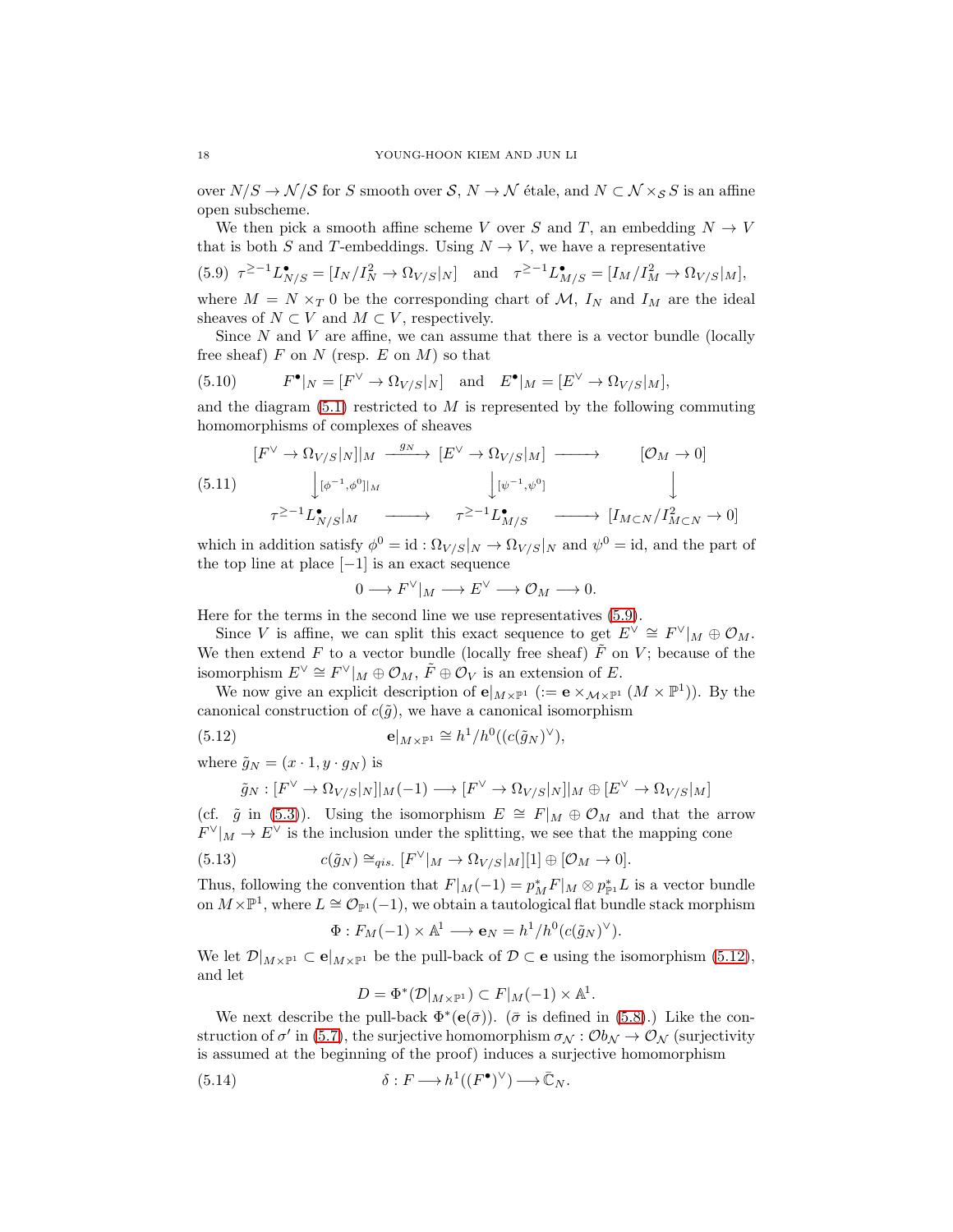Cf. [\(5.10\)](#page-17-2). Pulling back  $\delta$  to  $N \times \mathbb{P}^1$  and twisting it by  $\mathcal{O}_{\mathbb{P}^1}(-1)$ , we obtain the second arrow shown below, which composed with the projection to the first factor of  $F(-1) \oplus \mathbb{C}_{N \times \mathbb{P}^1}$  defines  $\gamma_N$ :

(5.15) 
$$
\gamma_N : F(-1) \oplus \mathbb{C}_{N \times \mathbb{P}^1} \xrightarrow{\mathrm{pr}} F(-1) \longrightarrow \tilde{p}_{\mathbb{P}^1}^* L,
$$

where  $\bar{p}_{\mathbb{P}^1} : N \times \mathbb{P}^1 \to \mathbb{P}^1$  is the projection.

<span id="page-18-1"></span><span id="page-18-0"></span>We let K be the kernel bundle of  $\gamma_N$ . It is direct to check that

(5.16) 
$$
K|_{M\times\mathbb{P}^1}=\Phi^*(\mathbf{e}(\bar{\sigma}))\subset F|_M(-1)\times\mathbb{A}^1.
$$

This way,  $[\mathcal{D}] \in Z_*\mathbf{e}(\bar{\sigma})$  is equivalent to that the reduced part  $D_{\text{red}}$  (of D) lies in  $K|_{M\times \mathbb{P}^1}$ .

To prove  $D_{\text{red}} \subset K|_{M\times \mathbb{P}^1}$ , we give a graph construction of D. We pick a lifting  $f_1 \in I_N \otimes_{\mathcal{O}_V} \tilde{F}$  of  $\phi^{-1} \in I_N/I_N^2 \otimes_{\mathcal{O}_N} F$ , and extend  $f_1$  to a lifting  $(f_1, f_2) \in$  $I_M \otimes_{\mathcal{O}_V} (\tilde{F} \oplus \mathbb{C}_V)$  of  $\psi^{-1}$ . After shrinking V if necessary,  $f_1 = 0$  defines N and  $(f_1, f_2) = 0$  defines M. By shrinking T if necessary, we can pick a uniformizing parameter  $t \in \Gamma(\mathcal{O}_T)$  so that  $t = 0$  consists of a single point  $0 \in T$ .

We next view  $x^{-1}$  as a meromorphic section of  $L = \mathcal{O}_{\mathbb{P}^1}(-1)$  with no zero and only pole at  $b = [0, 1]$ . Then  $((tx)^{-1}f_1, t^{-1}f_2)$  is a section of  $F(-1) \oplus \mathbb{C}_{N \times \mathbb{P}^1}$  over  $(N \setminus M) \times (\mathbb{P}^1 - b)$ ; we denote by

(5.17) 
$$
\Gamma \subset (F(-1) \times \mathbb{A}^1)|_{(N \setminus M) \times (\mathbb{P}^1 - b)}
$$

this section (graph). We let  $\overline{\Gamma}$  be the closure of  $\Gamma$  in  $F(-1) \times \mathbb{A}^1$ . According to the construction in [\[9\]](#page-24-13),

$$
D = \overline{\Gamma} \times_{N \times \mathbb{P}^1} (M \times \mathbb{P}^1) \subset F|_M(-1) \times \mathbb{A}^1.
$$

We now prove  $D_{\text{red}} \subset K|_{M \times \mathbb{P}^1}$ . First, let

$$
\Gamma_1 \subset (F \oplus \mathbb{C}_N)|_{N \setminus M}
$$

be the graph of  $(t^{-1}f_1, t^{-1}f_2)$  (recall  $t \in \Gamma(\mathcal{O}_T)$  and  $M = N \cap (t = 0)$ ); let  $\overline{\Gamma_1}$ be its closure in  $F \oplus \mathbb{C}_N$ ; then  $\overline{\Gamma_1} \times_N M$  is the normal cone  $C_{M/V}$  embedded in  $F|_M \oplus \mathbb{C}_M = F|_M \times \mathbb{A}^1$  by the defining equation  $(f_1, f_2)$  of M.

We next form the commutative diagram

$$
(F(-1) \oplus \mathbb{C}_{N \times \mathbb{P}^1})|_{N \times (\mathbb{P}^1 - b)} \xrightarrow{(x \cdot 1, 1)} \overline{p}_N^*(F \oplus \mathbb{C}_N)|_{N \times (\mathbb{P}^1 - b)}
$$

$$
\downarrow^{\gamma_N} \qquad \qquad \downarrow^{\gamma_{\mathbb{P}^1}} \cup_{N \times (\mathbb{P}^1 - b)} \xrightarrow{x} \qquad \mathbb{C}_{N \times \mathbb{P}^1}|_{N \times (\mathbb{P}^1 - b)}.
$$

Note that the two horizontal arrows are isomorphisms of vector bundles. By our construction,  $\Gamma$  is the preimage of  $\bar{p}_N^*\Gamma_1$  under the top horizontal arrow. Therefore,  $\overline{\Gamma}|_{N\times(\mathbb{P}^1-b)}$  is the preimage of  $\overline{p}_N^*\overline{\Gamma_1}|_{N\times(\mathbb{P}^1-b)}$ , and thus

$$
D|_{M\times(\mathbb{P}^1-b)}\subset (p_M^*F|_M\times\mathbb{A}^1)|_{M\times(\mathbb{P}^1-b)}
$$

is the preimage of  $p_M^{-1}C_{M/V} \subset p_M^*(F|_M \oplus \mathbb{C}_M)$ . This proves that  $\mathcal D$  is flat over  $\mathbb{P}^1 - b$  and also the identity [\(5.5\)](#page-16-2).

Furthermore, by Lemma [4.5,](#page-11-2) the support of  $C_{M/V} \subset E|_M \cong F|_M \oplus \mathbb{C}_M$  lies in the kernel of  $(\delta, 0) : F|_M \oplus \mathbb{C}_M \to \mathbb{C}_M$ . Thus the support of  $p_M^{-1}C_{M/V}$  lies in the kernel of  $(\bar{p}_N^*\delta, 0)$ , and the support of  $D|_{M\times(\mathbb{P}^1-b)}$  lies in the kernel of  $\gamma_N$ .

It remains to show that every irreducible component of D that lies over  $M \times_{\mathbb{P}^1} b$ lies in  $K|_{M\times\mathbb{P}^1}$  (cf. [\(5.16\)](#page-18-0)). Let  $A\subset D$  be an irreducible component lying over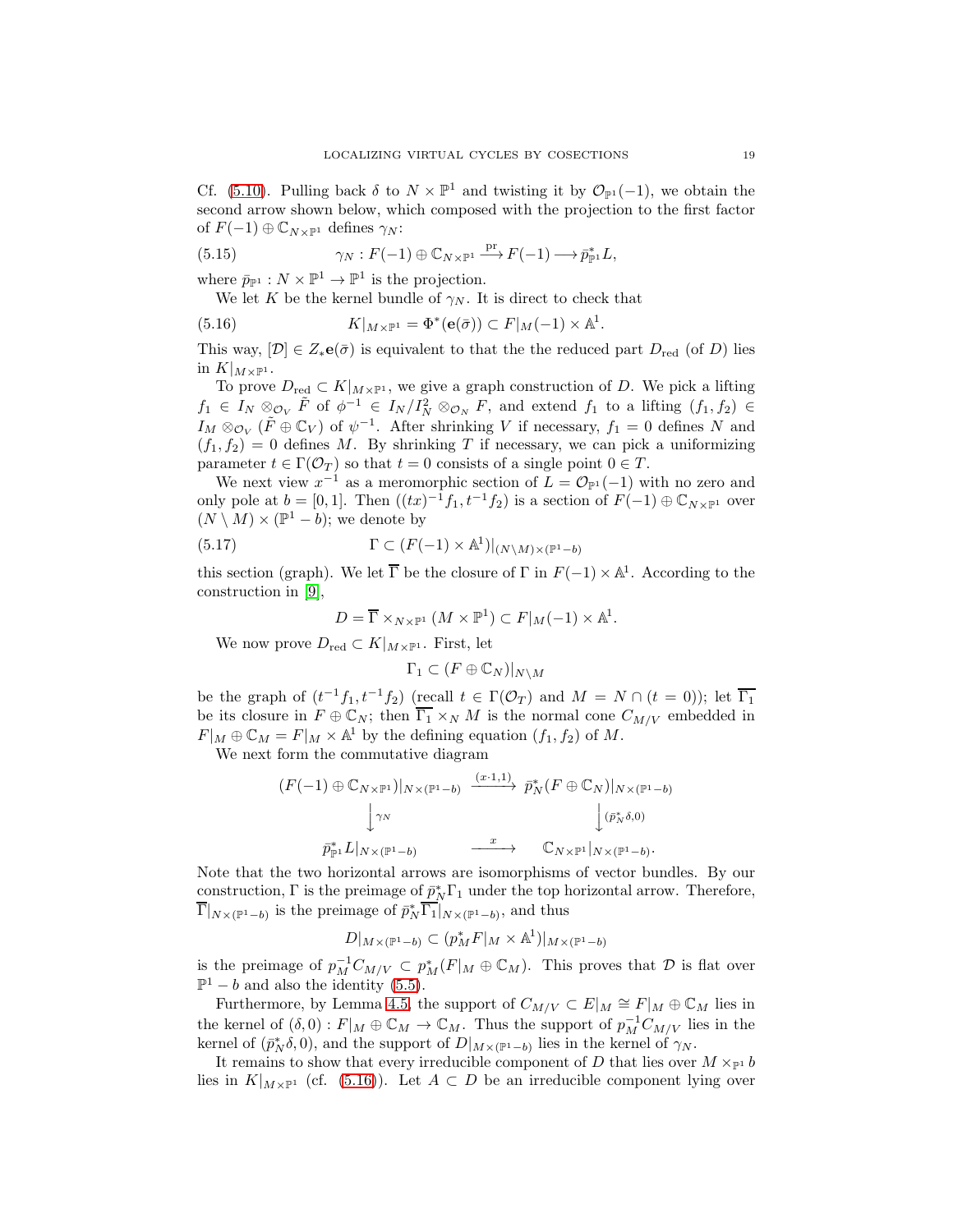$M \times_{\mathbb{P}^1} b$ , and let  $v \in A$  be a general closed point. Since  $\overline{\Gamma}$  is irreducible, we can find a smooth curve  $0 \in S$  and a morphism  $\tilde{\rho}: (0, S) \to (v, \overline{\Gamma})$  so that  $\tilde{\rho}(S \setminus 0) \in \Gamma$ . We let  $(\rho_1, \rho_2) : S \to M \times \mathbb{P}^1$  be  $\tilde{\rho}$  composed with the projection  $\overline{\Gamma} \to M \times \mathbb{P}^1$ . By shrinking S if necessary, we can assume  $\rho_2(S) \subset \mathbb{P}^1 - a$ .

We let  $x_S := x \circ \rho_2$  (resp.  $t_S := t \circ \rho_1$ ) be the composition of  $x \in \Gamma(\mathcal{O}_{\mathbb{P}^1-a})$  with  $\rho_2$  (resp.  $t \in \Gamma(\mathcal{O}_T)$  with the composite  $S \xrightarrow{\rho_1} M \to T$ ). Since  $v = \lim_{s \to 0} \tilde{\rho}(s)$ , by the definition of  $\Gamma$ , we have

$$
v = (v_1, v_2) = \left(\lim_{s \to 0} (x_S \cdot t_S)^{-1} \cdot f_1 \circ \rho, \lim_{s \to 0} (t_S)^{-1} \cdot f_2 \circ \rho\right).
$$

Let  $u = \rho_1(0) \in M$ . Repeating the proof of Lemma [4.4](#page-11-0) and Corollary [4.5,](#page-11-2) the surjective homomorphism  $\sigma_{\mathcal{N}} : \mathcal{O}_{\mathcal{N}} \to \mathcal{O}_{\mathcal{N}}$  forces  $v_1 \in \text{ker}\{\delta(u) : F|_u \to \mathbb{C}\}\$  (cf. [\(5.14\)](#page-17-3)). Finally, by the explicit form of  $\gamma_N$  in [\(5.15\)](#page-18-1), ker $\{\delta(u): F|_u \to \mathbb{C}\}\times \mathbb{A}^1$  $K|_{u\times b}$ . Therefore,  $v_1$  lies in this kernel, which proves  $A \subset (F|_{M}(-1) \times \mathbb{A}^{1})(\xi_{M})$ . This proves the Lemma.

*Proof of Proposition* [5.2.](#page-15-2) This follows from that the localized Gysin map  $s_{\mathbf{e},\bar{\sigma}}^{\dagger}$  preserves rational equivalence.

# 6. Application: Localized GW-invariants

We let  $X$  be a smooth quasi-projective variety equipped with a holomorphic two-form  $\theta \in \Gamma(\Omega_X^2)$ . This form induces a cosection of the obstruction sheaf of  $\overline{\mathcal{M}}_{g,n}(X,\beta)$ , the moduli space of *n*-pointed genus g stable morphisms to X of class β. This cosection defines a localized virtual class of  $\overline{\mathcal{M}}_{g,n}(X,\beta)$ , thus a localized GW-invariants of  $(X, \theta)$ .

We begin with the construction of the cosection of the obstruction sheaf of  $\mathcal{M}_{g,n}(X,\beta)$ . For simplicity, we will fix the data g, n, X and  $\beta$  for the moment and abbreviate  $\mathcal{M}_{g,n}(X,\beta)$  to M. We let  $f:\mathcal{C}\to X$  and  $\pi:\mathcal{C}\to\mathcal{M}$  be the universal family of  $M$ . If we denote by  $S$  the Artin stack of genus g connected nodal curves,  $M$  is a representable DM stack over  $S$ ; and the relative obstruction sheaf of the standard relative obstruction theory of  $\mathcal{M}/\mathcal{S}$  (cf. [\[2\]](#page-24-8)) is  $\mathcal{O}_{\mathcal{M}/\mathcal{S}} = R^1 \pi_* f^* T_X$ .

We now show that a holomorphic two-form  $\theta$  defines a cosection of  $\mathcal{O}_{M/S}$ . Indeed, by viewing it as an anti-symmetric homomorphism

<span id="page-19-0"></span>(6.1) 
$$
\hat{\theta}: T_X \longrightarrow \Omega_X, \quad (\hat{\theta}(v), v) = 0,
$$

it defines the first arrow in the following sequence of homomorphisms

(6.2) 
$$
R^1 \pi_* f^* T_X \longrightarrow R^1 \pi_* f^* \Omega_X \longrightarrow R^1 \pi_* \Omega_{\mathcal{C}/\mathcal{M}} \longrightarrow R^1 \pi_* \omega_{\mathcal{C}/\mathcal{M}},
$$

where the second is induced by  $f^*\Omega_X \to \Omega_{\mathcal{C}/\mathcal{M}}$ , and the last by the tautological  $\Omega_{\mathcal{C}/\mathcal{M}} \to \omega_{\mathcal{C}/\mathcal{M}}$ . Because  $R^1\pi_*\omega_{\mathcal{C}/\mathcal{M}} \cong \mathcal{O}_{\mathcal{M}}$ , the composite of this sequence provides

(6.3) 
$$
\sigma_{\theta}^{\text{rel}} : R^1 \pi_* f^* T_X = \mathcal{O}b_{\mathcal{M}/\mathcal{S}} \longrightarrow \mathcal{O}_{\mathcal{M}}.
$$

The obstruction sheaf of M is the cokernel of  $p^*T_s \to \mathcal{O}_{M/S}$ , where p:  $\mathcal{M} \to \mathcal{S}$  is the projection. Using the universal family f and that  $R^1\pi_* f^*T_X =$  $\mathcal{E}xt^1_{\pi}(f^*\Omega_X,\mathcal{O}_{\mathcal{C}}),$  we have the exact sequence

<span id="page-19-1"></span>(6.4) 
$$
\mathcal{E}xt^1_\pi(\Omega_{\mathcal{C}/\mathcal{M}}, \mathcal{O}_{\mathcal{C}}) \longrightarrow \mathcal{E}xt^1_\pi(f^*\Omega_X, \mathcal{O}_{\mathcal{C}}) \longrightarrow \mathcal{O}b_{\mathcal{M}} \longrightarrow 0,
$$

where the first arrow is induced by  $f^* \Omega_X \to \Omega_{\mathcal{C}/\mathcal{M}}$ .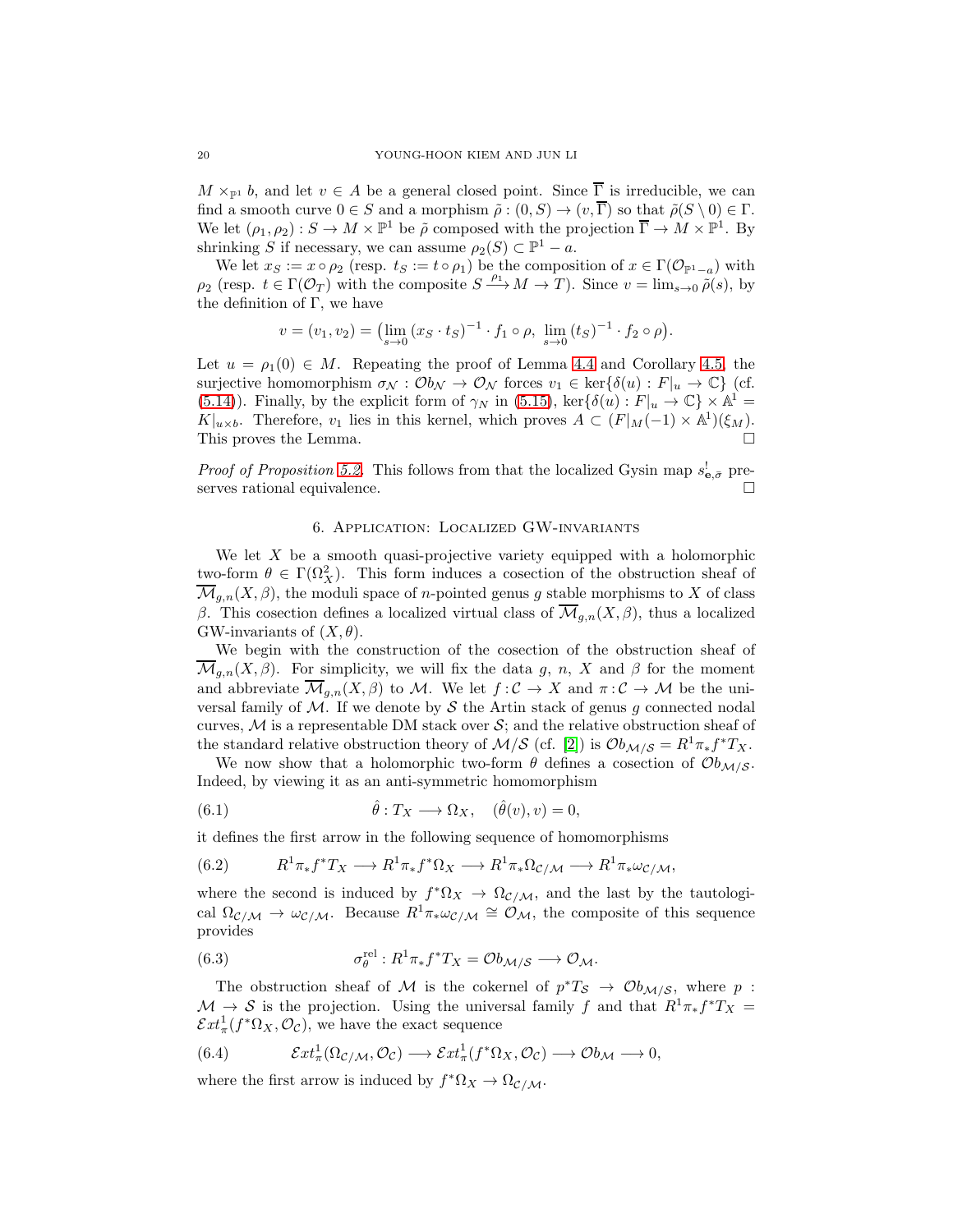#### <span id="page-20-0"></span>Lemma 6.1. *The composition*

$$
\mathcal{E}xt^1_\pi(\Omega_{\mathcal{C}/\mathcal{M}},\mathcal{O}_{\mathcal{C}})\longrightarrow \mathcal{E}xt^1_\pi(f^*\Omega_X,\mathcal{O}_{\mathcal{C}})\stackrel{\sigma^{rel}_{\theta^{\iota}}}{\longrightarrow} \mathcal{O}_{\mathcal{M}}
$$

*is trivial.*

*Proof.* Applying the definition of  $\sigma_{\theta}^{\text{rel}}$ , one sees that the stated composition is the composition of the following sequence

$$
\mathcal{E}xt^1_\pi(\Omega_{\mathcal{C}/\mathcal{M}},\mathcal{O}_\mathcal{C})\longrightarrow \mathcal{E}xt^1_\pi(f^*\Omega_X,\mathcal{O}_\mathcal{C})\longrightarrow \mathcal{E}xt^1_\pi(f^*T_X,\mathcal{O}_\mathcal{C})\longrightarrow \mathcal{E}xt^1_\pi(\omega_{\mathcal{C}/\mathcal{M}}^\vee,\mathcal{O}_\mathcal{C})
$$

that is induced by the sequence

$$
\Theta: \omega_{\mathcal{C}/\mathcal{M}}^{\vee} \longrightarrow f^*T_X \stackrel{f^*\hat{\theta}}{\longrightarrow} f^*\Omega_X \longrightarrow \Omega_{\mathcal{C}/\mathcal{M}},
$$

where the first arrow is the dual of the composite  $f^* \Omega_X \to \Omega_{\mathcal{C}/\mathcal{M}} \to \omega_{\mathcal{C}/\mathcal{M}}$ .

We now prove that the composite  $\Theta = 0$ . First, let  $\mathcal{C}_{reg}$  be the smooth loci of the fibers of  $\mathcal{C}/\mathcal{M}$ . Since  $\Omega_{\mathcal{C}/\mathcal{M}}|_{\mathcal{C}_{reg}} = \omega_{\mathcal{C}/\mathcal{M}}|_{\mathcal{C}_{reg}}$ , and since  $\hat{\theta}$  (in [\(6.1\)](#page-19-0)) is anti-symmetric,  $\Theta|_{\mathcal{C}_{reg}}$  is anti-symmetric. Therefore, because  $\omega_{\mathcal{C}/\mathcal{M}}$  is invertible,  $\Theta|_{\mathcal{C}_{reg}}=0.$ 

Now let  $q \in \mathcal{C} \backslash \mathcal{C}_{reg}$ ; let  $\xi = \pi(q) \in \mathcal{M}$ . We pick an affine scheme M and an étale  $M \to \mathcal{M}$  whose image contains  $\xi$ ; let  $\overline{\xi} \in M$  be a lift of  $\xi$ . We let C be an affine open  $C \subset \mathcal{C} \times_{\mathcal{M}} M$  such that  $(q, \xi) \in \mathcal{C} \times_{\mathcal{M}} M$  lifts to a  $\bar{q} \in C$ . We let  $g: C \to X$ be the restriction of f to C, and let  $\xi \in M$  be the image of  $\overline{q}$  under  $C \to M$ . Since both C and M are affine, we can find a closed immersion  $M \subset M$  into a smooth scheme  $\tilde{M}$  and extend  $C/M$  to a family of nodal curves  $\tilde{C}/\tilde{M}$  so that the node  $\bar{q} \in C_{\bar{\xi}}$  is smoothed in the family  $\tilde{C}/\tilde{M}$ , and that the morphism  $g: C \to X$  extends to  $\tilde{g}: \tilde{C} \to X$ .

For the family  $\tilde{g}: \tilde{C} \to X$ , we form the similarly defined homomorphism

(6.5) 
$$
\tilde{\Theta} : \omega_{\tilde{C}/\tilde{M}}^{\vee} \longrightarrow \Omega_{\tilde{C}/\tilde{M}}.
$$

Like  $\Theta$ ,  $\Theta$  vanishes away from the singularities of the fibers of  $\ddot{C}/\dot{M}$ . On the other hand, since  $\tilde{M}$  is smooth and the node  $\bar{q} \in \tilde{C}_{\tilde{\xi}}$  is smoothed in the family  $\tilde{C}/\tilde{M}$ ,  $\Omega_{\tilde{C}/\tilde{M}}$  has no torsions near  $\bar{q}$ . Therefore, that  $\Theta$  vanishes away from the singular points of the fibers of  $\tilde{C}/\tilde{M}$  implies that  $\Theta$  vanishes near  $\tilde{q}$ .

Finally, since  $\Theta|_{C_{\bar{\xi}}} = \tilde{\Theta}|_{C_{\bar{\xi}}}$ , we conclude that  $\Theta$  vanishes at  $q \in \mathcal{C}$ . Since  $q \in \mathcal{C}$ is an arbitrary node, this shows that  $\Theta = 0$ . This proves that the composite in the statement of the Lemma vanishes.  $\Box$ 

**Corollary 6.2.** The homomorphism  $\sigma_{\theta}^{rel}$  lifts to a homomorphism  $\sigma_{\theta}$  :  $\mathcal{O}_{b_{\mathcal{M}}} \rightarrow$  $\mathcal{O}_\mathcal{M}$ .

*Proof.* This follows from Lemma [6.1](#page-20-0) and the exact sequence  $(6.4)$ .

**Definition 6.3.** A stable map  $u: C \to X$  is called  $\theta$ -null if the composite

$$
u^*(\hat{\theta})\circ du:T_{C_{reg}}\longrightarrow u^*T_X|_{C_{reg}}\longrightarrow u^*\Omega_X|_{C_{reg}}
$$

*is trivial over the regular locus*  $C_{req}$  *of*  $C$ *.* 

**Proposition 6.4.** *Any holomorphic two-form*  $\theta \in H^0(\Omega_X^2)$  *on a smooth quasiprojective variety* X *induces a homomorphism*  $\sigma_{\theta}$ : $Ob_{\mathcal{M}} \longrightarrow O_{\mathcal{M}}$  *of the obstruction* sheaf  $Ob_{\mathcal{M}}$  of the moduli of stable morphisms  $\mathcal{M} = \mathcal{M}_{g,n}(X,\beta)$ . The homomor*phism*  $\sigma$  *is surjective away from the set of*  $\theta$ *-null stable maps in*  $M$ *.*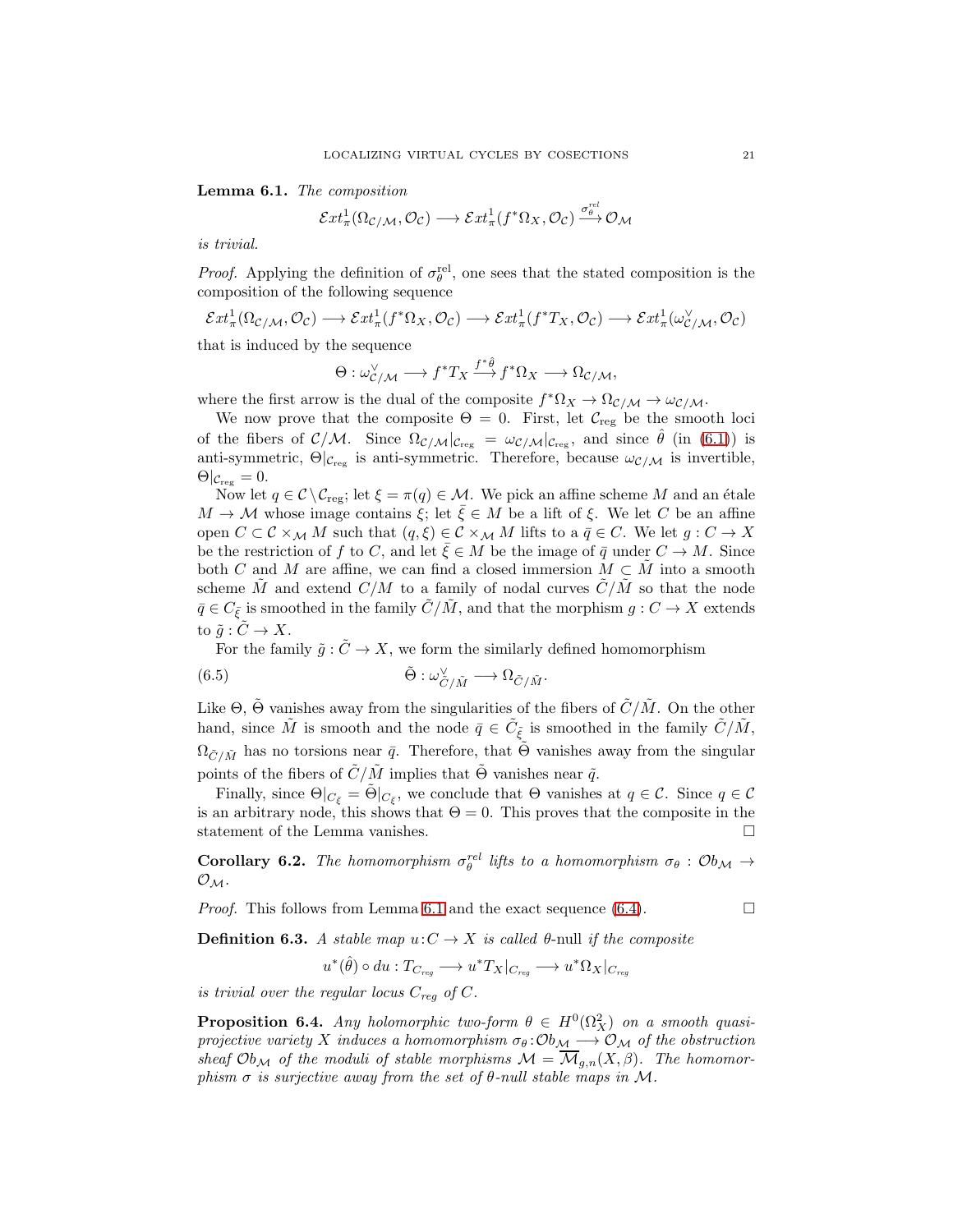*Proof.* Only the last part needs to be proved. Since  $\sigma_{\theta}$  is the lift of  $\sigma_{\theta}^{\text{rel}}$ , it is surjective at  $[u: C \to X] \in \mathcal{M}$  if and only if  $\sigma_{\theta}^{\text{rel}}$  is surjective at [u]. Since the latter at  $[u]$  is the composition

$$
{}^{1}(C, u^{*}T_{X}) \xrightarrow{u^{*}\hat{\theta}} H^{1}(C, u^{*}\Omega_{X}) \longrightarrow H^{1}(C, \Omega_{C}) \longrightarrow H^{1}(C, \omega_{C}) = \mathbb{C},
$$

whose Serre dual is

H

$$
\mathbb{C} = H^0(C, \mathcal{O}_C) \longrightarrow H^0(f^*T_X \otimes \omega_C) \longrightarrow H^0(f^*\Omega_X \otimes \omega_C).
$$

Because  $\mathcal{O}_C$  is generated by global sections, the composite of the above sequence is trivial if and only if the composite

$$
T_C\otimes \omega_C|_{C_{\text{reg}}}\longrightarrow f^*T_X\otimes \omega_C|_{C_{\text{reg}}}\longrightarrow f^*\Omega_X\otimes \omega_C|_{C_{\text{reg}}}
$$

is trivial. But this is equivalent to u being  $\theta$ -null. This proves the Proposition.  $\Box$ 

Using the cosection  $\sigma_{\theta}$ , we can localize the virtual cycle of M. Let  $\mathcal{M}(\sigma_{\theta}) \subset \mathcal{M}$ be the collection of  $\theta$ -null stable maps. Clearly,  $\mathcal{M}(\sigma_{\theta}) \subset \mathcal{M}$  is closed. Because  $\sigma_{\theta} : \mathcal{O}b_{\mathcal{M}} \to \mathcal{O}_{\mathcal{M}}$  is surjective away from  $\mathcal{M}(\sigma_{\theta})$ , applying Theorem [5.1,](#page-14-0) we obtain the localized virtual cycle

$$
[\mathcal{M}]_{\text{loc}}^{\text{vir}} \in A_* \mathcal{M}(\sigma_\theta).
$$

In case  $\mathcal{M}(\sigma_{\theta})$  is proper, we define the localized GW-invariants as follows. We let ev :  $\mathcal{M} \to X^n$  be the evaluation morphism, let  $\gamma_1, \dots, \gamma_n \in H^*(X)$ , let  $\alpha_1, \dots, \alpha_n \in \mathbb{Z}^{\geq 0}$ , and let  $\psi_i$  be the first Chern class of the relative cotangent line bundle of the domain curves at the i-th marked point. The localized GW-invariant of X with descendants is defined to be

$$
\langle \tau_{\alpha_1}(\gamma_1) \cdots \tau_{\alpha_n}(\gamma_n) \rangle^{\chi,loc}_{g,\beta} = \int_{\left[\mathcal{M}\right]^{\text{vir}}_{\text{loc}}} \text{ev}^*(\gamma_1 \times \cdots \times \gamma_n) \cdot \psi_1^{\alpha_1} \cdots \psi_n^{\alpha_n}
$$

In case X is proper, then  $\mathcal{M}(\sigma_{\theta})$  is automatically proper.

Lemma 6.5. *If* X *is proper, the localized GW-invariant coincides with the ordinary GW-invariant of* X*.*

*Proof.* This follows from the last statement in Theorem [5.1.](#page-14-0) □

A Corollary of this is the following generalization of the vanishing results of J. Lee and T. Parker [\[11,](#page-24-0) [10\]](#page-24-15) for compact algebraic surfaces.

<span id="page-21-0"></span>Corollary 6.6 (First vanishing). *Let* X *be a smooth projective variety endowed with a holomorphic two-form* θ*. The virtual cycle of the moduli of stable morphisms*  $\overline{\mathcal{M}}_{g,n}(X,\beta)$  *is trivial unless the class*  $\beta$  *can be represented by a*  $\theta$ *-null stable morphism.*

*Proof.* Let  $\mathcal{M} = \overline{\mathcal{M}}_{g,n}(X,\beta)$ . Suppose  $\beta$  cannot be represented by a  $\theta$ -null stable morphism, i.e.  $\mathcal{M}(\sigma_{\theta}) = \emptyset$ . Then obviously  $[\mathcal{M}]_{loc}^{vir} = 0$ . Since  $[\mathcal{M}]^{vir}$  is the image of  $[\mathcal{M}]_{\text{loc}}^{\text{vir}}$  in  $A_*\mathcal{M}, [\mathcal{M}]$  $\mathbf{v}^{\text{ir}} = 0.$ 

A generalization of the second vanishing of Lee-Parker is as follows. Since  $\theta$  is a homomorphism from  $T_X \to \Omega_X$ , det  $\hat{\theta}$  can be viewed as a section of the line bundle  $K_X^{\otimes 2}$ . Let  $D = (\det \hat{\theta} = 0)$ . Every  $[u, C] \in \mathcal{M}(\sigma_{\theta})$  has  $u(C) \subset D$ . Then an easy argument shows that

**Corollary 6.7** (Second vanishing). *Let*  $(X, \theta)$  *be as in Corollary [6.6.](#page-21-0) For*  $\beta \neq 0$ and  $\gamma_i \in H^*(X)$ , the GW-invariant  $\langle \prod \tau_{\alpha_i}(\gamma_i) \rangle_{g,\beta}^X$  vanishes if one of the classes  $\gamma_i$ *is Poincar´e dual to a cycle disjoint from* D*.*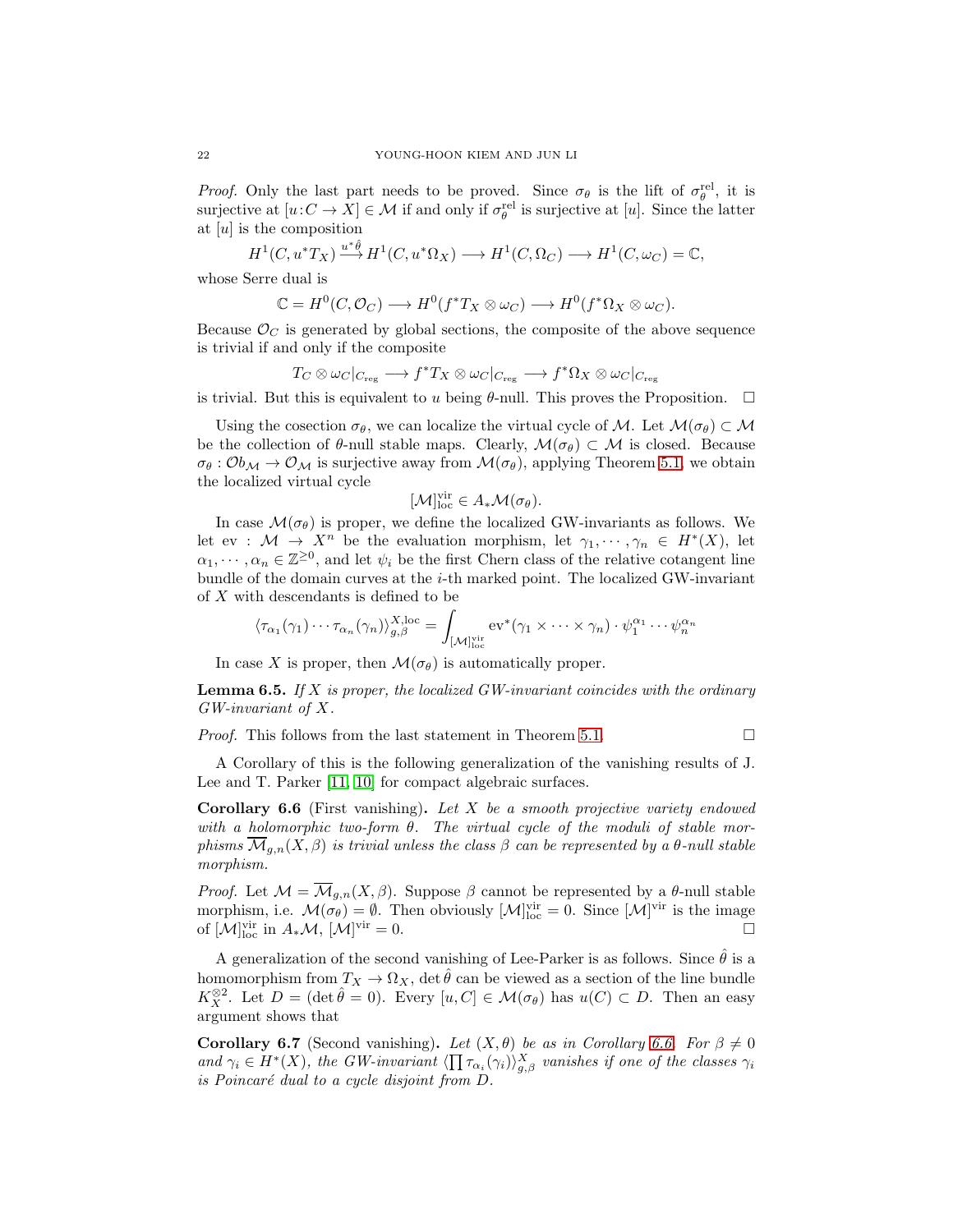Further applications of this cycle localization technique will appear in the sequel of this paper.

### 7. Other Applications

We conclude our paper with comments on other possible applications; some has been worked out and some are under development.

One application is the study of extremal GW-invariants of the Hilbert schemes of points of surfaces. After Beauville, we know that every homomorphic two-form  $\theta$  of an algebraic surface X induces a holomorphic two-form of the Hilbert scheme  $X^{[k]}$  of k-points of X. Thus the second vanishing applied to this case gives us a lot a vanishing of the GW-invariants of  $X^{[k]}$ . For general X, we can pick a meromorphic two-form  $\theta$ . If  $\beta \in H_2(X^{[k]}, \mathbb{Z})$  is an extremal class (i.e. a class in the kernel of  $H_2(X^{[k]}, \mathbb{Z}) \to H_2(X^{(k)}, \mathbb{Z})$ , then the meromorphic  $\theta$  induces a meromorphic twoform on  $\overline{\mathcal{M}}_{g,n}(X^{[k]},\beta)$ . This form can be used to study the GW-invariants of  $X^{[k]}$ . This has been exploited by W-P. Li and the second named author in [\[12\]](#page-24-1).

Another application is in the study of Donaldson-Thomas invariants of Calabi-Yau threefold. In [\[7\]](#page-24-4), the authors showed that the modified Kirwan blow-up of the moduli of semistable sheaves has an obstruction theory whose obstruction sheaf has a regular surjective cosection. Using this cosection, we can localize the virtual cycle and prove a wall crossing formula using master space construction and  $\mathbb{C}^*$ localization. In comparison with Joyce's proof of the wall crossing formula, our proof does not use the Chern-Simons functional, and thus can possibly apply to a wider classes of moduli of derived objects over Calabi-Yau three-folds.

The other potential application is the study of the GW-invariants of a three-fold X that is a  $\mathbb{P}^1$ -bundle over a surface S equipped with a holomorphic two-form  $\theta$ . The two-form  $\theta$  on S pulls back to a two-form of X. Since the geometry of this two-form is explicit, one hopes that one can essentially reduce the study of the GW-invaraints of X to a ruled surface over the canonical divisor  $D \subset S$ . It will be interesting to see some part of this carried out in near future.

## Appendix A. Analytic analogue of localized Gysin maps

In the case of schemes over C, we can construct an analytic analogue of the localized Gysin map by picking a smooth  $(C^{\infty})$  section of bundle and intersecting with the cycle representative. This was the original approach adopted in [\[6\]](#page-24-5). Due to its potential application, we include it here. We will also prove the equivalence of the two constructions.

For simplicity, we will work out the case of schemes. The case of orbifolds (DM stacks) is similar using multiple sections. Let  $\pi : E \to M$  be a rank r complex vector bundle over a reduced scheme M,  $U \subset M$  an open subset and  $\sigma : E|_U \to \mathcal{O}_U$ be a surjective homomorphism. We denote  $M(\sigma) = M \setminus U$  and denote  $E(\sigma)$  the kernel cone of  $\sigma$ , as defined before. We assume  $M(\sigma)$  is compact.

We first pick a splitting of  $\sigma$  over U. Because  $\sigma$  is surjective, possibly by picking a hermitian metric on E we can find a smooth section  $\check{\sigma} \in C^{\infty}(E|_{U})$  so that  $\sigma \circ \check{\sigma} = 1$ . Next, we pick an analytic neighborhood V of  $M(\sigma) \subset M$  such that V has compact (analytic) closure in M and the homomorphism

$$
\iota_*: H_*(M(\sigma), \mathbb{Z}) \xrightarrow{\cong} H_*(V, \mathbb{Z})
$$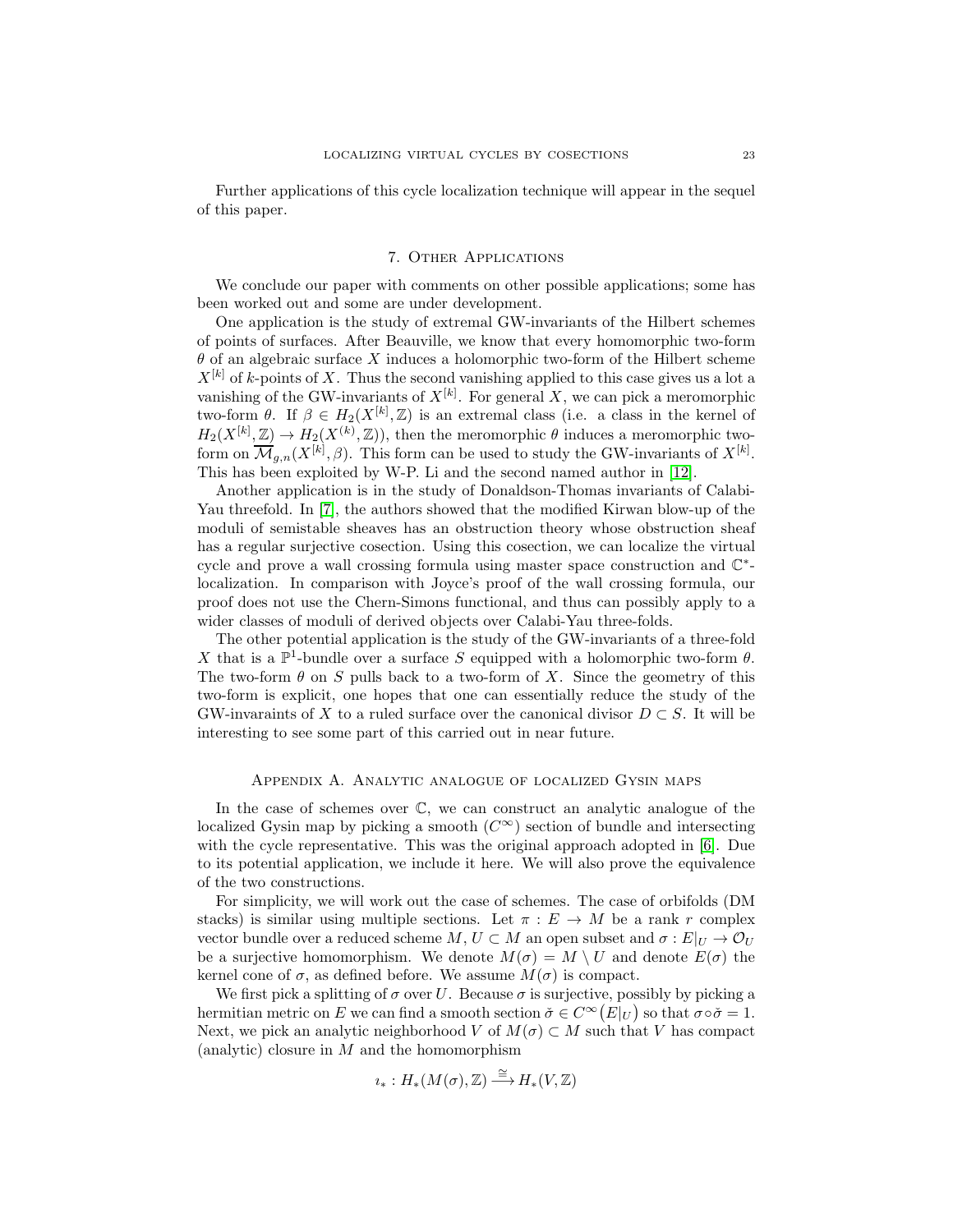induced by the inclusion  $\iota: M(\sigma) \to V$  is an isomorphism. Because M is algebraic and $M(\sigma)$  is compact, such a neighborhood V always exists ([\[15\]](#page-24-16)). We then extend  $\check{\sigma}|_{M-V}$  to a smooth section  $\check{\sigma}_{ex} \in C^{\infty}(E)$ . and pick a smooth function  $\rho: M \to \mathbb{R}^{>0}$ so that  $\xi = \rho \cdot \check{\sigma}_{ex} \in C^{\infty}(E)$  is a small perturbation of the zero section of E.

Now let  $B \subset E(\sigma)$  be a complex d-dimensional closed subvariety. By fixing a stratification of  $B$  and of  $M$  by complex subvarieties, we can choose the extension  $\check{\sigma}_{ex}$  and the function  $\rho$  so that the section  $\xi$  intersects B transversely. As a consequence, the intersection  $B \cap \xi$ , which is of pure dimension, has no real codimension 1 strata. Henceforth, it defines a closed oriented Borel-Moore cycle in E.

But on the other hand, since  $\sigma \circ \xi|_{M-V} = \rho \in C^{\infty}(M-V)$ ,  $\xi$  is disjoint from B over  $M - V$ . Thus  $T \cap \xi \subset E|_V$ . Adding that V has compact (analytic) closure in M,  $\pi(B \cap \xi)$  defines a closed chain in V, thus defines a homology class  $[\pi(B \cap \xi)] \in H_{2d-2r}(V, \mathbb{Z})$ . Finally, applying the inverse of  $i_*$ , we define

$$
s_{E,\sigma}^{!,\mathrm{an}}([B]) = i_*^{-1}([\pi(B \cap \xi)]) \in H_{2d-2r}(M(\sigma), \mathbb{Z}).
$$

Applying the standard transversality argument, one easily shows that this class is independent of the choice of V and the section  $\xi$ ; thus it only depends on the cycle  $B$  we begin with.

 $\textbf{Definition-Proposition A.1.}$  *The map*  $s_{E,\sigma}^{!,an}: Z_dE(\sigma) \rightarrow H_{2d-2r}(M(\sigma),\mathbb{Z})$  so *defined descends to a homomorphism*

$$
s_{E,\sigma}^{!,an}: A_d E(\sigma) \longrightarrow H_{2d-2r}(M(\sigma),\mathbb{Z}),
$$

*which we call the analytic localized Gysin map. Furthermore, via the cycle-tohomology homomorphism*  $cl: A_kM(\sigma) \to H_{2k}(M(\sigma), \mathbb{Z})$ *, the two version of localized Gysin maps coincide, i.e.*  $cl \circ s_{E,\sigma}^{!} = s_{E,\sigma}^{!, an}$ .

*Proof.* The proof that  $s_{E,\sigma}^{!,\text{an}}$  preserves rational equivalence is standard and will be omitted. We now prove the comparison by using the notation of Section 2. If  $B \subset E|_{M(\sigma)}$ , the result follows directly from [\[4,](#page-24-7) Lemma 19.2 (d)]. So we suppose  $B \cap G \neq \emptyset$ . We choose a  $\sigma$ -regularizing morphism  $\rho : X \to M$  and a closed integral  $B\subset G$  such that  $\tilde{\rho}_*[B]=k\cdot [B]$  where G is the kernel of  $\tilde{\sigma}:E\to \mathcal{O}_X(D)$  with  $\tilde{E} = \rho^* E$  and  $\tilde{\rho} : \tilde{E} \to E$  is induced from  $\rho$ .

Observe that the intersections  $\xi \cap B$  for defining  $s_{E,\sigma}^{!,\mathrm{an}}[B]$  and  $D \cdot s_{\tilde{G}}^![\tilde{B}]$  for defining  $s_{E,\sigma}^{\dagger}[B]$  take place in the tubular neighborhood V of  $M(\sigma)$  in the sense that if we replace  $M$  by  $V$  and  $X$  by the inverse image of  $V$  and so on, we get the same classes. So for the purpose of the comparison result, we may assume that  $M = V$ is a tubular neighborhood of  $M(\sigma)$ .

Consider the fiber square of zero sections

$$
X \xrightarrow{\tilde{i}} \tilde{E}
$$
\n
$$
\rho \downarrow \qquad \downarrow \tilde{\rho}
$$
\n
$$
M \xrightarrow{i} E.
$$

By  $[4,$  Theorem 6.2],

$$
\rho_*(s_{\tilde{E}}^![\tilde{B}]) = s_E^!\tilde{\rho}_*[\tilde{B}] = k \cdot s_E^![B].
$$

By the excess intersection formula [\[4,](#page-24-7) Theorem 6.3],

$$
\rho_*(D \cdot s_{\tilde{G}}^![\tilde{B}]) = \rho_*(s_{\tilde{E}}^![\tilde{B}]) = k \cdot s_E^![B].
$$